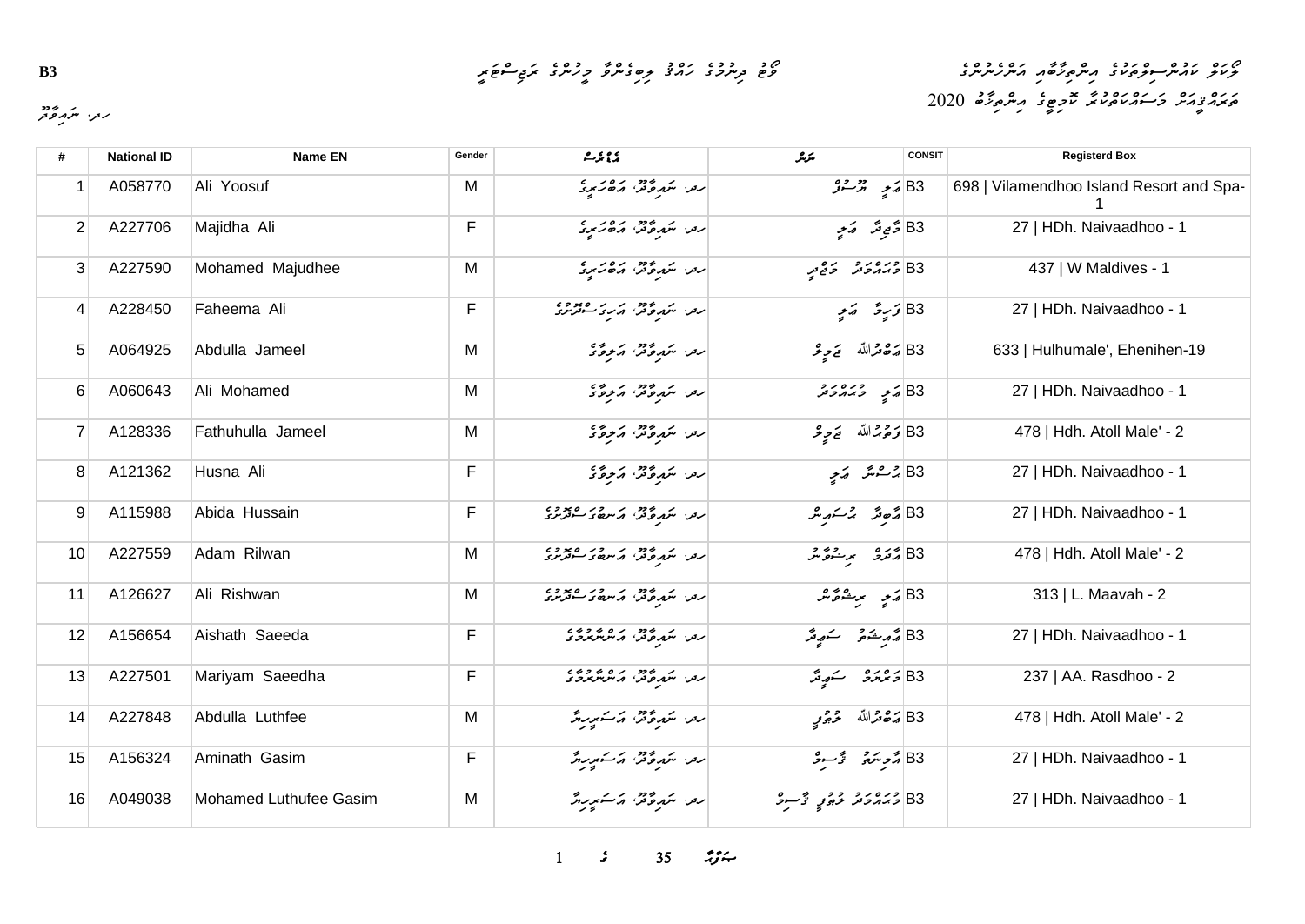*sCw7q7s5w7m< o<n9nOoAw7o< sCq;mAwBoEw7q<m; wBm;vB 2020<sup>, م</sup>وجدة المسجومة المسجومة مسترجدة والم*جمعة المسجومة والمجمعة المسجومة والمصرية والمصرية المسجومة والمصرية

| 17 | A227844 | Umniyya Mohamed         | F           | رى سەرگەن، ئەسكىرىدىگ             | B3 رُوْسِرُ کُرَ وَبَرُ وَمَدَ لَهِ حَ       | 27   HDh. Naivaadhoo - 1              |
|----|---------|-------------------------|-------------|-----------------------------------|----------------------------------------------|---------------------------------------|
| 18 | A155920 | Abdulla Jaleel          | M           | رى سەر ئەدە كەسىرى                | B3 كەھەراللە   ق موقر                        | 27   HDh. Naivaadhoo - 1              |
| 19 | A115371 | Aminath Sarmeela        | $\mathsf F$ | رى شمەنگەن كەستىمەدى              | B3 مَّحْرِسَمَةَ سَنَمْرِيْتَرَ              | 27   HDh. Naivaadhoo - 1              |
| 20 | A229069 | Asum Moosa Jaleel       | M           | رىر. سَرْمُ دۇنقى كەستىمىزدى      | B3 كەبىر <i>ە بۇ جەنگە ق</i> وچى             | 566   Villimale' Ehenihen - 1         |
| 21 | A229067 | Hussain Jaleel Abdulla  | M           | رى شمەنگەن كەستىمەدى              | B3 بُرْسَمبِ سَمْ يَوْعَرَ بَرَةٍ قَرْاللّهِ | 633   Hulhumale', Ehenihen-19         |
| 22 | A229066 | Mariyam Abdulla         | F           | رو. سکر وقتر، کار دوره            | B3 ك <i>ومرد مك</i> محمدالله                 | 27   HDh. Naivaadhoo - 1              |
| 23 | A229070 | Rafa Jaleel             | $\mathsf F$ | رو. سمدونش، پر دود،               | B3 يَرَوَّدُ گَ مِرْتَحْرِ                   | 335   GDh. Thinadhoo - 1              |
| 24 | A227878 | Rahumaath Abdulla       | F           | رو شهروش پر دوده                  | B3 يَحْدَّدُو صَدَّقَتْرَاللَّهُ             | 478   Hdh. Atoll Male' - 2            |
| 25 | A227879 | Rifa Jaleel             | $\mathsf F$ | رو. سمدۇن كەسىمدو د               | B3 مِرَدٌ ت <sub>َح</sub> َمِرُوُ            | 248   ADh. Mahibadhoo - 2             |
| 26 | A227108 | Abdulla Shaheem         | M           | رىر. سَمَدِقَتْرْ، صَّبِي وَ حَ   | B3 مَەھْمَراللە خ <i>ەرب</i> ۇ               | 27   HDh. Naivaadhoo - 1              |
| 27 | A010599 | Ibrahim Shareef Mohamed | M           | رىر. سَمَدِ وَّتَرْ، صَّى وِ وَّ  | B3 رەڭرىرى خىمبىر <i>مەمەدىر</i>             | 751   Hideaway Beach Resort and Spa-1 |
| 28 | A227499 | Mohamed Nihaadu         | M           | رىر. سَمَدِ قَدْرُ، ھَي جِرْ قَرْ | B3 <i>ويروونر سرگ</i> تر                     | 751   Hideaway Beach Resort and Spa-1 |
| 29 | A228542 | Naeema Ibrahim          | F           | رىر. سَرەڭْتْر، ھَىج ھِ تَ        | B3 سَمِيعٌ مِنْ صَمَّرِةٌ                    | 27   HDh. Naivaadhoo - 1              |
| 30 | A227503 | Nihama Ibrahim          | $\mathsf F$ | رىر. سَمَدِ قُدْرُ، صَمِي و خُرُ  | B3 س <i>ربرڈ م</i> ھ <i>مگرد</i> و           | 27   HDh. Naivaadhoo - 1              |
| 31 | A228937 | Ahmed Mukhuthar         | M           | رو، سَمَدِ وَقُرْ، صَرَّبْر       | B3  مەردە دەمىر                              | 703   Fihalhohi Island Resort-1       |
| 32 | A227866 | Ameera Hassan           | $\mathsf F$ | رىن شمەرگەن ئەمرىر                | B3  مَرِيمٌ   مَسَ <i>مَّرٌ</i>              | 633   Hulhumale', Ehenihen-19         |
| 33 | A096807 | Hassan Shareef          | M           | رى شەرەتى ئەمزىر                  | B3   يَرْسَمْسْ مَسَمَّرِيْرْ                | 633   Hulhumale', Ehenihen-19         |

**2** *s* **35** *z***<sub>***3***</sub>** *z***<sub>***3***</sub>** *z***<sub>3</sub>**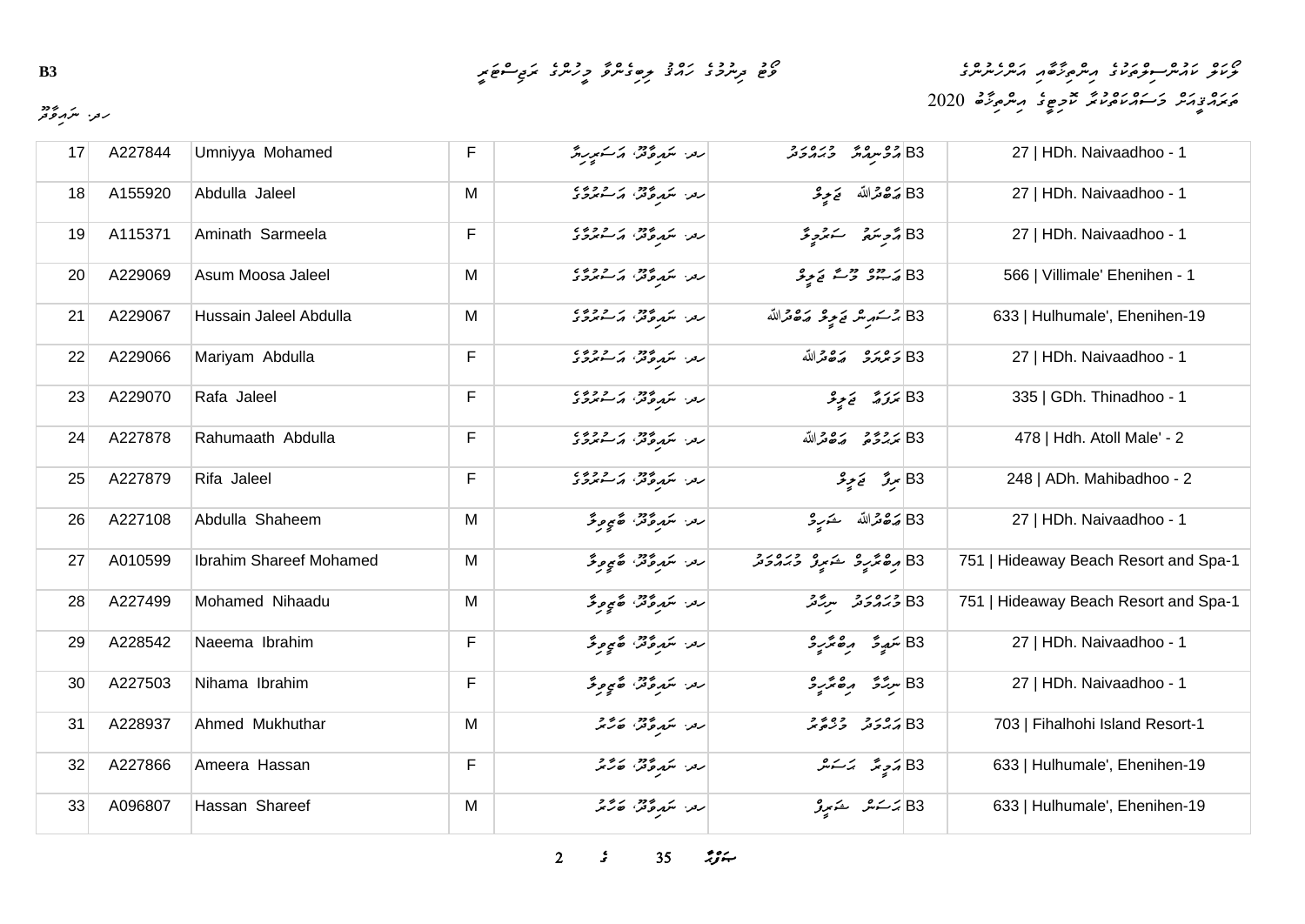*sCw7q7s5w7m< o<n9nOoAw7o< sCq;mAwBoEw7q<m; wBm;vB* م من المرة المرة المرة المرجع المرجع في المركبة 2020<br>مجم*د المريض المربوط المربع المرجع في المراجع المركبة* 

| 34 | A228369 | Latheefa Ali                | $\mathsf F$  | رىر. سەرگەن ھەرىچ                      | B3 كَي <sub>ج</sub> وگ صَمٍ                          | 633   Hulhumale', Ehenihen-19             |
|----|---------|-----------------------------|--------------|----------------------------------------|------------------------------------------------------|-------------------------------------------|
| 35 | A228935 | Mohamed Ashfaq              | M            | رى شرەپى ئەس                           | B3 <i>دېمم</i> ونر کمشو <i>ر</i> و                   | 478   Hdh. Atoll Male' - 2                |
| 36 | A010595 | Ahmed Faiz Mohamed          | M            | رىر. سَرْمُ وَتْرٌ، صَسَوْ سُنَّى      | B3 <i>גُمُدُوَنَّر وُمِ</i> عْ وَبَرَمُ وَنَ         | 633   Hulhumale', Ehenihen-19             |
| 37 | A227084 | Aminath Ahmed               | F            | رىر شەر ئەدەر ئەرەپ ئەر                | B3 مُتَّحِسَمُ مَتَّدَمَّرُ                          | 27   HDh. Naivaadhoo - 1                  |
| 38 | A227502 | Mohamed Saamee              | M            | رو. سرم وده. ځس ده وه                  | B3 <i>دېزونو</i> گو <sub>چ</sub>                     | 633   Hulhumale', Ehenihen-19             |
| 39 | A229254 | Abdul Hadhee Ibrahim        | M            | رىر. سىرەتىر، ھەرىرە                   | B3 <i>مُەقىرى ئور مەمگرى</i> ئ                       | 425   One & Only Reethi Rah, Maldives - 1 |
| 40 | A227936 | Ageel Ibrahim               | M            | رى شرەقىر، ھەرمە<br>رى شرەقىر، ھەرىرى  | B3 <i>مَ<sub>تْج</sub>ِوْ م</i> ِ صَ <i>تَّرِد</i> ُ | 716   BANYAN TREE VABBINFARU-1            |
| 41 | A229257 | Ahmed Azmeen                | M            | رى شمەنۇنى ئەمدە<br>رى شمەنۇنى ئەسرىرى | B3 <i>مَدْدَوتر مَعْ وِسْ</i>                        | 425   One & Only Reethi Rah, Maldives - 1 |
| 42 | A227947 | Asiyath Azeema              | $\mathsf{F}$ | رى شمەنۇنى ئەمدە<br>رى شمەنۇنى ئەسرىرى | B3 أَمَّ سِيرَةٌ مَسَيَّحَ                           | 27   HDh. Naivaadhoo - 1                  |
| 43 | A229259 | Fathimath Azmeela           | F            | رى شركة 20000<br>رى شركونى ھىرىرى      | B3 وَجِعَة مَتَّحْوِمَّةَ                            | 27   HDh. Naivaadhoo - 1                  |
| 44 | A024979 | Ibrahim Abbas               | M            | رى شركة 20000<br>رى شركونى ھىرىرى      | $2822$ $272$ $83$                                    | 27   HDh. Naivaadhoo - 1                  |
| 45 | A227941 | Maryam Ameeza Ibrahim       | F            | رى شرەقىر، ھەرمە<br>رى شرەقىر، ھەرىرى  | B3 كَمْهَرَدْ مَرِيَّ مِـ صَمَّرِدْ                  | 27   HDh. Naivaadhoo - 1                  |
| 46 | A229255 | <b>Mohamed Amir Ibrahim</b> | M            | رىر. سەر قىز، ھەرىرە                   | B3 در در در محمد مقدیره                              | 434   Coco Bodu Hithi - 1                 |
| 47 | A024597 | Abdul Samad Hussain         | M            | رو. سر و ده ده و د                     | B3 مەھەرمەدىر برىكىرىش                               | 27   HDh. Naivaadhoo - 1                  |
| 48 | A127961 | Abdulla Nazim               | M            | رى سەرگەن ھەمجە                        | B3 كَەش للە مَتَّتَّخَذَّى                           | 566   Villimale' Ehenihen - 1             |
| 49 | A131757 | Maryam Janifa               | F            | رىر شمېرىقى ھەج بى                     | B3 كى <i>جەنىرى ئى</i> س <sub>ىم</sub> گە            | 27   HDh. Naivaadhoo - 1                  |
| 50 | A138996 | Abdul Rahman Hassan         | M            | رو. سَهُ عَرَفْرُ، جِ مُحْرَمْهُ -     | B3 مەھ <i>وم مرەمۇرىكى بى</i> ككىر                   | 27   HDh. Naivaadhoo - 1                  |

*r@n=o<m7 .@5*

**3 35** *<i>f f s* **1**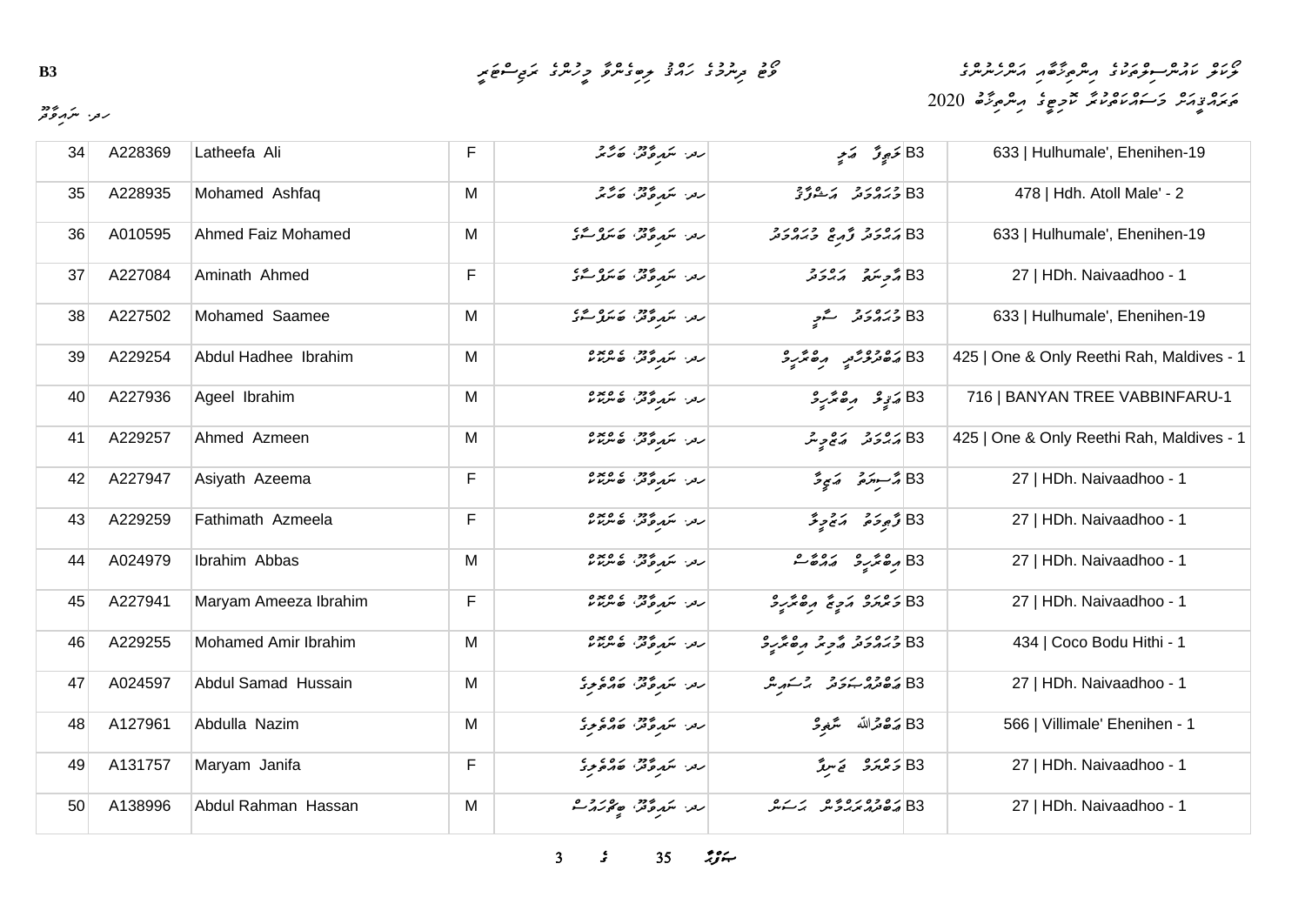*sCw7q7s5w7m< o<n9nOoAw7o< sCq;mAwBoEw7q<m; wBm;vB 2020*<br>*په پوهر وسوډيرونو لومو د موجو د مرمونه* 2020

| 51 | A227853 | Ali Sameer             | M            | رىر. سَرْمِ دَ حِمْ رَمْ _ وَ        | B3  رَمِ سَمَ <i>دٍ پُر</i> ُ                     | 27   HDh. Naivaadhoo - 1         |
|----|---------|------------------------|--------------|--------------------------------------|---------------------------------------------------|----------------------------------|
| 52 | A228881 | Aroosha Abdul Rahman   | F            | رى سَرْ وَمَنْ ھِلاَرَ مَ            | B3 يردو مي بره وه بره وه ه                        | 27   HDh. Naivaadhoo - 1         |
| 53 | A023759 | Ibrahim Sameer         | M            | رىر. سَرْمُ وَتَرَ صَحْرَ مَدْ مَسْر | B3 م <i>وڭ ئۇرۇ سىم</i> و ئىگە                    | 27   HDh. Naivaadhoo - 1         |
| 54 | A228858 | Mareena Hussain        | $\mathsf{F}$ | رىر. سَرْمُ وَتَرَ صَحْرَ مَدْ مَسْر | B3  ى ئېرىنگە    ئەسكەرلىكە                       | 27   HDh. Naivaadhoo - 1         |
| 55 | A139026 | Mohamed Sameer         | M            | رو. سَهو وَقَرْ، ھِ کُورَ ۾ ک        | B3 <i>وُبَهُ وَمَدْ</i> سَوِيْرَ                  | 478   Hdh. Atoll Male' - 2       |
| 56 | A083001 | Nadira Abdul Rahman    | $\mathsf F$  | رو. سمدونو. ھ محمد ال                | B3 سَمَعِر مَرَّ صَمَّدَ مِرْ مَرْسَر مِسْرٍ      | 633   Hulhumale', Ehenihen-19    |
| 57 | A228872 | Salma Abdul Rahman     | $\mathsf{F}$ | رو. سمدونو. ھ محمد ال                | B3 كىلىم ئۇ مەم <i>مەم بىر بىرى</i> بىر           | 27   HDh. Naivaadhoo - 1         |
| 58 | A228877 | Shaniyya Abdul Rahman  | $\mathsf{F}$ | رو. سَهُ عَرَفْرٌ، حِمْرُ مَرْ       | B3                                                | 27   HDh. Naivaadhoo - 1         |
| 59 | A228870 | Sheereena Abdul Rahman | $\mathsf F$  | رى سر ئۇ ھەر ئەس                     | B3 خومړنگر كەقىرە مەم ق                           | 27   HDh. Naivaadhoo - 1         |
| 60 | A227199 | Ahmed Firaq Adam       | M            | رىر. سَمَدِ قُرْ، ھِكْرُو قُرْ       | B3 كەير <i>و بىر بىر ئەبدۇ</i>                    | 478   Hdh. Atoll Male' - 2       |
| 61 | A036835 | Ali Firaq Adam         | M            | رىر. سَرەڭ ئەھمۇش                    | B3 <i>جَرِدٍ وِجَرَّةَ</i> مَ <i>حْمَ</i> حَ      | 633   Hulhumale', Ehenihen-19    |
| 62 | A227202 | Fathmath Saruma        | F            | رىر. سَمَدِقَرْنَ ھِكُومِرَّ         | B3 زَّەب <i>ِ دَە</i> ئەسىر ئە                    | 633   Hulhumale', Ehenihen-19    |
| 63 | A124865 | Hussain Firaq Adam     | M            | رىر. سَرِمُوَّتْرْ، ھِكُومِ تَرُّ    | B3 پرڪمبرنگر وينگ <sup>و</sup> مگفري              | 478   Hdh. Atoll Male' - 2       |
| 64 | A227537 | Lubuna Firaq           | $\mathsf F$  | رىر. سَرەڭتى ھەرەڭ                   | B3 څۇش ب <sub>و</sub> نژن <sub>ۇ</sub>            | 569   Kulhudhuffushi, Ehenihen-1 |
| 65 | A160087 | Mohamed Layaan Ali     | M            | رىر. سَرەڭ ئەھمۇم                    | B3 وُبرُمْ وَبُرُ وَبَرْسٌ <sub>مَك</sub> مْ بِهِ | 569   Kulhudhuffushi, Ehenihen-1 |
| 66 | A156635 | Abdulla Hameed Mohamed | M            | رى شرق بود دە                        | B3 كەھەراللە ئەمەمە <i>دەرەرد</i>                 | 633   Hulhumale', Ehenihen-19    |
| 67 | A227579 | Ahmed Hameed           | M            | رى شرق 25 دە                         | B3 <i>גَ بْدُوَنْڌَ</i> بَرَ <sub>مِ</sub> يْرَ   | 633   Hulhumale', Ehenihen-19    |

*r@n=o<m7 .@5*

*4 s* 35 *i*<sub>S</sub> $\rightarrow$ </sub>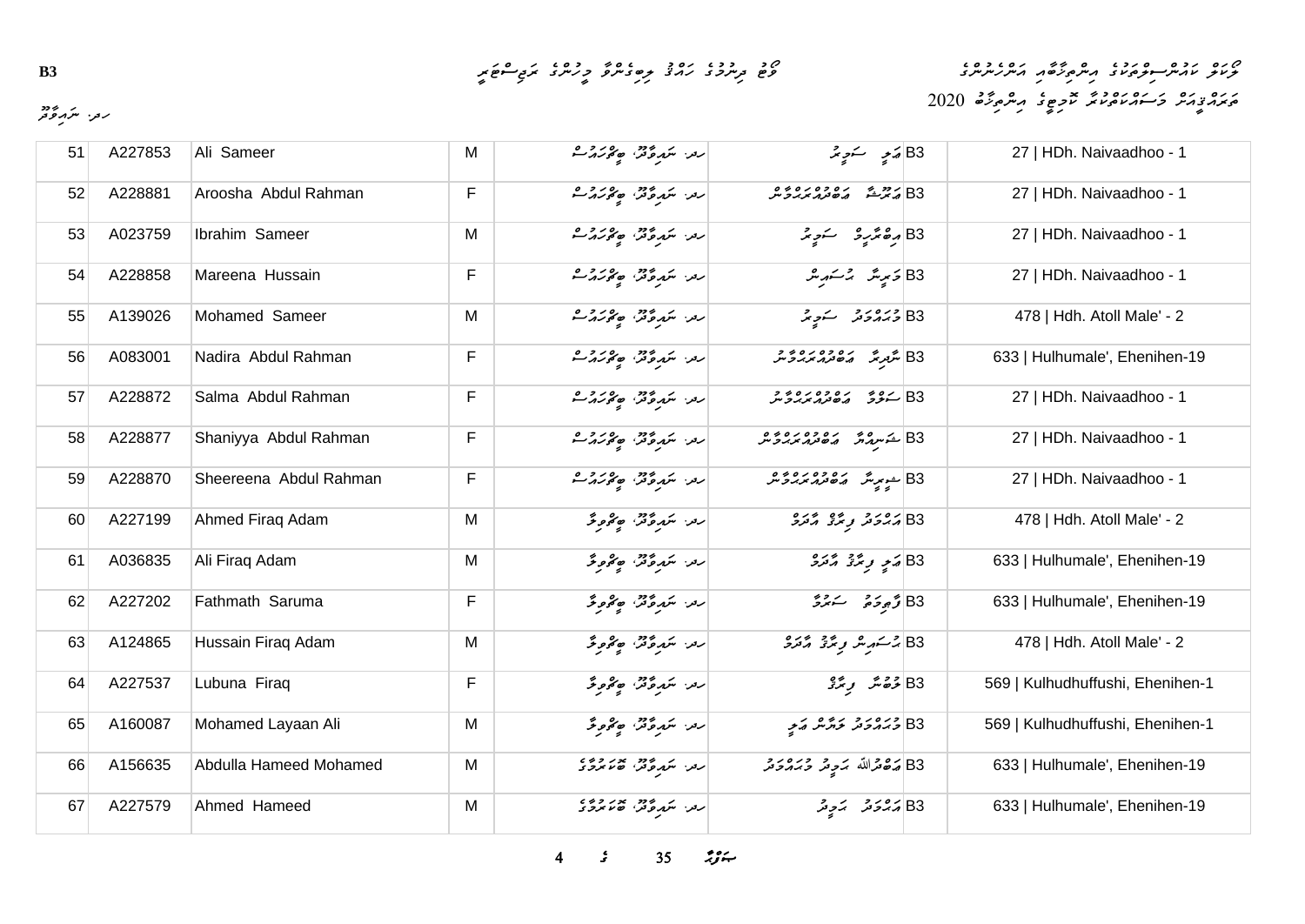*sCw7q7s5w7m< o<n9nOoAw7o< sCq;mAwBoEw7q<m; wBm;vB 2020*<br>*په ټومن د سوم پوره پورې پر سوم د سره پره و*لا

| 68 | A130668 | Mohamed Habeeb Abdul Rahmaan | M |                                                                                                                                                                                                                               | B3 כנסנכ גם כ גספסנסטים - גובר מנגלים מינכטים                                       | 27   HDh. Naivaadhoo - 1                  |
|----|---------|------------------------------|---|-------------------------------------------------------------------------------------------------------------------------------------------------------------------------------------------------------------------------------|-------------------------------------------------------------------------------------|-------------------------------------------|
| 69 | A227550 | Samiyya Habeeb               | F | رور سمد و در در دره عدد در در در حديد و در حديد و در حديد و در حديد و در حديد و در حديد و در حديد و در حديد<br>المسلم المسلم المسلم المسلم المسلم المسلم المسلم المسلم المسلم المسلم المسلم المسلم المسلم المسلم الله الله ال | $\frac{2}{3}$ $\frac{2}{3}$ $\frac{2}{3}$ $\frac{2}{3}$ $\frac{1}{3}$ $\frac{1}{3}$ | 633   Hulhumale', Ehenihen-19             |
| 70 | A227548 | Simhaz Hameed                | M | رد. سمدون سرود.<br>رد. سمدونر، ۱۵۷ دو.                                                                                                                                                                                        | B3 س <i>وڤ</i> دُّج پ <sub>َ</sub> حوِثْر                                           | 425   One & Only Reethi Rah, Maldives - 1 |
| 71 | A128767 | Abdulla Nasif                | М | رىر. سرمەتر، 2010-<br>رىر. سرمەتر، ھۈھۈى                                                                                                                                                                                      | B3 كَەڭ ئۆسىد <i>ۇ</i>                                                              | 425   One & Only Reethi Rah, Maldives - 1 |
| 72 | A225584 | Aishath Nisa                 | F | رىر. سرمۇتر، 29595                                                                                                                                                                                                            | B3 صَّمَرِ مُشَمَّدٍ سَرِتَّہُ ِ                                                    | 633   Hulhumale', Ehenihen-19             |
| 73 | A055911 | Ali Shakir                   | M | رد. سُرم وَدَ وه وه و د                                                                                                                                                                                                       | B3 كەمچە ئەممىيەتتىر                                                                | 633   Hulhumale', Ehenihen-19             |
| 74 | A225720 | Hassan Thaif                 | M | رد. سُرم وَدَ وه وه و د                                                                                                                                                                                                       | B3   پرسته عمد محمد تر                                                              | 633   Hulhumale', Ehenihen-19             |
| 75 | A225599 | Hussain Naif                 | M | رىر. سرەتىر، 29,200                                                                                                                                                                                                           | B3 يُرْسَم مِنْ سَمْدِرْ                                                            | 633   Hulhumale', Ehenihen-19             |
| 76 | A074949 | Abdul Hakeem Mohamed         | M | رو. سُروڤور مصرور                                                                                                                                                                                                             | B3 בטוברית כמתכת                                                                    | 27   HDh. Naivaadhoo - 1                  |
| 77 | A227775 | Ahmed Abdul Hakeem           | M | رو. سَرِوڤو، نَ صَوِرَّ د                                                                                                                                                                                                     | B3 גיכנג ה <i>בפגע</i> פ                                                            | 27   HDh. Naivaadhoo - 1                  |
| 78 | A227594 | Aishath Yumna                | F | رى سرە ئۆز كەھرى                                                                                                                                                                                                              | B3 مجم <i>د شخص مرونگ</i> ر                                                         | 27   HDh. Naivaadhoo - 1                  |
| 79 | A095121 | Ali Shameem Abdul Hakeem     | M | رى سەر ئەدەرى ب                                                                                                                                                                                                               | B3 كەير خەرە دەرەردىر ۋ                                                             | 664   Soneva Fushi Resort-1               |
| 80 | A227089 | Khalida Mohamed              | F | رو. سَمَدٍ وَقُرْ، کَمُ صَحِرْوَ دَ                                                                                                                                                                                           | B3 گەمەم ئەرەر ئەرىخە ئىس                                                           | 27   HDh. Naivaadhoo - 1                  |
| 81 | A227779 | Mohamed Soadhig              | M | رىر. سَرە ئەدە، كۆھۈرگ                                                                                                                                                                                                        | B3 <i>وېرو دو</i> جگورتی                                                            | 633   Hulhumale', Ehenihen-19             |
| 82 | A227783 | Rabia Abdul Hakeeem          | F | رو. سَمَدِ وَقُرْ، کَمُ صَحِرْ وَ دَ                                                                                                                                                                                          | B3 بَرْجِيمٌ مَقْعَدَ مِرْدَبِ                                                      | 13   HA. Dhidhdhoo - 1                    |
| 83 | A227788 | Shamuseera                   | F | رو. سَمَدِوَّتْرُ، کَوَصَحِرْدَ کَ                                                                                                                                                                                            | B3 ڪوڪسي <i>رنگ</i> ر                                                               | 27   HDh. Naivaadhoo - 1                  |
| 84 | A084999 | Hassan Zareer                | M | رىن شمەھ تىر، كۆتۈش                                                                                                                                                                                                           | B3  پرستانگر   تاسیر تر                                                             | 633   Hulhumale', Ehenihen-19             |

*5 5 35 <i>* $234$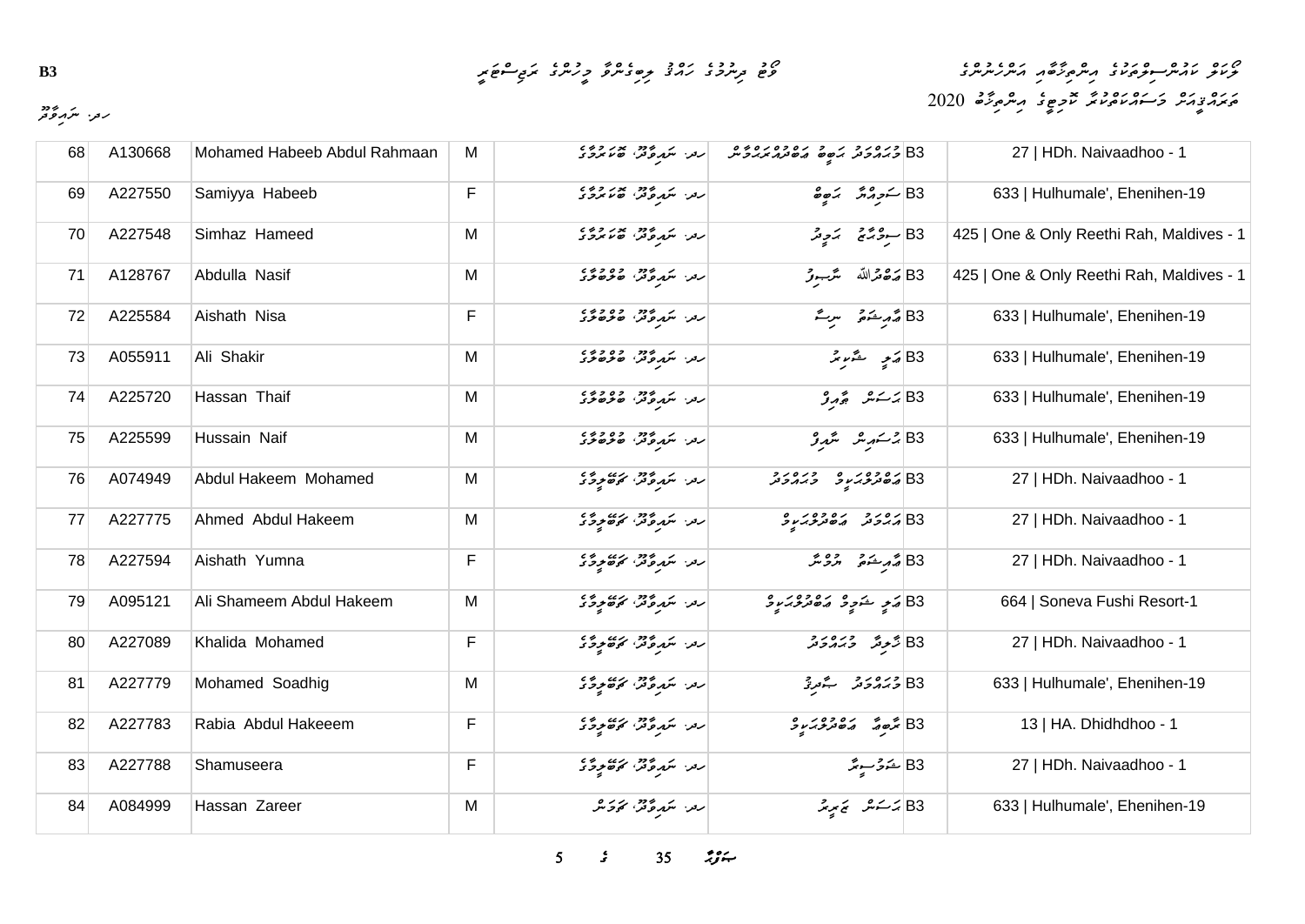*sCw7q7s5w7m< o<n9nOoAw7o< sCq;mAwBoEw7q<m; wBm;vB* م من المسجد المسجد المسجد المسجد المسجد العام 2020<br>مسجد المسجد المسجد المسجد المسجد المسجد المسجد المسجد المسجد ال

| 85  | A156242 | Abdulla Naeem              | M           | رىر. سَرِە ۋىز، سۆرگ                  | B3  رَحْمَدْالله سَمِهِ تَحْ          | 27   HDh. Naivaadhoo - 1                  |
|-----|---------|----------------------------|-------------|---------------------------------------|---------------------------------------|-------------------------------------------|
| 86  | A228016 | Ahmed Najih                | M           | رىر. سەرگەن ئاۋىس                     | B3   كەش <sup>ى</sup> كەڭگى مەڭدە بەر | 421   Velassaru Maldives - 1              |
| 87  | A228211 | Mohamed Jinah              | M           | رىر. سَمَدِ عَرَبْ لا تَرْكَبْ        | B3 دُبَرْدْدَتْرَ بِي مَّرْبُرُ       | 425   One & Only Reethi Rah, Maldives - 1 |
| 88  | A227176 | Aishath Rasheeda           | $\mathsf F$ | رىر. سَرەڭ ئەم ئەت                    | B3 مُ مِسْتَمْ مَمْ سَمِسْتِمْ        | 27   HDh. Naivaadhoo - 1                  |
| 89  | A227529 | Ali Munaz                  | M           | رى سەرگەن ، يې ئ                      | B3 <i>ڇَجِ وَسُمَّ</i> جَ             | 682   Crossroads Maldives-1               |
| 90  | A227174 | Mariyam Adam               | F           | رىر. سَمَدِ قُرْرُ، ، ، يَا قَرْرُ.   | B3 <i>ويوه وي</i> وه                  | 27   HDh. Naivaadhoo - 1                  |
| 91  | A227526 | Maryam Mizna               | F           | رى سەرگەن ، يې ئ                      | B3 ك <i>خ ميرمز ده جي مگر</i>         | 633   Hulhumale', Ehenihen-19             |
| 92  | A227180 | Nahidha Adam               | F           | رىر. سَمَدِ قُرْرُ، ، ، يَا قَرْرُ.   | B3 يُتَربقُ مُرَّتَوَرُّ              | 633   Hulhumale', Ehenihen-19             |
| 93  | A122238 | Ali Fahumy                 | M           | رىر. سَرْرِ قَرْشْ مِرْسَرْبَرْ وَ عَ | B3 كەي ت <sup>ى 2</sup> ەي            | 633   Hulhumale', Ehenihen-19             |
| 94  | A128703 | Fathimath Sahuma           | F           | رىر. سَمَدِ قُرْرُ، دېرسْرَ پر        | B3 رَّجِ دَمَ مَكْرَدٌ                | 478   Hdh. Atoll Male' - 2                |
| 95  | A227441 | Hussain Fahmy Abdul Kareem | M           | رىن سەرگەش مەسمەد ،                   | B3 ج سکور شرکت در محمد محمد میرو      | 633   Hulhumale', Ehenihen-19             |
| 96  | A128702 | Rasheeda Mohamed           | F           | رىر. سَمَدِ قَرْآءُ مِرْ سَرْ بَرْ قَ | B3 بَرَسْوِسٌ وَيَرْدُوسُ             | 27   HDh. Naivaadhoo - 1                  |
| 97  | A227439 | Safoora Abdul Kareem       | $\mathsf F$ | رىر. سَمَدِ قَرْآءُ مِرْسَرْبَرْدَ    | B3 يەزىر مەھەردىر م                   | 478   Hdh. Atoll Male' - 2                |
| 98  | A036903 | Abdul Azeez Ismail         | M           | رىر. سَمَدِ عَرْضُ. تَرْحِ سَمَدُ     | B3 رەمورىرى مەر مۇرىد                 | 566   Villimale' Ehenihen - 1             |
| 99  | A100882 | Ahmed Sameer Abdul Azeez   | M           | رىر. سَمَدِ قَرَّةٌ، فَرَهِ سَرَءٌ    | B3 ربر ديو سو پر ماه دروه بي مي       | 633   Hulhumale', Ehenihen-19             |
| 100 | A080863 | Asifa Abdul Azeez          | F           | رىر. سَمَدِ قَرَّةٌ، فَرَهِ سَمَدُ    | B3 ئەسىر ئەھەر <i> جەنبى</i> تە       | 478   Hdh. Atoll Male' - 2                |
| 101 | A080998 | Asma Abdul Azeez           | F           | رىر. سَمَدِ عَنْزٌ، تَرْحِ سَمَدٌ     | B3 كەسىر <i>ى مەھەر جەن</i> ج         | 566   Villimale' Ehenihen - 1             |

 $6$   $35$   $35$   $39$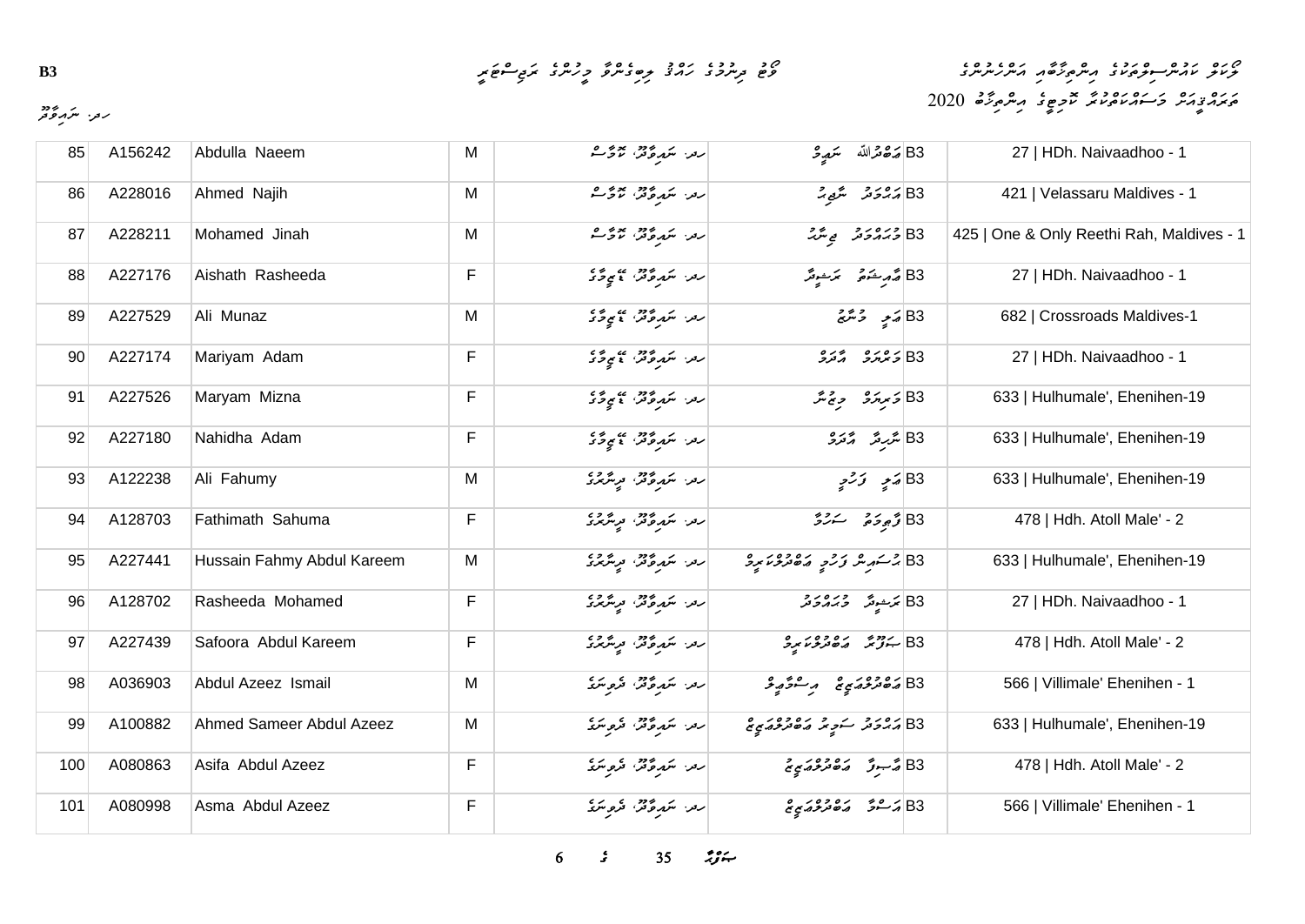*sCw7q7s5w7m< o<n9nOoAw7o< sCq;mAwBoEw7q<m; wBm;vB* م من المرة المرة المرة المرجع المرجع في المركبة 2020<br>مجم*د المريض المربوط المربع المرجع في المراجع المركبة* 

| 102 | A080865 | Nasreena Abdul Azeez  | $\mathsf F$ | رىن سەرگەش تۈرسىگە                                                                                   | B3 ىرگىرىگىر مەھ <i>ەر ۋە ئ</i> وي                                                         | 566   Villimale' Ehenihen - 1 |
|-----|---------|-----------------------|-------------|------------------------------------------------------------------------------------------------------|--------------------------------------------------------------------------------------------|-------------------------------|
| 103 | A157404 | Sheereena Abdul Azeez | $\mathsf F$ | رىر. سَمَدِ قُرْقَ، تَرْحِ سَمَدُ                                                                    | B3 خېرېگر كەھە <i>تر ۋە ئې</i> تى                                                          | 566   Villimale' Ehenihen - 1 |
| 104 | A227875 | Abira Hassan          | $\mathsf F$ | رو. سَمَدِ وَلَوْ، تَرْمُزِ پَرْ وَ                                                                  | B3 مَّەمَّدَ بَرَ يَدَ مَّر                                                                | 633   Hulhumale', Ehenihen-19 |
| 105 | A229225 | Abdulla Zubair        | M           | رىن سەرگەش ىرىكى                                                                                     | $5.62$ $\frac{2}{3}$ $\frac{2}{3}$ $\frac{2}{3}$ $\frac{2}{3}$ $\frac{2}{3}$ $\frac{2}{3}$ | 27   HDh. Naivaadhoo - 1      |
| 106 | A155741 | Faaiza Ibrahim        | F           | رىن سەرگەش ىرىكى                                                                                     | B3 زَمِيعٌ مِنْ صَمَّرِ فِي                                                                | 27   HDh. Naivaadhoo - 1      |
| 107 | A055760 | Ibrahim Shareef       | M           | رىن سَمَدِةٌ بِيْنَ مِرْيَا مِنْ الْمَدِينَ بِيَنْ الْمَدِينَ بِيَنْ الْمَدِينَ بِيَنْ الْمَدِينَ بِ | B3  مەھەرىرى شەمرى <sup>3</sup>                                                            | 27   HDh. Naivaadhoo - 1      |
| 108 | A227886 | Zahiya Ibrahim        | F           | رىن سَمَدِةٌ بِيَنْ مِرْيَا مِنْ الْمَدِينَ بِينَ الْمَرْيَا بِينَ الْمَرْيَا بِينَ الْمُرْيَا بِين  | B3 تج برمز مرھ تربر فر                                                                     | 27   HDh. Naivaadhoo - 1      |
| 109 | A229227 | Ziyadha Ibrahim       | F           | رىن سَمَدِةً فِينَ مَرِيَ مِنْ                                                                       | B3 ى <sub>ج</sub> ىرى <i>گە مەھەردى</i>                                                    | 27   HDh. Naivaadhoo - 1      |
| 110 | A229229 | Zuhaira Ibrahim       | F           | رىن سەرگەش ىرىكى                                                                                     | B3 ى <i>ج ئەبەتگە مەھەتگەپ</i> ى                                                           | 27   HDh. Naivaadhoo - 1      |
| 111 | A227533 | Mohamed Shazlee       | M           | رىر. سرمرۇش. مرد ئومرىرى                                                                             | B3 <i>وُبَرُوْدَوْ</i> حُدَّيْ مِ                                                          | 27   HDh. Naivaadhoo - 1      |
| 112 | A228346 | Waheedha Adam         | $\mathsf F$ | رىر. سەر ئەدە بەر ئەدە                                                                               | B3 ك <i>ەبەنڈ م</i> گ <i>ەن</i> گ                                                          | 27   HDh. Naivaadhoo - 1      |
| 113 | A227951 | Ali Rameez Mohamed    | M           | رى سەرگەنى ئ                                                                                         | B3 كەي ترىپ ئەرەر ئ                                                                        | 633   Hulhumale', Ehenihen-19 |
| 114 | A227975 | Zeeniya Ali Rameez    | F           | رى سەرگەنى ئ                                                                                         | B3 پ <i>ې سرگ مرکم پر کرچ</i> تح                                                           | 633   Hulhumale', Ehenihen-19 |
| 115 | A227981 | Zidna Ali Rameez      | $\mathsf F$ | رى سەر ئەرى                                                                                          | B3 پ <i>ونگر مک</i> و تکویج                                                                | 633   Hulhumale', Ehenihen-19 |
| 116 | A227985 | Ziuna Ali             | F           | رى سەرقىق ؟ ج                                                                                        | B3 يوړنگر ک <sup>ړ</sup> مو                                                                | 633   Hulhumale', Ehenihen-19 |
| 117 | A043509 | Ali Riza Yoosuf       | M           | رى شھەھ بىرە ئەسىر ئەر                                                                               | B3 کی پہ بہت پر میں تو                                                                     | 418   Bandos Maldives - 1     |
| 118 | A227762 | Sara Yoosuf           | F           | رى شھەھ بىرە ئەرەپىيە ئەرە                                                                           | B3 جيشر ت <i>ورجو</i>                                                                      | 27   HDh. Naivaadhoo - 1      |

*7 sC 35 nNw?mS*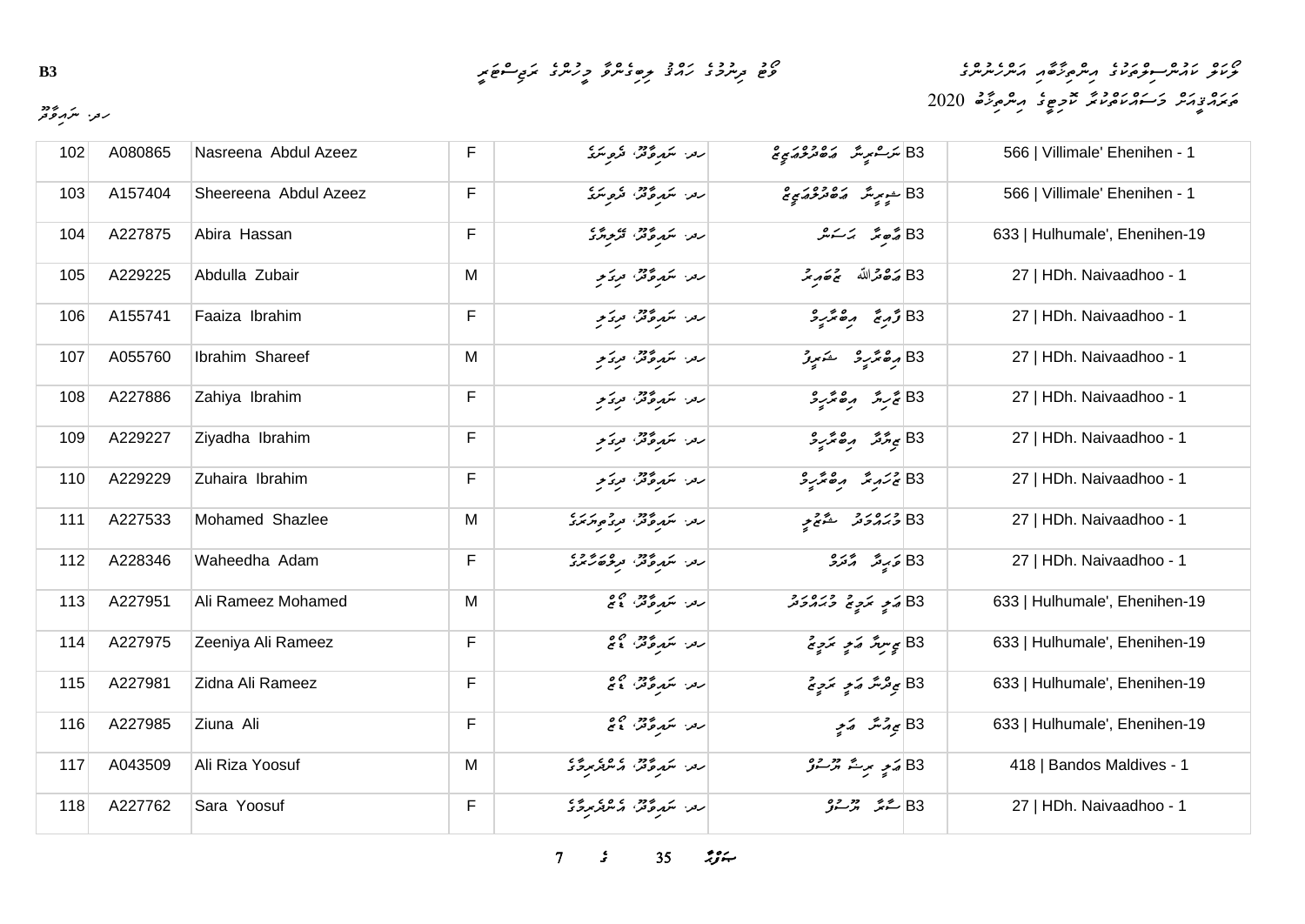*sCw7q7s5w7m< o<n9nOoAw7o< sCq;mAwBoEw7q<m; wBm;vB 2020<sup>, م</sup>وجدة المصرورة المجموعة المستورجة والم*جموعة والمجموعة والمجموعة والمجموعة والمجموعة والمجموعة والمجموعة

| ر <sub>و،</sub> سمه دود<br>رو، سمه وو |             |           |
|---------------------------------------|-------------|-----------|
|                                       | 119 A228159 | Abdulla S |
|                                       | 120 A227653 | ∣Ahmed S  |

| 119 | A228159 | Abdulla Shareef     | M            | رى شرگەنى مەدە                         | B3 كەڭ قىراللە مى <i>كەمب</i> ۇ               | 425   One & Only Reethi Rah, Maldives - 1 |
|-----|---------|---------------------|--------------|----------------------------------------|-----------------------------------------------|-------------------------------------------|
| 120 | A227653 | Ahmed Shareef       | M            | رو. سمدونو. ، دو،                      | B3   كەش <sup>ى</sup> كىرى ئىككى ئىراقى ئىراق | 27   HDh. Naivaadhoo - 1                  |
| 121 | A228160 | Fathimath Shareef   | $\mathsf F$  | رىر. شمەنۇنى مەدەر                     | B3 تَرْجِعَةً صَمَيْرَتَّ                     | 27   HDh. Naivaadhoo - 1                  |
| 122 | A228147 | Ibrahim Shareef Ali | M            | رى شمەنۇنى مەدە ،<br>رىس شمەنۇنى مەدى  | B3 پ <i>ر&amp;ټريري ڪپري چ</i> َرِ            | 27   HDh. Naivaadhoo - 1                  |
| 123 | A227053 | Najumunnisa Gasim   | $\mathsf F$  | رىر. سەرگەن ، دە ،                     | B3 سَھَ <i>25 سِرتَہ ہے ۔</i>                 | 27   HDh. Naivaadhoo - 1                  |
| 124 | A128545 | Ramla Ibrahim       | $\mathsf F$  | رىر. سەرگەن ، دە ،                     | B3 بَرْدْ دَّ مِنْ بِرْدْ                     | 27   HDh. Naivaadhoo - 1                  |
| 125 | A012581 | Adam Naseer Ibrahim | M            | رىر سَمَدِ ھَ <sup>ود</sup> ُ کَرَمَّے | B3 أَمُتَرَكَ سَرَجِيمُ مِنْ مُرْكَبِرِ \$    | 27   HDh. Naivaadhoo - 1                  |
| 126 | A403606 | Ahmed Maahidh       | M            | رىر. سَمَدِ قَرْبُ وَ مِرَى دَ         | B3 <i>جَدْدُوتْر</i> گُرِيْتْر                | 478   Hdh. Atoll Male' - 2                |
| 127 | A010572 | Ali Hussain         | M            | رى شمەنگەر دە ئ                        | B3 <i>ھَ۔ ج</i> شڪھيڪر                        | 27   HDh. Naivaadhoo - 1                  |
| 128 | A227154 | Amjadh Ali          | M            | رىر. سَمَدِ قَرْبُ وَ مِرَى دَ         | B3 كەنزىق كەم                                 | 27   HDh. Naivaadhoo - 1                  |
| 129 | A233572 | Fathimath Yashfa    | $\mathsf{F}$ | رو. سَمَدِ وَتَوْ، وِ مَرَّج وَ        | B3 رَّجِ جَمَعَ مَرْشَرَّ                     | 27   HDh. Naivaadhoo - 1                  |
| 130 | A227509 | Hussain Maajidh     | M            | رىر. سَمَدِ قَرْبُ وَ مِرَى دَ         | B3 يُرْسَمب <sup>9</sup> مُنْ وَّمِينْ مِنْ   | 478   Hdh. Atoll Male' - 2                |
| 131 | A227149 | Khadeeja Hussain    | F            | رىر. سَمَدِ قَرْبُ وَ مِرَى دَ         | B3 كَتَعِيقٌ مُ يَسْتَهْدِ مَثْرٌ             | 27   HDh. Naivaadhoo - 1                  |
| 132 | A403604 | Mohamed Maaiz       | M            | رىر. سَمَدِ قَرْآءِ وَ مِرَى وَ        | $2.3.2.2$ B3                                  | 739   Centara Ras Fushi Resort & Spa-1    |
| 133 | A233559 | Rahmathunnisaa      | $\mathsf F$  | رىر. سَمَدِ قَرْشَ، و پرېږي            | B3 ئۈيرد <i>ۋە تېرى</i> گە                    | 27   HDh. Naivaadhoo - 1                  |
| 134 | A081091 | Aishath Rasheedha   | $\mathsf F$  | رىر. سَمْدِةٌ تَمْرُ، وِسْرَسْرَةٌ وَ  | B3 مُجم <i>مِ شَهُمْ - مَرَ</i> حْمِعُرَّ     | 633   Hulhumale', Ehenihen-19             |
| 135 | A128079 | Wafiyya Mohamed     | $\mathsf F$  | رىر. سَرەڭگە ۋىبرىدەگە                 | B3 <i>قومەھ جەم</i> ەر ج                      | 633   Hulhumale', Ehenihen-19             |

**8** *s* **35** *n***<sub>y</sub> <b>***n*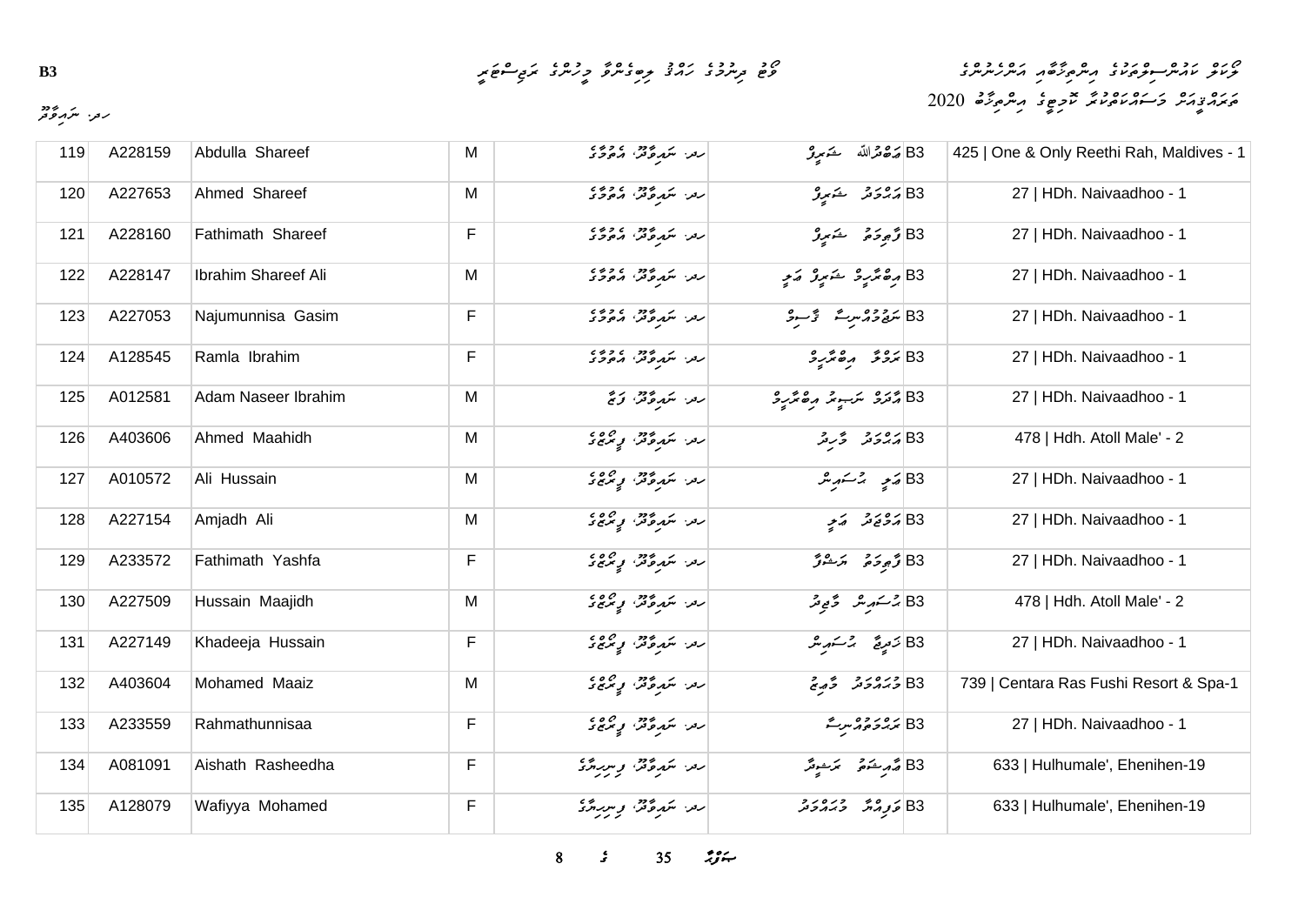*sCw7q7s5w7m< o<n9nOoAw7o< sCq;mAwBoEw7q<m; wBm;vB* م من المرة المرة المرة المرجع المرجع في المركبة 2020<br>مجم*د المريض المربوط المربع المرجع في المراجع المركبة* 

| 136 | A149926 | Shamsunnahar Ali     | F           | رىن سَمَدِةٌ تَمْرُ وِسِرَةٌ وَ | B3  المذكرات محمد محمد محمد المريحية المحمد                                                                    | 633   Hulhumale', Ehenihen-19 |
|-----|---------|----------------------|-------------|---------------------------------|----------------------------------------------------------------------------------------------------------------|-------------------------------|
| 137 | A227678 | Aminath Warudha      | F           | رد. سرم وده وه وده و            | B3 مَّ <i>جِسَعَةَ وَمَ</i> حَمَّدَ                                                                            | 633   Hulhumale', Ehenihen-19 |
| 138 | A081171 | Ibrahim Sameer       | M           | رىر. سَرەڭ ئۆمەسىرىدى           | B3 م <i>وڭ ئۇرۇ سىم</i> وتمە                                                                                   | 478   Hdh. Atoll Male' - 2    |
| 139 | A009794 | Mohamed Hussain      | M           | رىر. سەر قورى قارەت ئ           | B3 32023 كريمه مر                                                                                              | 633   Hulhumale', Ehenihen-19 |
| 140 | A227670 | Sameeha Mohamed      | F           | رو. سمد وده وه وده و            | B3 س <i>َوِيدٌ وَيَ</i> مُحَمَّدُ                                                                              | 633   Hulhumale', Ehenihen-19 |
| 141 | A153423 | Waseema Mohamed      | $\mathsf F$ | رد. سرم وده وه وده و            | B3 كۈسەن ئەممى ئەرىر ئىس                                                                                       | 633   Hulhumale', Ehenihen-19 |
| 142 | A157177 | Abdul Hameed Mohamed | M           | رىر. سَمَدِعْ تَمْرُ وَسُرَوَى  | B3 ג' ביציב בי די בידי בי בי הרבי הרי בי הרי בי הרי בי הרי בי הרי בי הרי בי הרי בי הרי בי הרי בי הרי בי הרי בי | 633   Hulhumale', Ehenihen-19 |
| 143 | A342219 | Hassan Ziyad         | M           | رى شمەنگەن ۋىرە ئ               | B3  پرستہ مشر ہے پر تقر                                                                                        | 27   HDh. Naivaadhoo - 1      |
| 144 | A228377 | Mareena Ahmed        | F           | رىر. سمدۇنر، ورە ،              | B3 كەمپەنگە كەبر <i>ۇ ق</i> ر                                                                                  | 27   HDh. Naivaadhoo - 1      |
| 145 | A228362 | Mohamed Ali          | M           | رىر. سَمَدِ وَتَمَرُّ وَسَرَوَى | B3  <i>وټرونو ټو</i>                                                                                           | 27   HDh. Naivaadhoo - 1      |
| 146 | A228386 | Samiya Mohamed       | F           | رىر. شەرقىق، ۋىترونى            | B3 جَمعِ جَمَدَ وَمَدَ مِنْ                                                                                    | 27   HDh. Naivaadhoo - 1      |
| 147 | A228426 | Shiyama Mohamed      | F           | رىر. سَمَدِعَ ڤَرْ) كۆسۈرگ      | B3 شوپر 25 د مرد تر                                                                                            | 27   HDh. Naivaadhoo - 1      |
| 148 | A227672 | Abdulla Niyaz        | M           | رى شرق دەەپ                     | B3 مَەھتراللە س <i>ىترى</i> ج                                                                                  | 633   Hulhumale', Ehenihen-19 |
| 149 | A228237 | Ahmed Niyaz          | M           | رى شمەرگەن ۋىرەر 23             | B3   كەندى كەندىكى ئىس كەندىكى ئ                                                                               | 27   HDh. Naivaadhoo - 1      |
| 150 | A080747 | Aishath Haany        | $\mathsf F$ | رى شمەھ ئۇ دەھ بى               | B3 <i>۾ُ مِ</i> ڪَمُو گيرِ                                                                                     | 27   HDh. Naivaadhoo - 1      |
| 151 | A228225 | Fathimath Ali        | $\mathsf F$ | رو. سَمَدٍ وَلَا وَ وَ وَ وَ وَ | B3 وَج <i>وحَمْ مَ</i> حٍ                                                                                      | 27   HDh. Naivaadhoo - 1      |
| 152 | A228214 | Fathimath Nooh       | F           | رى شرەقىق دەەبە                 | B3 <i>وَّجِوحَةَ</i> مَ <i>بْنُ</i>                                                                            | 237   AA. Rasdhoo - 2         |

*9 s* 35 *i*<sub>S</sub>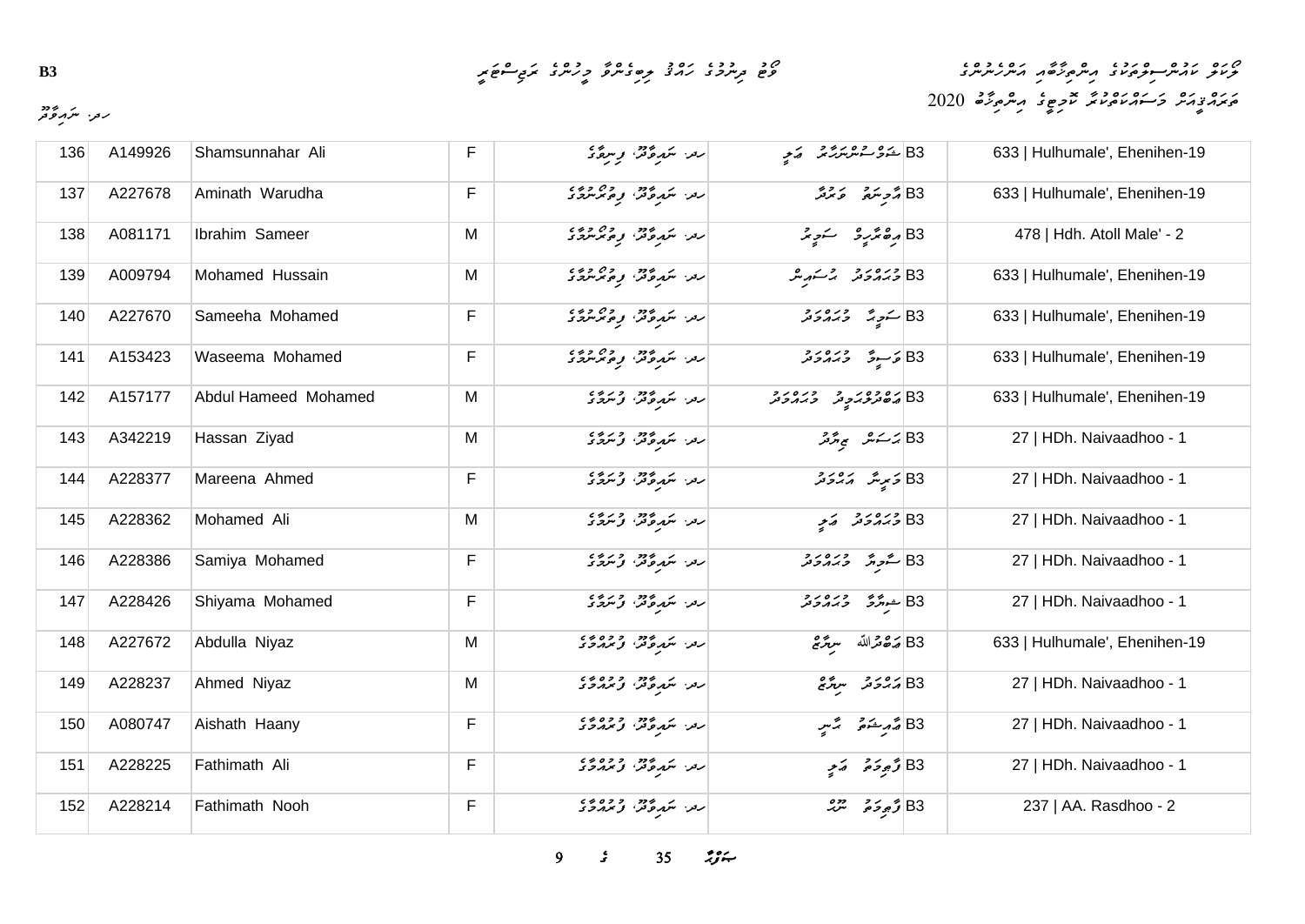*sCw7q7s5w7m< o<n9nOoAw7o< sCq;mAwBoEw7q<m; wBm;vB* م من المرة المرة المرة المرجع المرجع في المركبة 2020<br>مجم*د المريض المربوط المربع المرجع في المراجع المركبة* 

| 224<br>رىر سرموىر |  |
|-------------------|--|
|-------------------|--|

| 153 | A157819 | Hussain Niyaaz          | M           | رى سەرگەدە دەھەر                                                                                     | B3 كەسىر مىش سىرتىقى                                                                                                | 397   Sirru Fen Fushi - 1                 |
|-----|---------|-------------------------|-------------|------------------------------------------------------------------------------------------------------|---------------------------------------------------------------------------------------------------------------------|-------------------------------------------|
| 154 | A228244 | Ibrahim Niyaz           | M           | رى شرق دىن                                                                                           | B3 م <i>ِ هُ مُّرْرِ \$ سِرْدُ</i> ج                                                                                | 633   Hulhumale', Ehenihen-19             |
| 155 | A227660 | Iyaad Mohamed           | M           | رو. سَمَدِ وَلَوْرٌ وَمُحَمَّدٌ وَ وَلَا لَهُ وَلَا لَهُ وَلَا لَهُ وَلَا لَهُ وَلَا لَهُ وَلَا لَهُ | B3 م <i>ې</i> ترند <i>دېم</i> مرد تر                                                                                | 739   Centara Ras Fushi Resort & Spa-1    |
| 156 | A126656 | Mohamed Yoosuf          | M           | رىر. سەرقىق، ۋەھەرە                                                                                  | B3 دېم دي ه ده وه                                                                                                   | 27   HDh. Naivaadhoo - 1                  |
| 157 | A127784 | Ahmed Fahumee           | M           | رىن سەرەتىر، ئەگ                                                                                     | B3   <i>دَ دُوَتْرِ</i> کَرْحِي                                                                                     | 569   Kulhudhuffushi, Ehenihen-1          |
| 158 | A229187 | Hawwa Naseera           | F           | رىن سەرەتىر، ئەگ                                                                                     | B3 <i>بَدْهُ مَّ</i> سَرَسِيمَّ                                                                                     | 478   Hdh. Atoll Male' - 2                |
| 159 | A229204 | Hussain Fahumee         | M           | رىن سەرگەنى ئەڭ                                                                                      | B3  پرستمبر تر تر <i>قی</i> ح                                                                                       | 478   Hdh. Atoll Male' - 2                |
| 160 | A229185 | Mohamed Ali             | M           | رى سەرقىق ئ                                                                                          | B3 ديرورو ك <i>ي</i> و                                                                                              | 156   K. Gulhi - 1                        |
| 161 | A229201 | Nasheeda Mohamed        | $\mathsf F$ | رىن سەرەتىر، ئەگ                                                                                     | B3 يَرْسُوِيَّرُ - 25,5% لِ                                                                                         | 478   Hdh. Atoll Male' - 2                |
| 162 | A229197 | Nishdha Mohamed         | $\mathsf F$ | رىن سمەرگەن كەت                                                                                      | B3 سرشوش كەندەر قىر                                                                                                 | 478   Hdh. Atoll Male' - 2                |
| 163 | A227884 | Zuhudha Mohamed         | $\mathsf F$ | رىن سەرقىقى ئەم                                                                                      | B3 ج ح محمد حديد حسن السير حسن السير<br>السير السير السير السير حسن السير حسن السير السير السير السير السير السير ا | 478   Hdh. Atoll Male' - 2                |
| 164 | A106437 | Habeeba Qasim           | F           | رىر. سەرگەش، ئەترىرىدىك                                                                              | B3 بَرَصٍ صَبَحَ ـَ سِرْحَرِ                                                                                        | 27   HDh. Naivaadhoo - 1                  |
| 165 | A084949 | Ibrahim Rashad Hassan   | M           | رىر. سەر ئۆز، ئىگە ئەر ئەر                                                                           | B3 مەھەرگەر ئەر ئەرگە ئەسەملەر                                                                                      | 27   HDh. Naivaadhoo - 1                  |
| 166 | A084995 | Mohamed Zahir           | M           | رىر شەرقىق دىم بەر ق                                                                                 | B3 دُيَرْدُدَ قَدْ جُرِيْرُ                                                                                         | 27   HDh. Naivaadhoo - 1                  |
| 167 | A228574 | Nasreena Ibrahim Rashad | F           | رىر. سىدۇنى، ئەمەر ئەرە                                                                              |                                                                                                                     | 27   HDh. Naivaadhoo - 1                  |
| 168 | A227241 | Abdulla Visam           | M           | رى سەر ھەر 200                                                                                       | B3 كەھەراللە م <i>وسۇ</i> ر                                                                                         | 425   One & Only Reethi Rah, Maldives - 1 |
| 169 | A227542 | Ali Husam               | M           | رى شمەھ تەرەپى                                                                                       | B3 <i>جَمْعٍ رَحْسُوْ</i>                                                                                           | 661   OBLU By Atmosphere At Helengeli-1   |

 $10$  *s* 35  $23$   $-$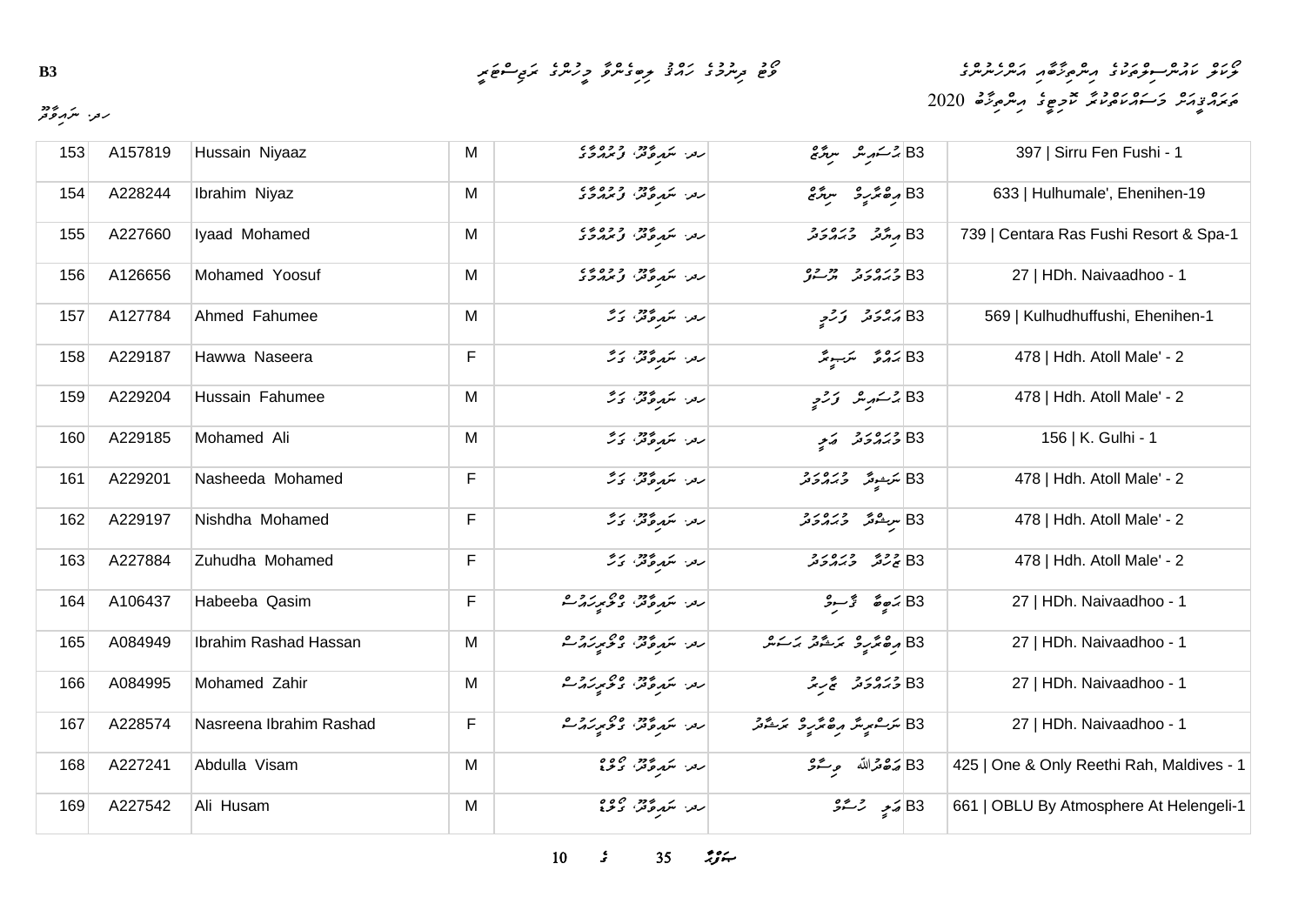*sCw7q7s5w7m< o<n9nOoAw7o< sCq;mAwBoEw7q<m; wBm;vB* م من المرة المرة المرة المرجع المرجع في المركبة 2020<br>مجم*د المريض المربوط المربع المرجع في المراجع المركبة* 

| 170 | A154480 | Mohamed Yoosuf        | M           | رى شمەرگەن ئەمەم                                        | B3 32222 مركزو                               | 633   Hulhumale', Ehenihen-19             |
|-----|---------|-----------------------|-------------|---------------------------------------------------------|----------------------------------------------|-------------------------------------------|
| 171 | A148378 | Abdul Salam Abdulla   | M           | رى شەھ ھەرەر دەھ                                        | B3 مەھ <i>ىرە مەغۋى مەھەت</i> راللە          | 633   Hulhumale', Ehenihen-19             |
| 172 | A155111 | Abdulla Naeem Yoosuf  | M           | رى شەرقىق 2010- 0.50                                    | B3 كەھەراللە سەر بىر بىر بىر                 | 27   HDh. Naivaadhoo - 1                  |
| 173 | A093442 | Ahmed Mujuthaba       | M           | رى شمەن 200 ، 200 ق                                     | 83 كەبروتر بولۇمۇ ئ                          | 716   BANYAN TREE VABBINFARU-1            |
| 174 | A227237 | Fareeda Yoosuf        | $\mathsf F$ | رى شمەن ئەھ بەرەرە ئە                                   | B3 كۆمىرىگە كەشىقۇ                           | 27   HDh. Naivaadhoo - 1                  |
| 175 | A227233 | Mohamed Aslam         | M           | رى شمەن ئەق 200،000 ق                                   | B3 ديره در پر مرده                           | 27   HDh. Naivaadhoo - 1                  |
| 176 | A155181 | Saleema Yoosuf        | F           | رى شەھەرە دەرەر دە                                      | B3 ڪوپر <i>ة پڙينو</i>                       | 633   Hulhumale', Ehenihen-19             |
| 177 | A227238 | Sameera Abdulla Naeem | $\mathsf F$ | رى شەھ ھەرەر دەھ                                        | B3 سَعرِ مَدَّ مَدَّة مَشَّالَهُ مَدَيْدِ \$ | 13   HA. Dhidhdhoo - 1                    |
| 178 | A148750 | Ahmed Siyam           | M           | رى سەر 32 دەردە                                         | B3 كەندى كىلەر يىلىمى كەندىكى بىر            | 633   Hulhumale', Ehenihen-19             |
| 179 | A228830 | Fathimath Yoosuf      | $\mathsf F$ | رد. سُر وَدُ وه دو،                                     | B3 رَّجِ <i>وَةُ بِرْ</i> سْرُ               | 27   HDh. Naivaadhoo - 1                  |
| 180 | A228847 | Hassan Siyam          | M           | رد. سُر وَدُ وه دو،                                     | B3 بَرَسَة مَشَرَّةً مِنْ سَنَدَةً           | 27   HDh. Naivaadhoo - 1                  |
| 181 | A111873 | Mohamed Siyam         | M           | رد. سُر وَدُ وه دو،                                     | $3.7323$ B3                                  | 27   HDh. Naivaadhoo - 1                  |
| 182 | A115333 | Shakeela Abdul Razzag | $\mathsf F$ | رد. سُر وَدُ وه دو،                                     | B3 شرىر ئەھەرە <i>مەدە</i>                   | 27   HDh. Naivaadhoo - 1                  |
| 183 | A227839 | Suhaila Abdul Razzag  | $\mathsf F$ | رى شرەقىقى دەرەرە                                       | B3 مەزرە بوھ مەدەبەيج                        | 633   Hulhumale', Ehenihen-19             |
| 184 | A228318 | Abdulla Mufeed        | M           | دور دره دور ده دره بود.<br>روز شهروتر، د وسرپرسرو د     | B3 كەھەراللە ق <i>وي</i> تر                  | 425   One & Only Reethi Rah, Maldives - 1 |
| 185 | A069936 | Baseera Ahmed         | $\mathsf F$ | رو. سرم وجود دي دوره وي                                 | B3 ھَ بِيعُدِ مَدْحَدَّر                     | 27   HDh. Naivaadhoo - 1                  |
| 186 | A154353 | Maimoona Ahmed        | F           | رو. شهروی و وی دور ه و ،<br>رو. شهروتر، ی بر سربر سرو ی | B3 <i>وَمِرْدَمْدَ مَدْدَ</i> مْر            | 27   HDh. Naivaadhoo - 1                  |

 $11$  *s* 35  $23$   $-$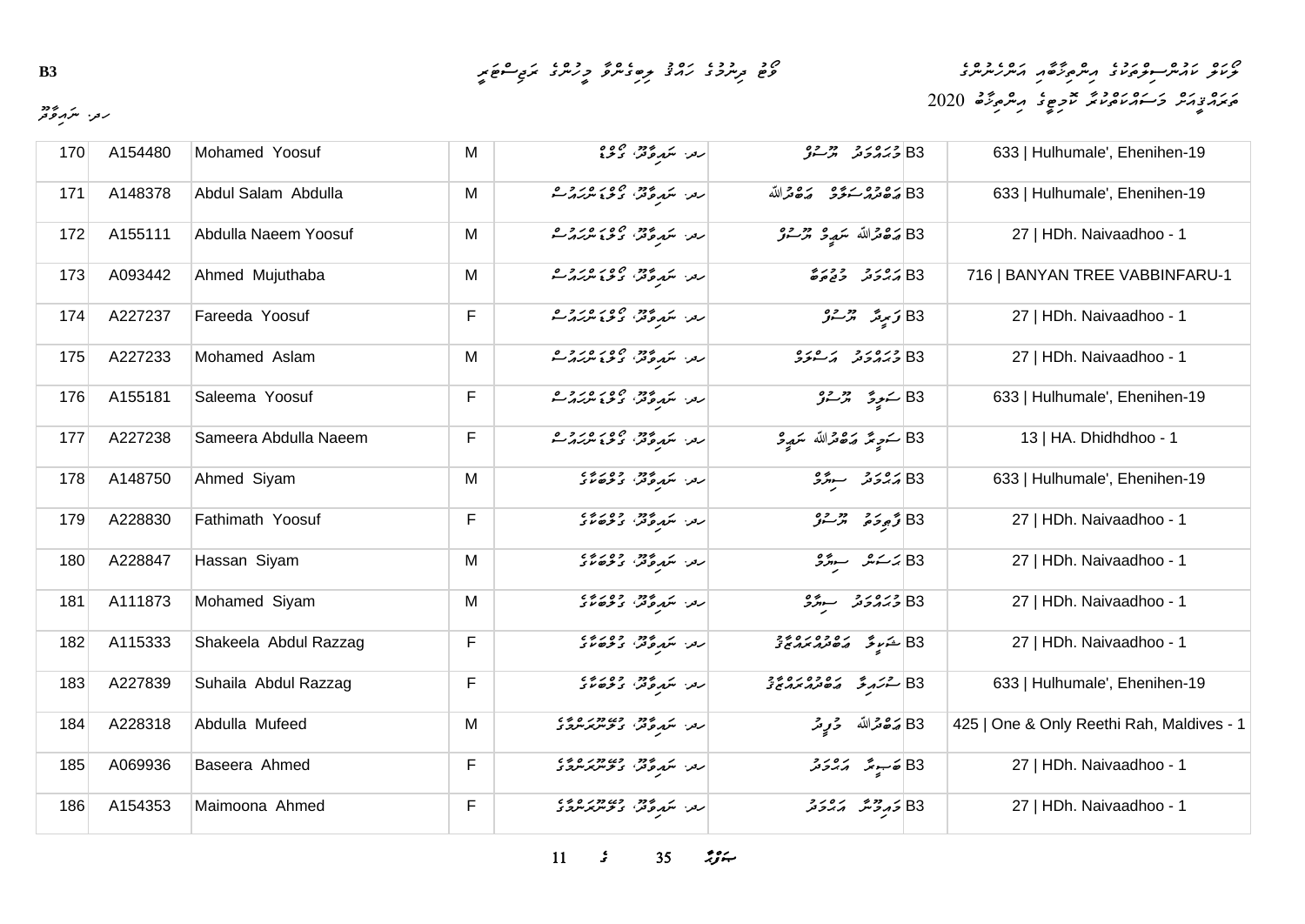*sCw7q7s5w7m< o<n9nOoAw7o< sCq;mAwBoEw7q<m; wBm;vB* م من المسجد المسجد المسجد المسجد المسجد العام 2020<br>مسجد المسجد المسجد المسجد المسجد المسجد المسجد المسجد المسجد ال

| 187 | A111835 | Ahmed Muhsin                | M            | رى شرەقىق دەپەە ،                                                                                                                                                                                                               | B3 <i>كەنگە كەنگە ئالىرى</i> گە | 478   Hdh. Atoll Male' - 2                  |
|-----|---------|-----------------------------|--------------|---------------------------------------------------------------------------------------------------------------------------------------------------------------------------------------------------------------------------------|---------------------------------|---------------------------------------------|
| 188 | A063371 | Ahulama Abdul Gaffar        | F            | رود شهرود وه د و و د و                                                                                                                                                                                                          | B3 روم ده وه ره د و د           | 569   Kulhudhuffushi, Ehenihen-1            |
| 189 | A156248 | Ali Nasir                   | M            | رو. سرمروس وه د و د و د                                                                                                                                                                                                         | B3   <i>ماج</i> سگرسومگر        | 27   HDh. Naivaadhoo - 1                    |
| 190 | A228189 | Fazeena Abdul Gaffar        | F            | رو، شهرونو، ووری دور                                                                                                                                                                                                            | B3 ئوي مگر ھەمرە بورە دىر       | 27   HDh. Naivaadhoo - 1                    |
| 191 | A352688 | Fazna Shareef Abdul Ghaffar | F            | رو. سمدۇن دەرە دەر                                                                                                                                                                                                              | B3 زەپر خىرى رەمەدە دەرە        | 27   HDh. Naivaadhoo - 1                    |
| 192 | A027132 | Mohamed Nasir               | M            | رود شهروی وه دوده و                                                                                                                                                                                                             | B3 <i>دېمم</i> ونو گرېنو        | 27   HDh. Naivaadhoo - 1                    |
| 193 | A228167 | Shareefa Mohamed            | $\mathsf F$  | رود شهروی وه در دود                                                                                                                                                                                                             | B3 ڪيپو <i>ڙ وين وي</i> و       | 27   HDh. Naivaadhoo - 1                    |
| 194 | A140759 | Mariyam Moosa               | $\mathsf{F}$ | رىر. سَمَدِعُ پَنْ وَقَوْمَتْ سُرْ                                                                                                                                                                                              | $23$ $22$ $52$ $B3$             | 27   HDh. Naivaadhoo - 1                    |
| 195 | A228195 | Abdul Kareem Aboobakuru     | M            | رىر. سَمَدِعْ قُتْرُ ، رِسَّنَةٍ لَهُ                                                                                                                                                                                           | B3 בספר פרי פרי פרי בר          | 27   HDh. Naivaadhoo - 1                    |
| 196 | A228204 | Mariyam Rasheedha           | $\mathsf{F}$ | رىر. سَمَدِةٌ قُتْلُ رِسَّرِينَ                                                                                                                                                                                                 | B3 كەنگەنگە كەن ئىرىسى قە       | 64   Sh. Komandoo - 1                       |
| 197 | A130616 | Mohamed Habeeb              | M            | رىر. سَمَدِعْ قُتْرُ ، رِسَّنَةٍ لَهُ                                                                                                                                                                                           | $602 < 3222$ B3                 | 478   Hdh. Atoll Male' - 2                  |
| 198 | A227540 | Ali Riza                    | M            | رو. سَمْدِعُمْنَ رِبْرُورَى                                                                                                                                                                                                     | B3 کہ یہ مرت                    | 432   Waldorf Astoria Maldives Ithaafushi - |
| 199 | A227214 | Amir Mohamed                | M            | رو. سَمَدِ وَقَوْ، رِ بِرُورْدَ وَ                                                                                                                                                                                              | B3 مَجْمَدِ حَمَدَ مَدَوْمَرُ   | 27   HDh. Naivaadhoo - 1                    |
| 200 | A066208 | Mohamed Hassan              | M            | رو. سَمَدِ وَقَوْ، رِ وَوَ وَ وَ                                                                                                                                                                                                | B3 دېم دير ديگ پر               | 27   HDh. Naivaadhoo - 1                    |
| 201 | A156728 | Naseema Mohamed             | $\mathsf F$  | رو. سَمْرِوَّتْرٌ، رِیْرُوْرُدُ                                                                                                                                                                                                 | B3 يترسون - ويروديو             | 27   HDh. Naivaadhoo - 1                    |
| 202 | A154027 | Shifana Mohamed             | $\mathsf{F}$ | رو. سَمَدِوٌ وَرَبِّ وَدِي                                                                                                                                                                                                      | B3 جو <i>ڙنگ وين ويو</i>        | 27   HDh. Naivaadhoo - 1                    |
| 203 | A027512 | Fathulla Adam               | M            | رود شمیره دو به در صورت در در در این در در این در این در این در این در این در این در این در این در این در این<br>مرد در این در این در این در این در این در این در این در این در این در این در این در این در این در این در این د | B3 وَحْدَاللَّهُ مُرْمَرْدُ     | 633   Hulhumale', Ehenihen-19               |

 $12$  *s* 35  $23$   $-$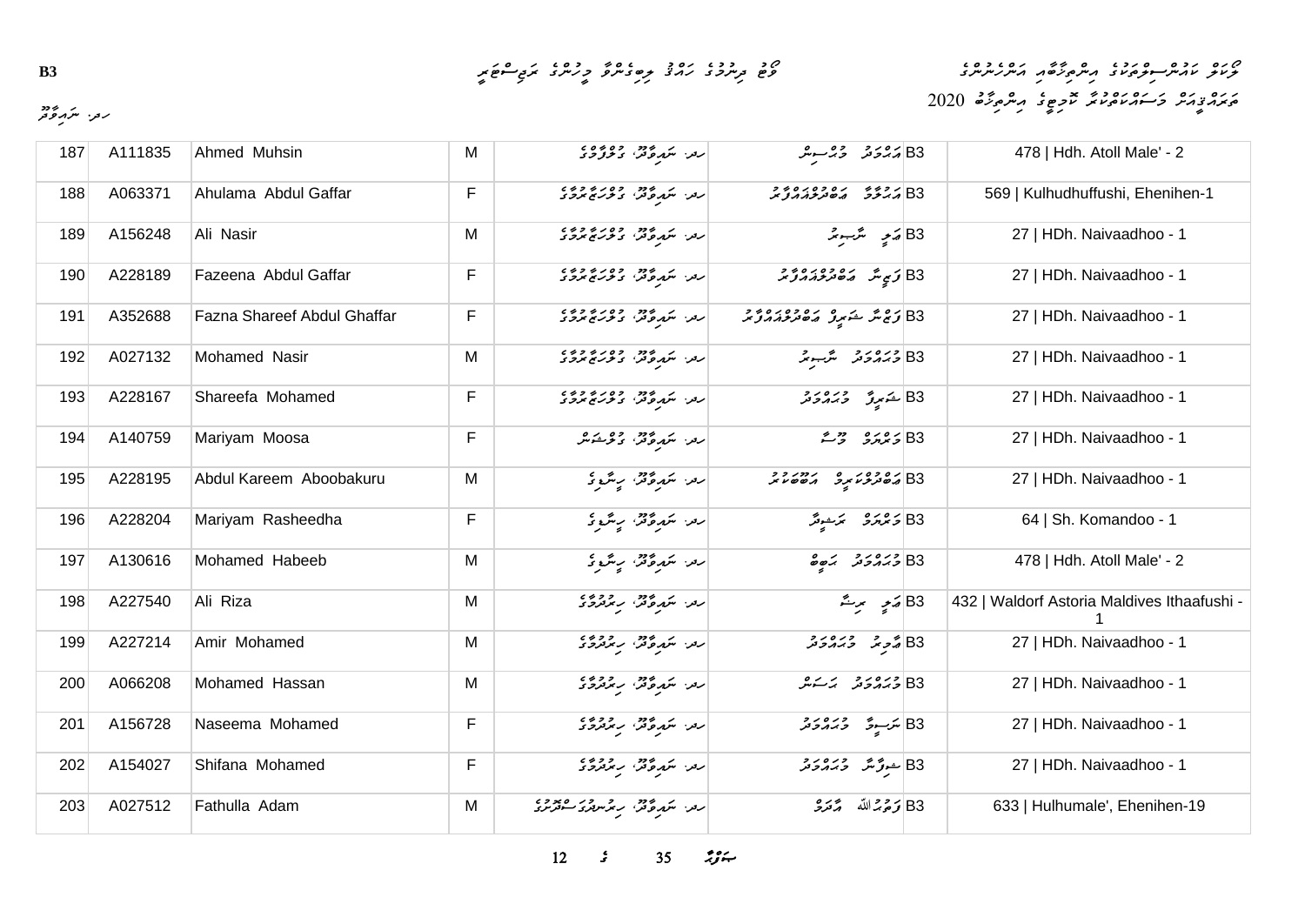*sCw7q7s5w7m< o<n9nOoAw7o< sCq;mAwBoEw7q<m; wBm;vB* م من المرة المرة المرة المرجع المرجع في المركبة 2020<br>مجم*د المريض المربوط المربع المرجع في المراجع المركبة* 

| 204 | A228142 | Sheeneez Shareef     | F           | رو. سمد گروه. ریز سرفری سوفرس            | B3 ڪوسريٽن ڪمبرگر                          | 27   HDh. Naivaadhoo - 1              |
|-----|---------|----------------------|-------------|------------------------------------------|--------------------------------------------|---------------------------------------|
| 205 | A227515 | Abdul Raheem Abdulla | M           | رىر سەرەتىق رەكرىي سەرە                  | B3 <i>مَەھىرمىكى</i> ر <i>مەھىر</i> اللە   | 633   Hulhumale', Ehenihen-19         |
| 206 | A121757 | Abdulla Adam         | M           | رىر. سَمَدِ دَّدْ. رِيَرَ رُوسِرَةَ رَ   | B3 يَرْجُونِرْاللّه مُرْمَرْدِ             | 27   HDh. Naivaadhoo - 1              |
| 207 | A325257 | Abdulla Bassam       | M           | رىر شەرقىق بەق بورىيە                    | B3 مَهْمَّرَاللَّهُ ـ صَهْرَ مَّوْ         | 397   Sirru Fen Fushi - 1             |
| 208 | A048766 | Aishath Waheeda      | $\mathsf F$ | رىر. سَمَدِ دَّدْ. رِيَرَ رُوسِرَةَ رَ   | B3 م <i>ەمبىشى ق ب</i> وت <i>گ</i>         | 27   HDh. Naivaadhoo - 1              |
| 209 | A227571 | Baheera Abdul Raheem | $\mathsf F$ | رىر شەرقىق بەق بورىسىگە                  | B3 <i>جَرِيمٌ مَ</i> ص <i>وم يَرْبِ</i> وْ | 27   HDh. Naivaadhoo - 1              |
| 210 | A227566 | Bushraa Abdul Raheem | F           | رىر. سَمَدِ دَّدْ. رِيَّ تَرْوِ سِرْدَ د | B3 ھُشمَّرَ مُصْرِمْ مَرْكَبِرِ            | 27   HDh. Naivaadhoo - 1              |
| 211 | A158607 | Fathimath Rasheeda   | $\mathsf F$ | رىر شەرقىق بەق بورىيە                    | B3 وَ <i>جِ حَمْ</i> - مَرَسْوِمَّرُ       | 27   HDh. Naivaadhoo - 1              |
| 212 | A157196 | Mohamed Shareef      | M           | رىر. سَمَدِ دَّدْ. رِيَ تَرْوِ سِرْدَ دَ | B3  3 <i>222 مىتونى</i>                    | 728   Angsana Resort & Spa Maldives-1 |
| 213 | A227519 | Sameera Abdulla      | $\mathsf F$ | رىن سەرگەش رەكروسرەتى                    | B3 كوپ <i>رك مُذْهَقر</i> الله             | 27   HDh. Naivaadhoo - 1              |
| 214 | A228560 | Ahmed Shareef        | M           | رىر. سَمْدِعْ تْشْ رِجْوَى               | B3 <i>م برو بی متمبرو</i>                  | 633   Hulhumale', Ehenihen-19         |
| 215 | A228549 | Ali Shakeel          | M           | رىر. سَمَدِعَنْ قُرْ، رەپزى              | B3 <i>جَرِ جَمَرِ وَ</i>                   | 27   HDh. Naivaadhoo - 1              |
| 216 | A228544 | Aminath Riza Ibrahim | $\mathsf F$ | رىر. سَمَدِعَنْ لِمَ مِعْ دَ             | B3 مُرْحِسَمْ مِنْ مِنْ مِنْ مِنْ مِنْ     | 27   HDh. Naivaadhoo - 1              |
| 217 | A228555 | Fathimath Nahula     | F           | رىن سەرەتتى رەپرى                        | B3 <i>وَّجِ دَمَّ</i> سَ <i>ندُ</i> مَّ    | 346   GDh. Gahdhoo - 1                |
| 218 | A228540 | Fathimath Qasim      | $\mathsf F$ | رىن سەرگەش رەپرى                         | B3 رَّجِ وَحَمَّ تَحْ سِوْحَ               | 27   HDh. Naivaadhoo - 1              |
| 219 | A096384 | Ibrahim Ali          | M           | رىر. سَمْدِعْ تْشْ رِجْوَى               | B3 پ <i>رهنگړی ټ</i> و                     | 27   HDh. Naivaadhoo - 1              |
| 220 | A083051 | Ilyaas Ibrahim       | M           | رىر. سَمْرِوَنْژْ، سِيَوْرَى             | B3  موءثر مصر مصر مصر مصر ح                | 27   HDh. Naivaadhoo - 1              |

 $13$  *s* 35  $23$   $-$ 

ر<sub>قر</sub>. مر<sub>کم</sub>ود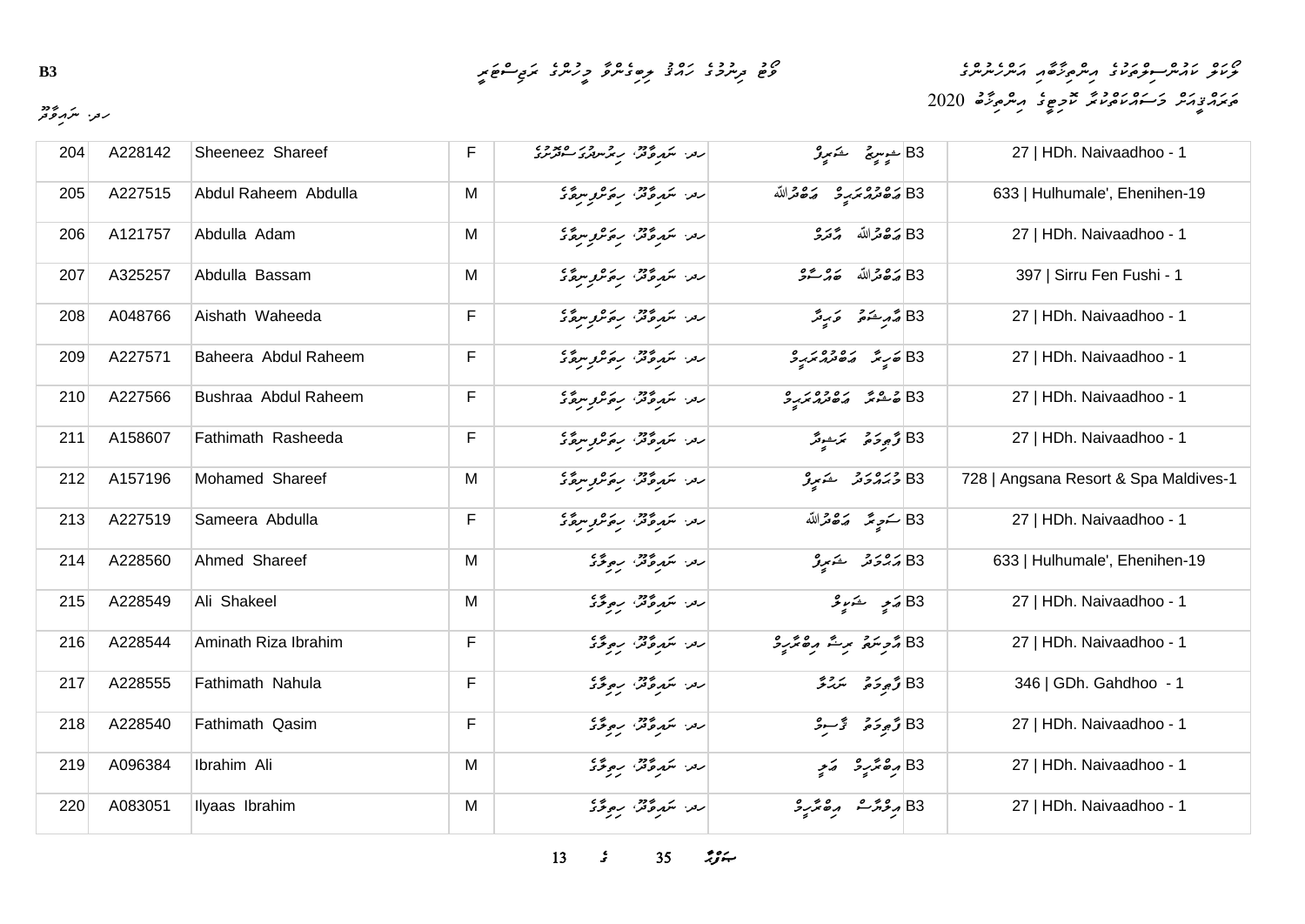*sCw7q7s5w7m< o<n9nOoAw7o< sCq;mAwBoEw7q<m; wBm;vB* م من المرة المرة المرة المرجع المرجع في المركبة 2020<br>مجم*د المريض المربوط المربع المرجع في المراجع المركبة* 

| 221 | A227686 | Mohamed Ahusam     | M           | رىن سەرەتتى رەپىتى           | $3 - 22 - 22$                                 | 656   OBLU Select At Sangeli-1           |
|-----|---------|--------------------|-------------|------------------------------|-----------------------------------------------|------------------------------------------|
| 222 | A228553 | Mohamed Mujuthaba  | M           | رىن سەرەتىق رەپىتى           |                                               | 421   Velassaru Maldives - 1             |
| 223 | A228552 | Musthafa Ibrahim   | M           | رىر. سَمَدِعَنْ مِنْ رِجْعَ  | B3 ۇب مۇر مەھرىرى                             | 27   HDh. Naivaadhoo - 1                 |
| 224 | A227688 | Nahudha Ilyas      | $\mathsf F$ | رىر. سَمَدِعَنْ مِنْ رِجْءَ  | B3 يَرْبَعُ مِعْتُمْ مِ                       | 27   HDh. Naivaadhoo - 1                 |
| 225 | A227683 | Najudha Ilyas      | F           | رىر. سَمَدِعَنْ رَەپْرَى     | B3 سَمِيعَ مَر مِگْرَ مُشَرِ                  | 27   HDh. Naivaadhoo - 1                 |
| 226 | A228546 | Nasrath Ibrahim    | F           | رىن سەرەتىق رەپىتى           | B3  سَرَ-مِهْرَمْ" مِرْحَدَّدِيْرَ            | 633   Hulhumale', Ehenihen-19            |
| 227 | A228563 | Nazeera Ibrahim    | F           | رىر. سَمَدِعَنْ مِنْ رِجْعَ  | B3 سَمِي سَمَّہ م <i>ِ ھُنَّرِ دُ</i>         | 27   HDh. Naivaadhoo - 1                 |
| 228 | A227187 | Afaa Ali           | $\mathsf F$ | رو. سَمَدِہُوْرٌ، رِبُرٌ     | B3 ړيځ پ <sub>ی ت</sub> و                     | 633   Hulhumale', Ehenihen-19            |
| 229 | A305402 | Hawlath Ali        | F           | رىن سَمَدِ قَرْبُ رِ بَرَّ   | B3 بَرْبُرْ حَوْ مَرْمِرِ .                   | 633   Hulhumale', Ehenihen-19            |
| 230 | A228051 | Mohamed Faaris     | M           | رىن سەرگەن رىژ               | B3 <i>وُيَهُ وَيَنْ</i> وَ <sub>مَ</sub> مِتْ | 27   HDh. Naivaadhoo - 1                 |
| 231 | A059679 | Ahmed Shareef Ali  | M           | رى شەرگەن رىكى               | B3 <i>גُ.2 دُوَ تَرْ سَمْ بِرِوْ کَ جِ</i>    | 716   BANYAN TREE VABBINFARU-1           |
| 232 | A227564 | Nasira Abdul Samad | F           | رى شمەنگەن رىكىر             | B3 سُرجو مُرە دە بەر د                        | 27   HDh. Naivaadhoo - 1                 |
| 233 | A227901 | Sausan Shareef     | F           | رىن شمەنگەن رىترىن           | B3 سەرجەسىر ھەمب <i>و</i> ر                   | 27   HDh. Naivaadhoo - 1                 |
| 234 | A373905 | Shajan Shareef     | $\mathsf F$ | رىن شەرەتىق رىزىر            | B3 ڪو <i>نئ ھي ڪوپو</i> گر                    | 27   HDh. Naivaadhoo - 1                 |
| 235 | A227597 | Shauna Shareef     | F           | رىر. سَمَدِعَنْ ئَرْسَرَيْرُ | B3 شەپرىش شە <i>يرى</i> ۋ                     | 633   Hulhumale', Ehenihen-19            |
| 236 | A156879 | Ahmed Aslam        | M           | رو. سمرگوش ژکرسهروی          | B3 كەبروتىر كەسىر <i>ە</i> رە                 | 423   Grand Park Kodhipparu Maldives - 1 |
| 237 | A227120 | Ali Aslam          | M           | رىر. سەرگەش. 22 سىرىرى       | B3   كەمچە    كەش <b>ك</b> ى ئا               | 633   Hulhumale', Ehenihen-19            |

*14 s* 35 *if*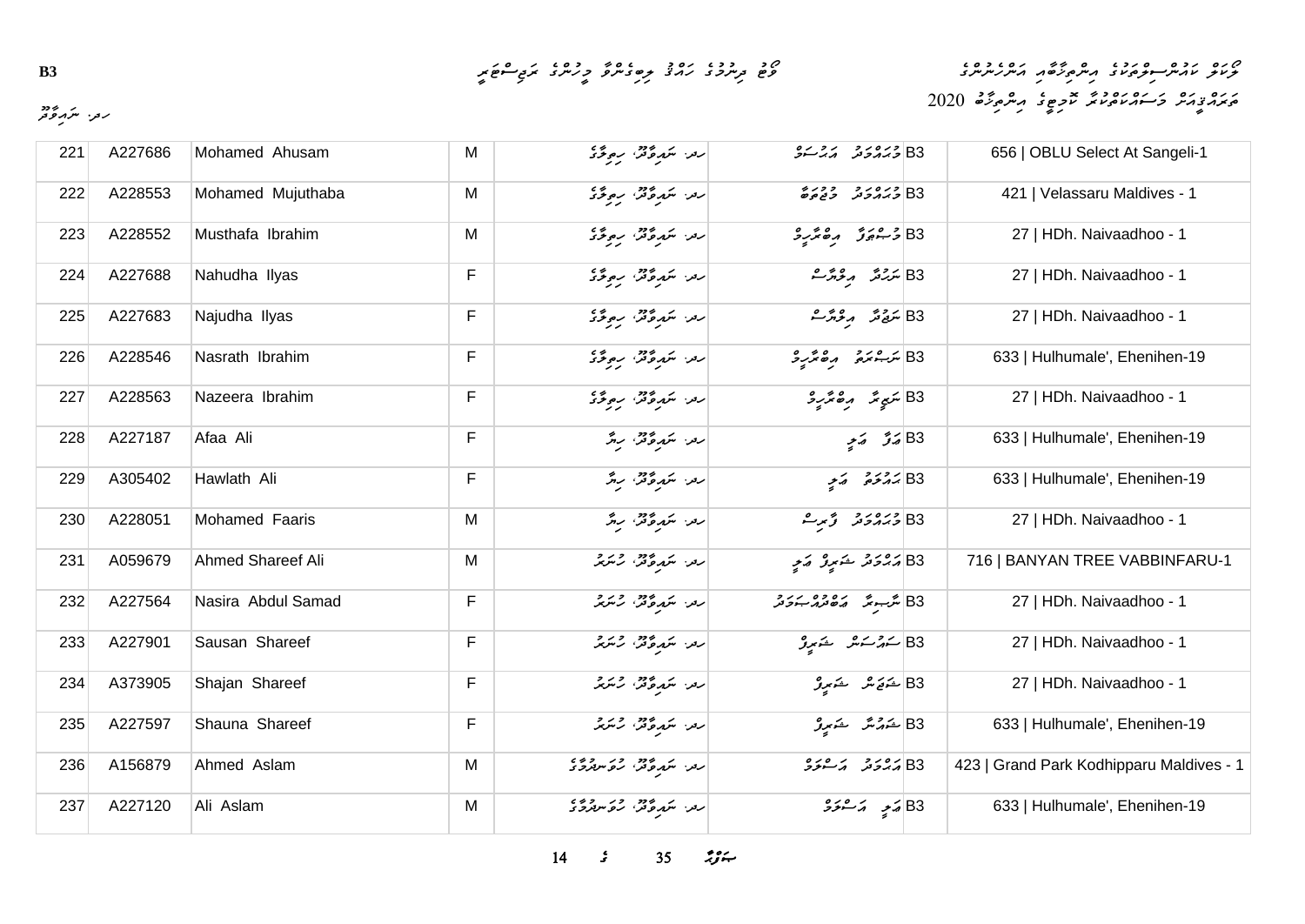*sCw7q7s5w7m< o<n9nOoAw7o< sCq;mAwBoEw7q<m; wBm;vB 2020*<br>*په پوهر وسوډيرونو لومو د موجو د مرمونه* 2020

| 238 | A227129 | Hussain Aslam          | M           | رىر. سَرْمُ دَمْرٌ مِنْ رَحْمَ سِهْرِ دَمَ | B3 يُرْسَهِ مِيْتَ مَرْسُوَةِ \$                      | 425   One & Only Reethi Rah, Maldives - 1 |
|-----|---------|------------------------|-------------|--------------------------------------------|-------------------------------------------------------|-------------------------------------------|
| 239 | A106726 | Mohamed Waheed Adam    | M           | رى شمەن بود. دەس دە                        | B3 <i>בג'הכנק פֿ</i> יגַע הינכ                        | 27   HDh. Naivaadhoo - 1                  |
| 240 | A227504 | Moosa Aslam            | M           | رىر. سَرْمَ وَتْرَ، رَحَ سَرْمَرْوَ وَ     | B3 مُسْتَرَوْ                                         | 444   Kandima Maldives - 1                |
| 241 | A227759 | Raziyya Yoosuf         | $\mathsf F$ | رىر شەر ئەدە بەر دە ئ                      | B3 بَرْسُورْدَّرْ وَرْسُوْرْ                          | 27   HDh. Naivaadhoo - 1                  |
| 242 | A227117 | Saleema Mohamed Waheed | F           | رو. سمد وو. د د د د د                      | B3 سَجِرَةَ كَ <sup>ر</sup> َدْ مَرْكَزَ كَرَبِيْرَ   | 27   HDh. Naivaadhoo - 1                  |
| 243 | A227125 | Suzana Mohamed         | $\mathsf F$ | رو. سمدونو، ژوستروی                        | B3 سُبِّي په ويرونو                                   | 27   HDh. Naivaadhoo - 1                  |
| 244 | A155818 | Azeeza Hussain         | $\mathsf F$ | رى شمەئۇش مەيزە ئ                          | B3 <i>ھَي جُه جُسَمب</i> ھ                            | 27   HDh. Naivaadhoo - 1                  |
| 245 | A149173 | Azra Mohamed           | $\mathsf F$ | رى شمەنگەر بەردە                           | B3 كەيمى ئەرەر ئە                                     | 633   Hulhumale', Ehenihen-19             |
| 246 | A227828 | Ibrahim Faiz           | M           | رى شمەئۇش مەيزى                            | B3 م <i>ەھتىپ</i> ى ئ <i>وم</i> ى                     | 462   Srilanka / Colombo - 3              |
| 247 | A227870 | Abdulla Jaavid         | M           | رى سەرگەن مەركىمى                          | B3 رَصْحَرْاللّه   قُومِتْر                           | 27   HDh. Naivaadhoo - 1                  |
| 248 | A227865 | Abdulla Saeed Hussain  | M           | رى سەرگەن مەركىمى                          | B3 يَرْھُ مَّرْاللَّهُ سَمَّدٍ مِّرْ بَرْسَمَّدِيْثَر | 27   HDh. Naivaadhoo - 1                  |
| 249 | A227869 | Ahmed Faisal           | M           | رىر. سەرگەش، مەنزۈم ئ                      | B3   كەندى كەرىكى ئىس كەنتى ئى                        | 478   Hdh. Atoll Male' - 2                |
| 250 | A330694 | Aishath Rishadha       | $\mathsf F$ | رىر. سَمَدِقَرَنَ مِرْتَرَمِي              | B3 مُرْمِسْتَمْ مِنْتَمَرَّ                           | 97   R. Un'goofaaru - 1                   |
| 251 | A227863 | Ali Mohamed            | M           | رىر. سَمْدِقَنْ بِمَرْتَهِي                | B3   مَرِ حَ <i>مَدْ دَوْ</i> رَ                      | 51   HDh. Makunudhoo - 1                  |
| 252 | A000054 | Ali Zuhair             | M           | رىر. سَرەڭگْرْ، مەيزۈمچە                   | B3 <i>ھَجِ پِحْرَم</i> ِيْر                           | 7   HA. Ihavandhoo - 1                    |
| 253 | A227873 | Azuleem Mohamed        | M           | رى سەرگەن مەركىمى                          | B3 בُيمُ مِنْ حَمْدُونَدْ                             | 751   Hideaway Beach Resort and Spa-1     |
| 254 | A227867 | Hussain Simal          | M           | رىر. سَمْرِةٌ تَنْ مِرْتَرَمٍ وَ           | B3  پرستمبر میٹر سونچی تحفہ                           | 7   HA. Ihavandhoo - 1                    |

 $15$  *s*  $35$   $234$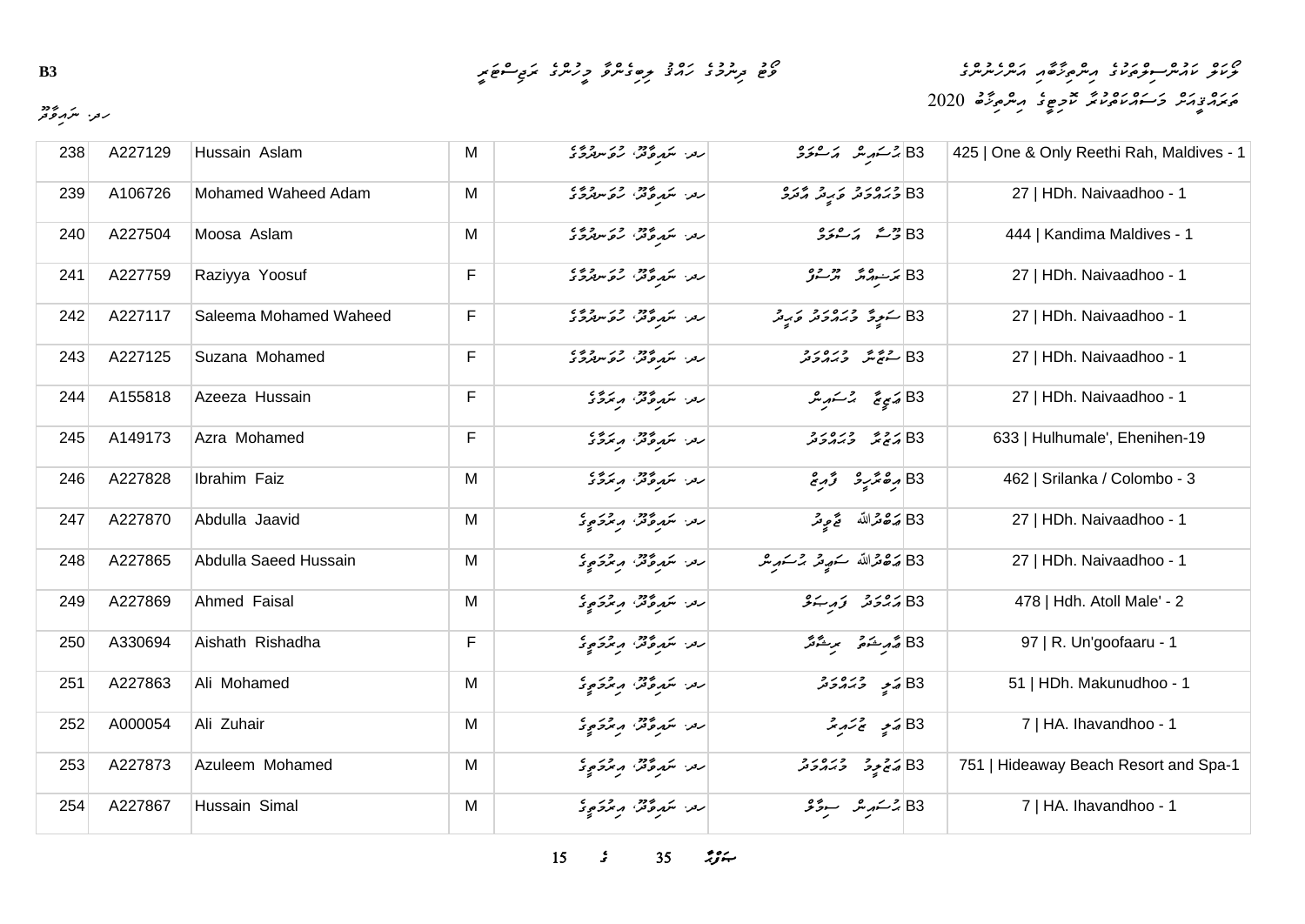*sCw7q7s5w7m< o<n9nOoAw7o< sCq;mAwBoEw7q<m; wBm;vB* م من المسجد المسجد المسجد المسجد المسجد العام 2020<br>مسجد المسجد المسجد المسجد المسجد المسجد المسجد المسجد المسجد ال

| 255 | A083088 | Ibrahim Zuhair        | M            | رىر. سَرەڭگْرْ، مەيزۈمچەت             | B3 مەھە <i>تگەي</i> ھەرىمىتى كەر            | 27   HDh. Naivaadhoo - 1      |
|-----|---------|-----------------------|--------------|---------------------------------------|---------------------------------------------|-------------------------------|
| 256 | A227846 | Khadeeja Adam         | F            | رىر. سَمَدِ دَ پَيْرَ دِ پِرْ دَ پِيْ |                                             | 7   HA. Ihavandhoo - 1        |
| 257 | A227842 | Mohamed Ali           | M            | رىر. سَمْدِعٌ تَشْ، دېڭرومو ئ         | B3 ديرورو ك <i>ي</i> و                      | 27   HDh. Naivaadhoo - 1      |
| 258 | A276441 | Mohamed Aiman Ibrahim | M            | رى سەرگەش مەركىمى                     | B3 כממכת ההכית השתיקב                       | 434   Coco Bodu Hithi - 1     |
| 259 | A032398 | Ali Naseer Mohamed    | M            | رىر سَمَدِ قَرْبٌ تَحَ حَ             | B3   كامي الكرسي من مركز من دار دار مركز مر | 478   Hdh. Atoll Male' - 2    |
| 260 | A149855 | Arees Waheed          | M            | رىر. سَمَدِ قُرْرُ مَحَمَّ            | B3 <i>ھَ مِي</i> تْ وَمِيتْر                | 27   HDh. Naivaadhoo - 1      |
| 261 | A227695 | Fathimath Thooba      | F            | رىر. سَمَدِ قُرْرُ مَحَمَّ            | B3 وَج <i>ُوحَ</i> جَمَعَةَ                 | 633   Hulhumale', Ehenihen-19 |
| 262 | A060280 | Mohamed Sameer        | M            | رى: سَمَعٍ بِحَرْثَ تَحَ بَحْ         | B3  <i>وُبَہُ وَمَدْ</i> سَوِيْرَ           | 633   Hulhumale', Ehenihen-19 |
| 263 | A228592 | Saadhuna Ali          | F            | رىر. سَمَدِ قُرْرُ مَحَمَّ            | B3 ڪن <i>ٽرنگھ پرکم</i> چ                   | 478   Hdh. Atoll Male' - 2    |
| 264 | A228578 | Shareefa Hussain      | F            | رىر. سَمَدِ قُرْرُ مَحَمَّ            | B3 ڪيپر <i>گ بڻڪمينگ</i> ر                  | 27   HDh. Naivaadhoo - 1      |
| 265 | A070480 | Ali Waheed Moosa      | $\mathsf{M}$ | رى شرەپىقى ئەرەپ                      | B3 كەي كەيەتر تۆت                           | 478   Hdh. Atoll Male' - 2    |
| 266 | A227990 | Abdul Kareem Ibrahim  | M            | رو. سَمَدِ وَقَرْ، فَيَحَرِ بِرَوْى   | B3 <i>مەھەرى موھ مەھەر ب</i> و              | 27   HDh. Naivaadhoo - 1      |
| 267 | A010538 | Ahmed Faiz            | M            | رو. سَمَدِ وَقَرْ، فَيَحَرِ بِرَوْى   | B3 كەشكەتقە ئۇرى <i>تى</i>                  | 27   HDh. Naivaadhoo - 1      |
| 268 | A010482 | Mohamed Faiz          | M            | رو. سَمَدِ وَقَرْ، فَيَحْرِ بِرَوْى   | B3 <i>جەمەدى ئەر</i> ى                      | 27   HDh. Naivaadhoo - 1      |
| 269 | A227868 | Nashia Faiz           | F            | رو. سَمَدِ وَقَرْ، فَيَحْرِ بِرَوْى   | B3 سَّرْجْمَدَّ تَرَّمْرِيْحَ               | 27   HDh. Naivaadhoo - 1      |
| 270 | A227665 | Shafa Mohamed         | F            | رو. سَمَدِ وَقَرْ، فَيَحَرِ بِرَوْى   | B3 خىرى ئە <i>مەدى قى</i> ر                 | 633   Hulhumale', Ehenihen-19 |
| 271 | A228691 | Fathimath Ahmed       | F            | رىن سەرەتىر، ئاي سىرى                 | B3 ز <i>ُّېودَه م</i> مردند                 | 27   HDh. Naivaadhoo - 1      |

 $16$  *s* 35  $29$   $\div$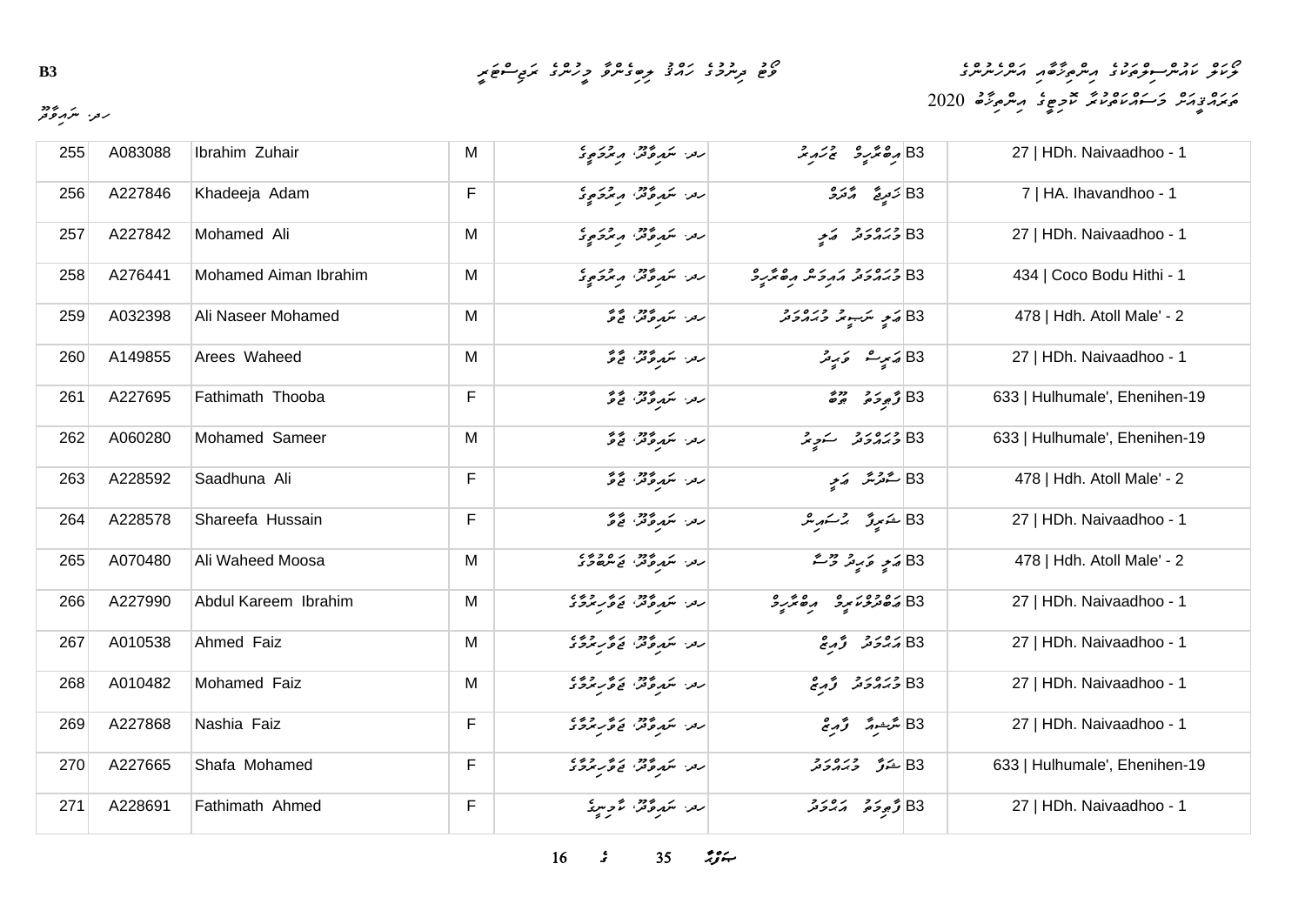*sCw7q7s5w7m< o<n9nOoAw7o< sCq;mAwBoEw7q<m; wBm;vB* م من المرة المرة المرة المرجع المرجع في المركبة 2020<br>مجم*د المريض المربوط المربع المرجع في المراجع المركبة* 

| 224<br>بردر سرمودر |  |
|--------------------|--|
|--------------------|--|

| 272 | A228698 | Fathuhulla Ali         | M            | رىر. سَرەڭ ئۇچ سىم                          | B3 وَتَحْرَكَ اللّهِ     وَسِمِ      | 425   One & Only Reethi Rah, Maldives - 1 |
|-----|---------|------------------------|--------------|---------------------------------------------|--------------------------------------|-------------------------------------------|
| 273 | A227836 | Imaadhulla Ali         | M            | رىر. سەرقەتر، ئارىپرىگ                      | B3 مِوَّقْرالله صَعٍ                 | 633   Hulhumale', Ehenihen-19             |
| 274 | A228705 | Nashida Ali            | $\mathsf F$  | رىر. سَمَدِ قَرْرُ، سَمَّ حِ سِرْءُ         | B3 سَرْجوش كَ مِي                    | 27   HDh. Naivaadhoo - 1                  |
| 275 | A228717 | Shafeega Ali           | F            | رىر. سَمَدِةٌ تَمْرُ سُمْرِ سِرْءُ          | B3 ڪَمرِ گُھُ جَرمِي                 | 27   HDh. Naivaadhoo - 1                  |
| 276 | A228721 | Shaheeda Ali           | $\mathsf{F}$ | رىر. سَمَدِقَرْنَ " مَا وَ سِرْءٌ           | B3 ڪرپ <i>نگ مک</i> م                | 27   HDh. Naivaadhoo - 1                  |
| 277 | A147844 | Asifa Ahmed            | $\mathsf F$  | رو، سکر واژه از عمل کرده ده د               | B3 مەسىرى مەمەدىر                    | 478   Hdh. Atoll Male' - 2                |
| 278 | A147886 | Asima Ali Abdul Rahman | F            | رو. سَمَدِ وَتَوْ، الأَسِرَى مُسْتَوَرِّرَى | B3 בُسِيرَ בَمَعٍ בَסْמְגֹינוּת ב    | 27   HDh. Naivaadhoo - 1                  |
| 279 | A228064 | Ali Rasheed Dawood     | M            | رى شمەن ئەس ئەس ئە                          | B3 كەيچ كۈشۈش ق <i>رەر قە</i>        | 478   Hdh. Atoll Male' - 2                |
| 280 | A228068 | Aminath Dawood         | $\mathsf{F}$ | رى سەرگەش ئەۋرەپ                            | B3 أَدَّجِ سَمَّةً مَسْرَ اللهِ مَنْ | 27   HDh. Naivaadhoo - 1                  |
| 281 | A228075 | Fathimath Haanee       | $\mathsf{F}$ | رى شەھ ئەس ئەھ ئەھ ئ                        | B3 <i>وَّجِوحَةُ</i> حَسِّرٍ         | 27   HDh. Naivaadhoo - 1                  |
| 282 | A228054 | Hajara Ismail          | $\mathsf{F}$ | رى شەھ بەر دەر                              | B3 جۇيمۇ ب <i>وسۇم</i> ۇ             | 27   HDh. Naivaadhoo - 1                  |
| 283 | A228071 | Hassan Rasheed         | M            | رى شمەن ئەس ئەس ئە                          | B3  كەسكەنلەر    كەرىئوقر            | 716   BANYAN TREE VABBINFARU-1            |
| 284 | A228070 | Zunaira Dawood         | $\mathsf{F}$ | رى شمەن ئەس ئەس ئە                          | B3 يُحتمد بمُر شَرْحَة مُرْ          | 478   Hdh. Atoll Male' - 2                |
| 285 | A227399 | Abdul Majeed Hussain   | M            | رى شمەنگەن ئەس دەپ                          | B3 <i>مەھەرى دىجەشىر بەستىر بىر</i>  | 633   Hulhumale', Ehenihen-19             |
| 286 | A093444 | Ahmed Rameez           | M            | رى شمەنگەن ئىرسىدە                          | B3   كەندى كىمى ئىكرىيە تىرىپاتى     | 478   Hdh. Atoll Male' - 2                |
| 287 | A121920 | Fareesha Hussain       | $\mathsf{F}$ | رى شمەنگەن ئىرسىدى                          | B3 تۇمرىش - ج. شەر بىر               | 27   HDh. Naivaadhoo - 1                  |
| 288 | A138581 | Hawwa Naseera          | $\mathsf F$  | رو. سمدۇنر، ئايمەس د                        | B3 <i>بَدْهُمُّ</i> سَرَسِوِسُّ      | 478   Hdh. Atoll Male' - 2                |

 $17$  *s* 35  $23$   $-$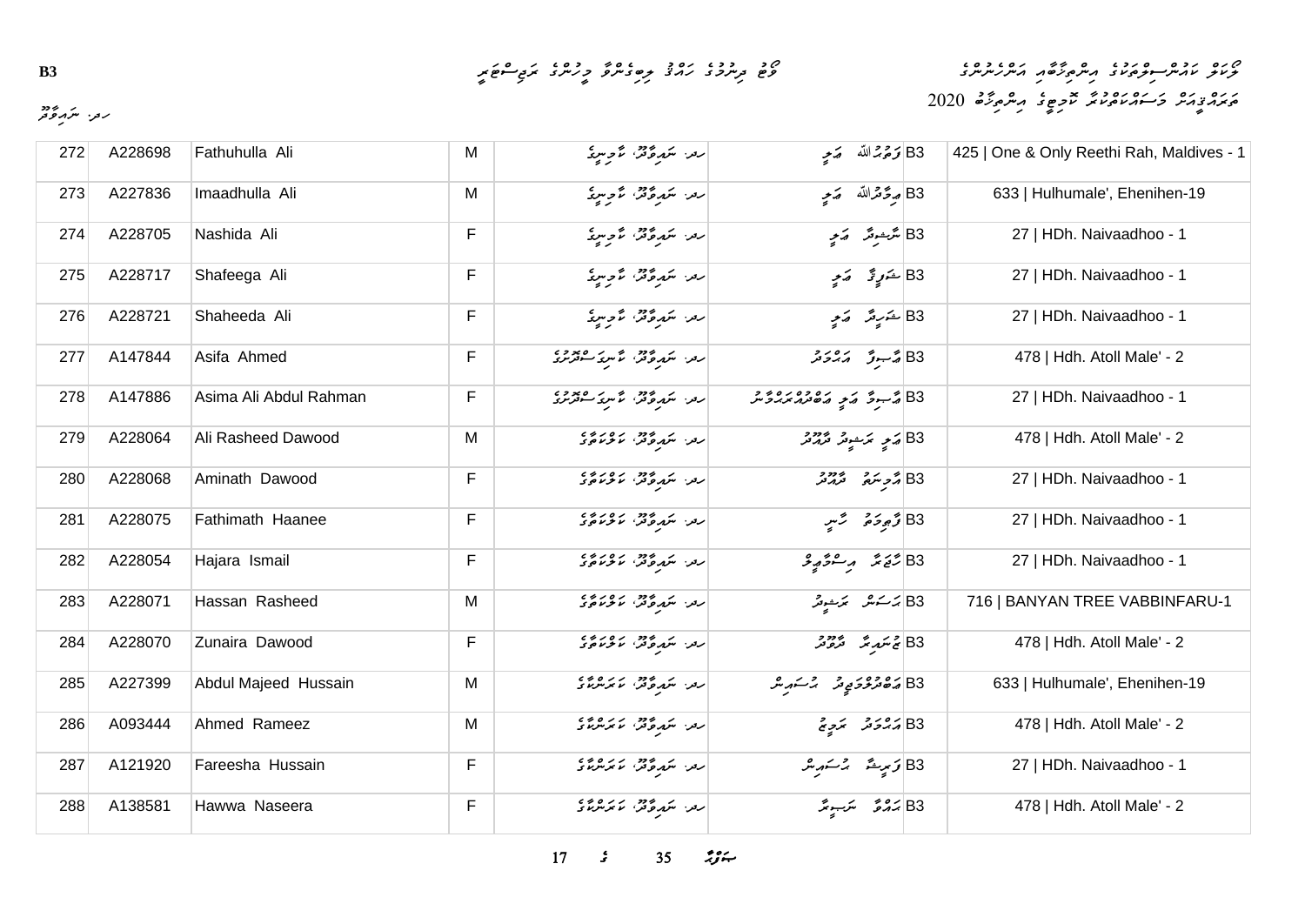*sCw7q7s5w7m< o<n9nOoAw7o< sCq;mAwBoEw7q<m; wBm;vB* م من المسجد المسجد المسجد المسجد المسجد العام 2020<br>مجم*د المسجد المسجد المستجد المسجد المسجد المسجد المسجد المسجد المسجد المسجد المسجد المسجد المسجد المسجد المسجد* 

| 289 | A143100 | Hussain Gasim              | M           | رى شھرەتى، ئاتەرەپ                       | B3 ج <i>ُسَم بِنْرِ بِيَّ</i> سِي <i>وْ</i>                                          | 27   HDh. Naivaadhoo - 1              |
|-----|---------|----------------------------|-------------|------------------------------------------|--------------------------------------------------------------------------------------|---------------------------------------|
| 290 | A146606 | Ibrahim Rameez             | M           | رو. سمدۇنر، ئايمەسر                      | B3 م <i>ِ هُ مُّرْرِ مُّ مَرْدٍ مُّ</i>                                              | 728   Angsana Resort & Spa Maldives-1 |
| 291 | A146652 | Khadeeja Hussain           | F           | رو، سمدۇنر، رىرەپ،<br>رو، سمدۇنر، رىر دى | B3 كَتَعِيقٌ مَحْكَسَمَ مِسْرٌ                                                       | 27   HDh. Naivaadhoo - 1              |
| 292 | A227366 | Mareena Ibrahim            | F           | رى سەر ئەدەر ئەرەپ                       | B3 ك <sup>ې</sup> رىنگ م <i>ەھتگى</i> دۇ                                             | 27   HDh. Naivaadhoo - 1              |
| 293 | A227390 | Mohamed Rameez             | M           | رو. سمدۇنى، ئايرىرە دە                   | B3 دېم دې مرد تم                                                                     | 27   HDh. Naivaadhoo - 1              |
| 294 | A227553 | Najila Hussain             | F           | رىر. سىدە ئىر، ئەنزىيرىدى                | B3 سَمْعِ عَرَّ مَ سَمَ <i>دِ</i> سُر                                                | 478   Hdh. Atoll Male' - 2            |
| 295 | A098372 | Fathimath Rasheeda         | F           | رو. سمدونو. ، ، میرد                     | B3 تَ <i>حْمِ وَحَمْدِ مَرْسُ</i> بِيْرَ                                             | 237   AA. Rasdhoo - 2                 |
| 296 | A229097 | Abdul Waahid Mohamed       | M           | رو، سَمَدِ عَرَّقْ الإسْرَبَّرُو         | B3 رەمەدە مەدەرە<br>B3 رەھىرى ھەدەمە                                                 | 633   Hulhumale', Ehenihen-19         |
| 297 | A229098 | Abdulla Nazim              | M           | رىن سەرگەش بەشكەر                        | B3 كەھەراللە شىمبى                                                                   | 633   Hulhumale', Ehenihen-19         |
| 298 | A229101 | Areeh Mohamed              | F           | رو. سَمَدِ وَمَحْرٌ، بِهِ سَرْبَرُى      | B3  كەيرى ئەكەرگە ئىكەنى ئىكەن ئا                                                    | 633   Hulhumale', Ehenihen-19         |
| 299 | A141202 | Mohamed Shakir             | M           | رىدا سمدۇنى باشكرى                       | B3 دېم دېمر شور شور ک                                                                | 633   Hulhumale', Ehenihen-19         |
| 300 | A227881 | Zoona Mohamed Shakir       | F           | رىن شمەنگەن بەشكە                        | B3 يې شر 3 پره د ته مسگر بر ته                                                       | 633   Hulhumale', Ehenihen-19         |
| 301 | A227883 | Zuhura Shakir              | $\mathsf F$ | رىر. سَمَدِعٌ تَشْ) ، سَرْبَرْدَ         | B3 يحريمٌ مُقَسِمٌ                                                                   | 241   AA. Feridhoo - 1                |
| 302 | A034195 | Ahmed Rasheed              | M           | הבני ייתה פצי עייתם                      | B3   كەركە كىم كىم كىشىمىتى كىشىمىتى كىل                                             | 633   Hulhumale', Ehenihen-19         |
| 303 | A101966 | Abdulla Naeem Abdul Rahman | M           |                                          | B3 كەھەرللە شھەر مەمەم مەمەر سىر شەھەر مەم<br>B3 كەھەرللە شھەر مەھەر <i>مەمەدى</i> س | 27   HDh. Naivaadhoo - 1              |
| 304 | A120522 | Aminath Mohamed            | F           | رىدا سمەرگە ئەم موجەدى                   | B3 جُعِ سَمَّعَ حَمَدَ جَعَدَ                                                        | 119   B. Dharavandhoo - 1             |
| 305 | A061174 | Ishag Ali                  | M           | رىر سەرەتىق جەجزەتى                      | B3 <sub>م</sub> ر مشتق كەمچ                                                          | 478   Hdh. Atoll Male' - 2            |

**18** *s* **35** *n***<sub>y</sub> <b>***n*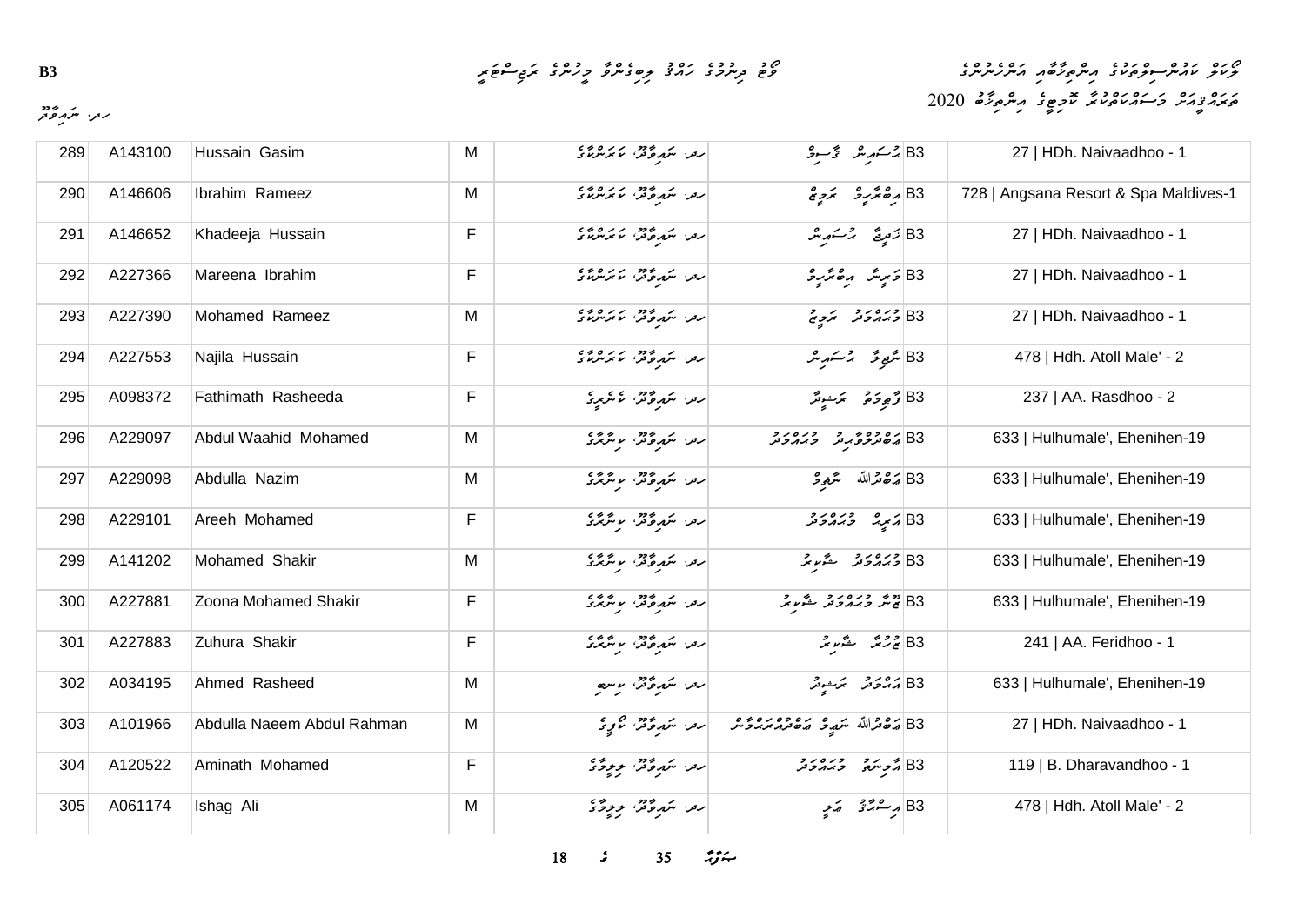*sCw7q7s5w7m< o<n9nOoAw7o< sCq;mAwBoEw7q<m; wBm;vB* م من المرة المرة المرة المرجع المرجع في المركبة 2020<br>مجم*د المريض المربوط المربع المرجع في المراجع المركبة* 

| 306 | A227181 | Khadeeja Adam                | $\mathsf F$ | رىر. سَمَدِةٌ تَشْ، مِرْمِرَةٌ وَ        | B3 كَتَامِيعٌ - مُرَّمَّرًا مُنْ          | 27   HDh. Naivaadhoo - 1      |
|-----|---------|------------------------------|-------------|------------------------------------------|-------------------------------------------|-------------------------------|
| 307 | A157803 | Sharumeela Adam              | F           | رىر. سَمَدِةً فَمَرْ، مِرْمِرَةً وَ      | B3 ڪر <i>ي چي</i> و گھري                  | 323   GA. Vilin'gili - 1      |
| 308 | A352224 | Ali Shameer                  | M           | رىن سىرەتىر، ئەرب ھەر                    | B3 <i>جَرِيَّة حَمَّدٍ مُ</i> حَ          | 633   Hulhumale', Ehenihen-19 |
| 309 | A352223 | Fathimath Saadhuna           | F           | رى سەرەتر، ئەربەغىر                      | B3 ۇ <sub>جو</sub> رَمْ سۇرىتر            | 27   HDh. Naivaadhoo - 1      |
| 310 | A229183 | Ibrahim Dawood               | M           | رىن سەر ئەدەر ئەيدىسى ئىس                | B3 پ <i>رهنگردی فرم</i> تر                | 633   Hulhumale', Ehenihen-19 |
| 311 | A229181 | Mohamed Dawood               | M           | رىن سەر ئەدەر ئەيدىسى ئىس                | B3 <i>ڈیزہ دو</i> گروہ د                  | 278   Dh. Meedhoo - 1         |
| 312 | A099953 | Abdul Hakeem Yoosuf          | M           | رىر. سَرەقتۇ، قەمزىمى ق                  | B3 كەھ <i>قرىۋېرىي ھەم جۇ</i>             | 27   HDh. Naivaadhoo - 1      |
| 313 | A228802 | Fathimath Saeedha            | $\mathsf F$ | رىر. سَمْدِةَ مِنْ تَرْتَزُّهِ تَرْ      | B3 وَّجِوَدَةُ صَمِيقٌ                    | 633   Hulhumale', Ehenihen-19 |
| 314 | A228797 | Niuma Abdul Hakeem           | F           | رىر. سَرەڭ ئۇترىمۇ                       | B3 سرچ ئەھەر <i>جەدىرى</i> ي              | 633   Hulhumale', Ehenihen-19 |
| 315 | A227938 | <b>RISMA HUSSAIN HALEEM</b>  | $\mathsf F$ | رىر. سَرەڭ ئەرەر دەرە<br>رىر. سَرەڭلا، ئ | B3 برے پچ پر <i>شہر بڑ پر پ</i> وٹ        | 27   HDh. Naivaadhoo - 1      |
| 316 | A228924 | Adam Shathir                 | M           | رد. سَمَدِوَّتْرُ، وَرَحْ                | B3 مُقرَّحَ شُمُّعَ مُّ                   | 397   Sirru Fen Fushi - 1     |
| 317 | A228907 | <b>Ahmed Shathir Mohamed</b> | M           | رىن شمەرگەن ئەرە                         | B3 رور و شهر و دره رو                     | 27   HDh. Naivaadhoo - 1      |
| 318 | A228916 | Ali Najeeb Mohamed           | M           | رى شەرەت دىرە                            | B3 كەي س <i>رو</i> ھ كەبەرگەر             | 27   HDh. Naivaadhoo - 1      |
| 319 | A228897 | Fareeda Ibrahim              | $\mathsf F$ | رى شەرەتى، ئەرە                          | B3 كۆپىتى مەھەر ئى                        | 27   HDh. Naivaadhoo - 1      |
| 320 | A228919 | Fareena Mohamed              | $\mathsf F$ | رى شەرەتى، ئەرە                          | B3 كۆيىتى ئەممىر ئەرەپىر                  | 478   Hdh. Atoll Male' - 2    |
| 321 | A227858 | Faseera Hameed               | $\mathsf F$ | رىن شمەرگەش ئەرە                         | B3 ت <i>ۆسىنگە</i> ئەم <sub>چ</sub> ىتر   | 27   HDh. Naivaadhoo - 1      |
| 322 | A228909 | Mariyam Saeeda Mohamed       | $\mathsf F$ | رىن شەرقىق ئەرە                          | B3 كوجر دور مرد در در در در در در در در د | 27   HDh. Naivaadhoo - 1      |

*19 s* 35 *i*<sub>S</sub> $\approx$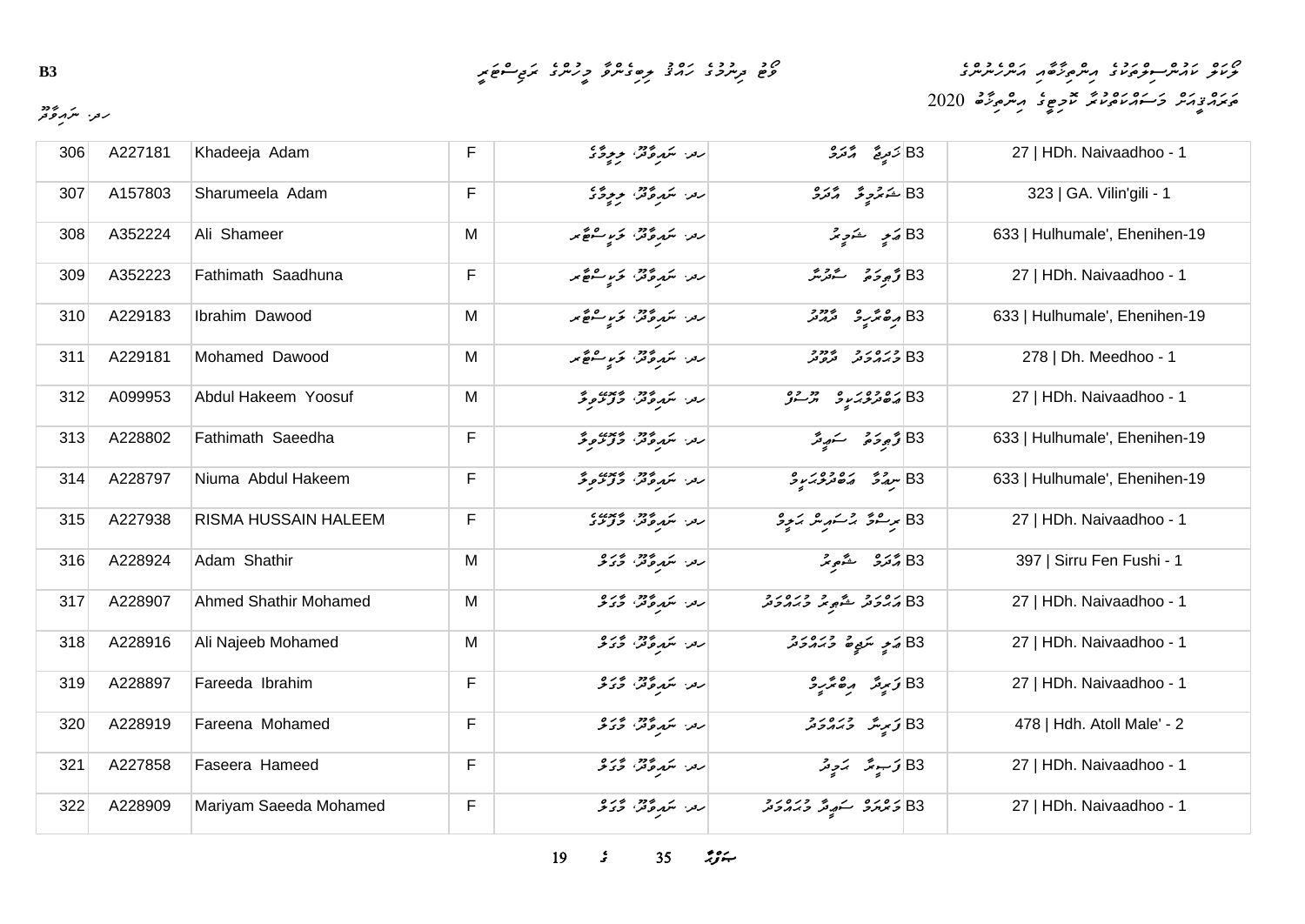*sCw7q7s5w7m< o<n9nOoAw7o< sCq;mAwBoEw7q<m; wBm;vB* م من المسجد المسجد المسجد المسجد المسجد العام 2020<br>مجم*د المسجد المسجد المستجد المسجد المسجد المسجد المسجد المسجد المسجد المسجد المسجد المسجد المسجد المسجد المسجد* 

| 323 | A228892 | Mohamed Hameed Yoosuf | M            | رى شەرەپ دەرە                   | B3 ويرەپرى برېرى مەدەرە               | 27   HDh. Naivaadhoo - 1         |
|-----|---------|-----------------------|--------------|---------------------------------|---------------------------------------|----------------------------------|
| 324 | A128382 | Samiya Mohamed Hameed | F            | رو. سمدونو. وره                 | B3 سُمْجِيمٌ وَيَرْمُدُونَرْ يَرْجِدُ | 633   Hulhumale', Ehenihen-19    |
| 325 | A123798 | Ahmed Sameer          | M            | رىن سَمەھ <sup>ەر</sup> ئەگر    | B3 <i>مەندى ئىم بەن</i>               | 422   Club Med Kanifinolhu - 1   |
| 326 | A227608 | Ali Sameer            | M            | رىن شەرەتىن بەيج                | B3  پَه مو سَمَ <i>وٍ پ</i> ر         | 478   Hdh. Atoll Male' - 2       |
| 327 | A227587 | Hassan Saeed          | M            | رىن سىرەتىر، ئەش                | B3   پرسته ش <i>ه</i> ومتر            | 27   HDh. Naivaadhoo - 1         |
| 328 | A227966 | Hussain Sameer        | M            | رىر. سَمَدِ قَرْبُہ الْحَامَّرُ | B3   جريئر مسكو مريد                  | 633   Hulhumale', Ehenihen-19    |
| 329 | A227601 | Maimoona Hassan       | F            | رىن سَمَدِ ئەتتى ئەتر           | B3 <i>وَمِرَةَ مَّدْ يَ</i> رْسَمْرُ  | 27   HDh. Naivaadhoo - 1         |
| 330 | A227605 | Mohamed Sameer        | $\mathsf{M}$ | رىر. سَمَدِ قَرْبُہ الْحَامَّرُ | B3 دُبَرْدُدَنْدَ سَوِيْرَ            | 27   HDh. Naivaadhoo - 1         |
| 331 | A227598 | Moomina Hassan        | F            | رىن سەر ئەترىكى ئەتر            | B3  <i>5، جُمْعِيمٌ بِرَسَيْرٌ</i>    | 569   Kulhudhuffushi, Ehenihen-1 |
| 332 | A132584 | Saeeda Hassan         | F            | رىن سەر ئەدەر ئەنج              | B3 س <i>تمونڈ بزسک</i> ش              | 633   Hulhumale', Ehenihen-19    |
| 333 | A227896 | Ahmed Rasheed         | M            | رىر. سَمَدِوَّسْ، وَتَوَجَّ     | B3 <i>مُہُدُوَمُ مُرَجِ</i> مُ        | 478   Hdh. Atoll Male' - 2       |
| 334 | A229233 | Aishath Ahmed         | F            | رىن شەرەتىق ئەنۋى               | B3 مُصِيحَم مَ <sup>رو</sup> د        | 569   Kulhudhuffushi, Ehenihen-1 |
| 335 | A227887 | Fathmath Suiza        | F            | رىر. شەرقىق، ئەنجى              | B3 تُرجوحَ حَمْدِيمٌ                  | 569   Kulhudhuffushi, Ehenihen-1 |
| 336 | A227902 | Moosa Rasheed         | M            | رىن شەرەتىق ئەنۋىج              | B3 حَمَدٌ مَمَسُومَرٌ                 | 478   Hdh. Atoll Male' - 2       |
| 337 | A227890 | Naaila Ibrahim        | F            | رىر. سَمَدِوَّتْرُ، وَتَوَجَّ   |                                       | 27   HDh. Naivaadhoo - 1         |
| 338 | A229237 | Nasheedha Ibrahim     | F            | رىد شمەرگەش ئەمۇي               | B3 سَرَسُومَّر مِرْھ مَّرْرِ \$       | 569   Kulhudhuffushi, Ehenihen-1 |
| 339 | A229238 | Samiyya Ibrahim       | F            | رد. سَمَدِوَّتْرُ، وَتَوَجَّ    | B3  سَوِرْ مَنْ مِرْهُ مَّرْبِهْ      | 13   HA. Dhidhdhoo - 1           |

 $20$  *s* 35  $29$   $\div$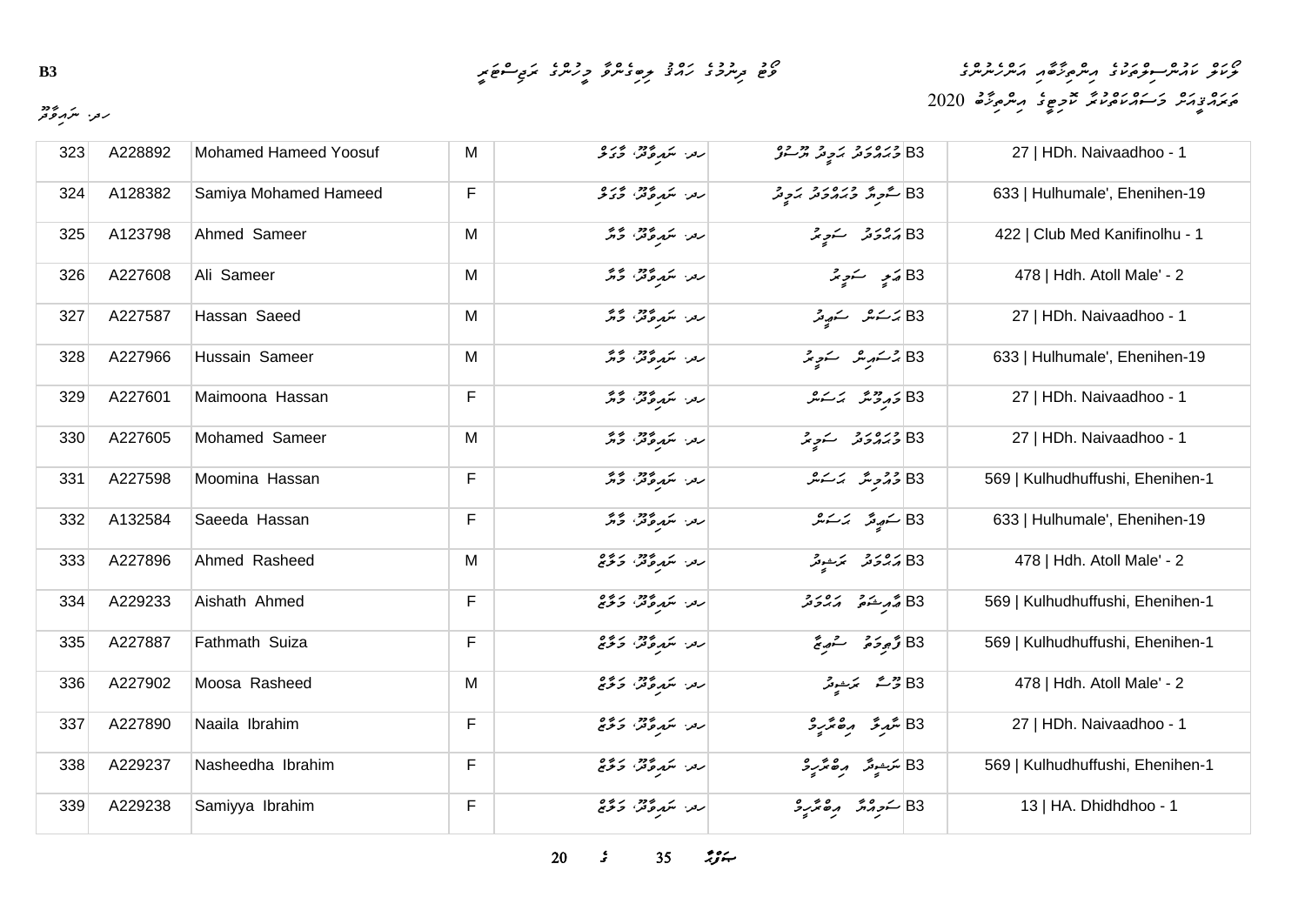*sCw7q7s5w7m< o<n9nOoAw7o< sCq;mAwBoEw7q<m; wBm;vB* م من المرة المرة المرة المرجع المرجع في المركبة 2020<br>مجم*د المريض المربوط المربع المرجع في المراجع المركبة* 

| 340 | A153118 | Simla Ibrahim              | $\mathsf F$ | رىر. سَمَدِ وَتَرْ، وَتَوْسَ      | B3 بەر ئۇ مەھم <i>گرى</i> ئى                                   | 569   Kulhudhuffushi, Ehenihen-1 |
|-----|---------|----------------------------|-------------|-----------------------------------|----------------------------------------------------------------|----------------------------------|
| 341 | A101791 | <b>Ahmed Mahir Hussain</b> | M           | رىر. سَمَدِ وَتَرْ، وَتَوَتَّ     | B3 <i>גُمْدُوَنْدْ وَّرِيْرْ بْرْسَهُ بِ</i> مُ                | 27   HDh. Naivaadhoo - 1         |
| 342 | A227674 | Aishath Dhiyana Ahmed      | $\mathsf F$ | رىد شرەقرى ئەترىق                 | B3 مُصِحَمٍ مِنْ مُصَرِّحَةٍ مُصَرَّحَةٍ مِنْ الْمَرْحَةِ مِنْ | 27   HDh. Naivaadhoo - 1         |
| 343 | A227684 | Hussain Nasih              | M           | رىر. سَمَدِةَ تَمَرُّ تَرَكَّرُ - | B3   يُرسَمبر مُّرَ سُرَسِيْرُ                                 | 478   Hdh. Atoll Male' - 2       |
| 344 | A227658 | Madheeha Mohamed           | $\mathsf F$ | رىر. سَمَدِةَ تَمَرُّ تَرَكَّرُ - | B3 دَمِيدٌ   دَيَرُودَرٌ.                                      | 27   HDh. Naivaadhoo - 1         |
| 345 | A227681 | Mohamed Siraj              | M           | رىن شمەرگەن كەنگە                 | B3 <i>وُبَرُوْدُوْ</i> سِعْرُمْ                                | 27   HDh. Naivaadhoo - 1         |
| 346 | A080864 | Abdulla Rasheed            | M           | رى شمەرگەن كەسى                   | B3 كَەھْتْراللە كَرَسْوِتْرْ                                   | 335   GDh. Thinadhoo - 1         |
| 347 | A228974 | Ali Rasheed Ibrahim        | M           | رو. سَمَدِ وَمَنْ وَسَمَّعَ       | B3 كەي كەھبەتر م <i>ەڭرى</i> رۇ                                | 27   HDh. Naivaadhoo - 1         |
| 348 | A228983 | Farhan Zahir               | M           | رى شەرقىق ئەشج                    | B3 كۈچرىمى ئىچ بىر                                             | 27   HDh. Naivaadhoo - 1         |
| 349 | A228960 | Nafeesa Ibrahim            | $\mathsf F$ | رى شەرەپىي ئەمەد                  | B3 سَمِيتَ مِنْ صَحَّرِ فِي                                    | 27   HDh. Naivaadhoo - 1         |
| 350 | A054920 | Nasima Ibrahim             | $\mathsf F$ | رىر. سَمَدِ وَتَرْ، وَسَرَج       | B3 مُرْسِودٌ مِنْ مُرْرِدْ                                     | 27   HDh. Naivaadhoo - 1         |
| 351 | A061305 | Zunaira Ibrahim            | F           | رى شەرەتى، ئەشھ                   | B3 ىن <i>مكرىگە مەھەتگە</i> ر 3                                | 27   HDh. Naivaadhoo - 1         |
| 352 | A048469 | Abdulla Jaleel             | M           | رىر. سَمَدِ قُرَّا، كَرَسِيَ مَرْ | B3 مَەھىرَاللە   قى مِرْقر                                     | 633   Hulhumale', Ehenihen-19    |
| 353 | A061718 | Mohamed Latheef Adam       | M           | رىر. سَمَدِ وَتَرْ، وَّاتْ        | B3 دُيَرُمُ دَمَ دَجِ وَ مُحَمَّدَ                             | 633   Hulhumale', Ehenihen-19    |
| 354 | A227565 | Niyaama Latheef            | F           | رىن شمەھ تىر، ئۇسى                | B3 سِرْدَةَ حَقِيقَ                                            | 633   Hulhumale', Ehenihen-19    |
| 355 | A229211 | Aminath Zeena              | $\mathsf F$ | رىر. سَمَدِةٌ تَشْ، وِسْرَةٌ مَرْ | B3 مُرْحِسَمُ مِيسَّر                                          | 48   HDh. Neykurendhoo - 1       |
| 356 | A229214 | Ihusan Mohamed             | M           | رىر. سَرەڭگە، جەھەتمە             | B3 مەشقىقر بەيرەتىر                                            | 27   HDh. Naivaadhoo - 1         |

 $21$  *s* 35  $294$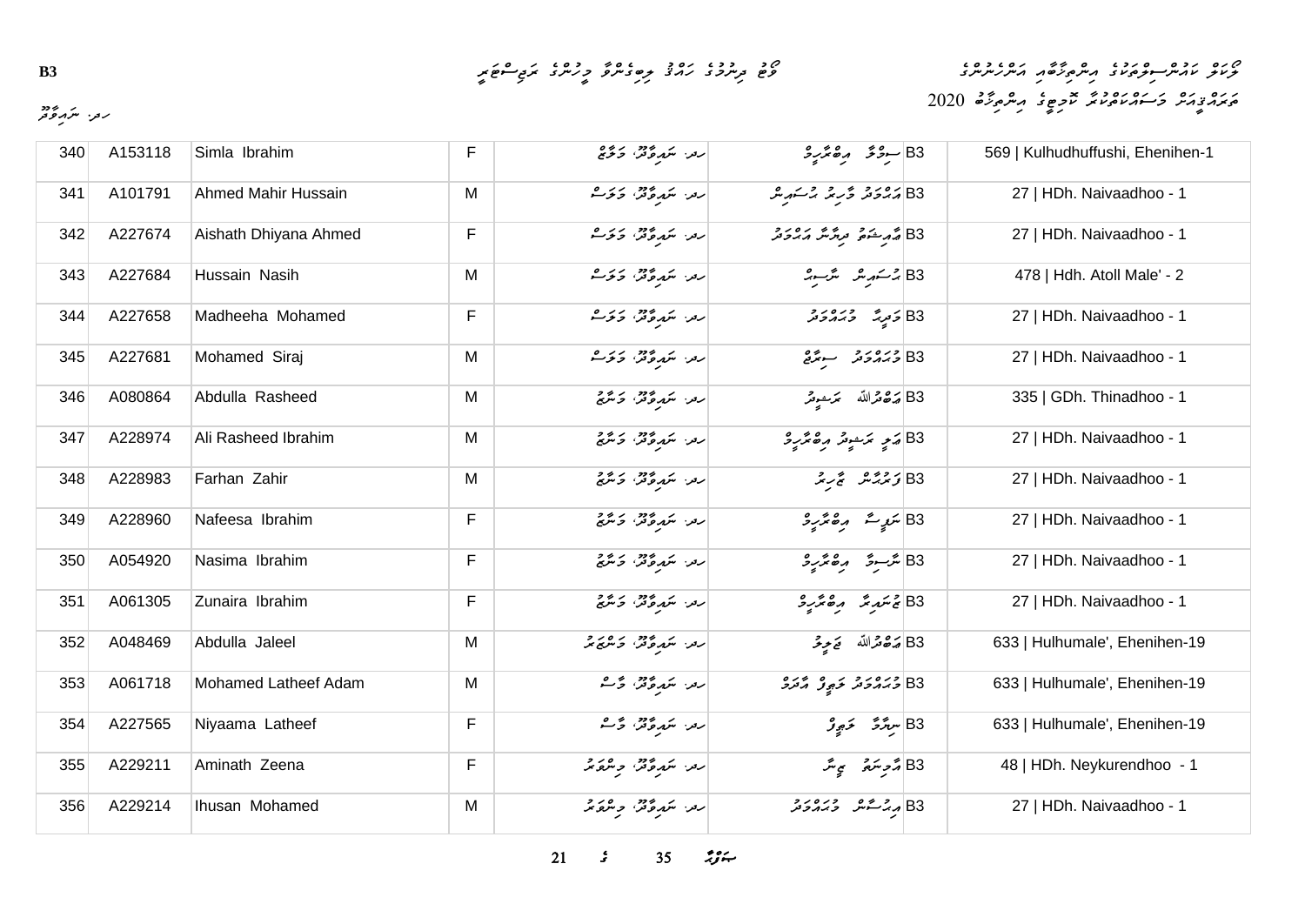*sCw7q7s5w7m< o<n9nOoAw7o< sCq;mAwBoEw7q<m; wBm;vB* م من المسجد المسجد المسجد المسجد المسجد العام 2020<br>مجم*د المسجد المسجد المستجد المسجد المسجد المسجد المسجد المسجد المسجد المسجد المسجد المسجد المسجد المسجد المسجد* 

| 357 | A229219 | Irufaan Mohamed        | M           | رىر. سَرْرِةَ فَشْ وِسْرَةَ ثَرَ  | B3 م <i>يترونگر با جاير ب</i> ر د                  | 27   HDh. Naivaadhoo - 1         |
|-----|---------|------------------------|-------------|-----------------------------------|----------------------------------------------------|----------------------------------|
| 358 | A229217 | Irushaad Mohamed       | M           | رى سەرگەش جەمھەتمە                | B3 مر شور وبرورو                                   | 27   HDh. Naivaadhoo - 1         |
| 359 | A083063 | Mohamed Rameez Ali     | M           | رىن سەرگەش جەمھەتمە               | B3 <i>ڈبزوجو پرچ</i> کے پر                         | 27   HDh. Naivaadhoo - 1         |
| 360 | A227885 | Saaidha Mohamed        | F           | رىر. سَرْرِ قُرْرُ، وَسَرْوَ بْرَ | B3 سَمْهِ مَدَّ 2012 و                             | 27   HDh. Naivaadhoo - 1         |
| 361 | A233169 | Saeeda Abdul Rahmaan   | F           | رى شرەڭ دىسىم                     | B3 كويتر مەھەرە بولىرى كىلىرى ئىس                  | 27   HDh. Naivaadhoo - 1         |
| 362 | A229208 | Saheema Mohamed        | F           | رىر. سەرگەش، جەسھەتمە             | B3 سَرِءٌ وَيَهْدَمُرُ                             | 569   Kulhudhuffushi, Ehenihen-1 |
| 363 | A229222 | Shamira Mohamed        | F           | رى سەرگەش جەمھەتمە                | B3 شَوِيرٌ وَيَهْدُونَرُ                           | 27   HDh. Naivaadhoo - 1         |
| 364 | A104786 | Ahmed Ziyad Mohamed    | M           | رىن شرەقتى، ۋىرىدۇ.               | B3 ג'כבית האיניק כדומכת                            | 27   HDh. Naivaadhoo - 1         |
| 365 | A146740 | Surayya Abdulla        | F           | رىر. سەرگەن كەسرىكى               | B3 فَوْتَتْرَمْتَرْ مَهْ قَدْاللَّهُ               | 27   HDh. Naivaadhoo - 1         |
| 366 | A228096 | Adam Shareef           | м           | رىر. سَرەڭ ئى سرڭ ئ               | B3   ا <i>مگر برگ</i> شکامپرا <i>گ</i> ی           | 27   HDh. Naivaadhoo - 1         |
| 367 | A228098 | Aminath Ahmed          | $\mathsf F$ | رىر. سەرگەن دىسرگەن               | B3 مُجِسَمَة مَدَّدَتَر                            | 27   HDh. Naivaadhoo - 1         |
| 368 | A081206 | Faheema Ahmed          | F           | رىر. شرەڭ ئەرگەنج                 | B3 تَرَرٍى مَدْوَمْرُ .                            | 27   HDh. Naivaadhoo - 1         |
| 369 | A227632 | Fathimath Inaasha Adam | F           | رىر. سَرەڭ ئەسرگەنج               | B3 <i>وَّجِودَة مِ</i> مَرْحَدَ م <i>ُ</i> مَرَدَّ | 633   Hulhumale', Ehenihen-19    |
| 370 | A101152 | Muneera Ahmed          | F           | رىر. سَرِروَّتْرْ، وَ" سِرْدَى    | B3 دُسٍتُہ كەبەد قر                                | 27   HDh. Naivaadhoo - 1         |
| 371 | A227637 | Riyaasha Adam          | F           | رىر. سَرەڭ ئى سِردى               | B3 برتر مگر ترکرد کرد                              | 27   HDh. Naivaadhoo - 1         |
| 372 | A104785 | Abdul Wahhab Ali       | M           | رى سەرگەنى كەس كە                 |                                                    | 436   Kuramathi Maldives - 1     |
| 373 | A227244 | Ahmed Shaukath         | M           | رىر. سَمَدِ قَرْرٌ، وَسِرْدَى     | B3 كەبروتر شە <i>مەم</i>                           | 27   HDh. Naivaadhoo - 1         |

 $22$  *s* 35  $294$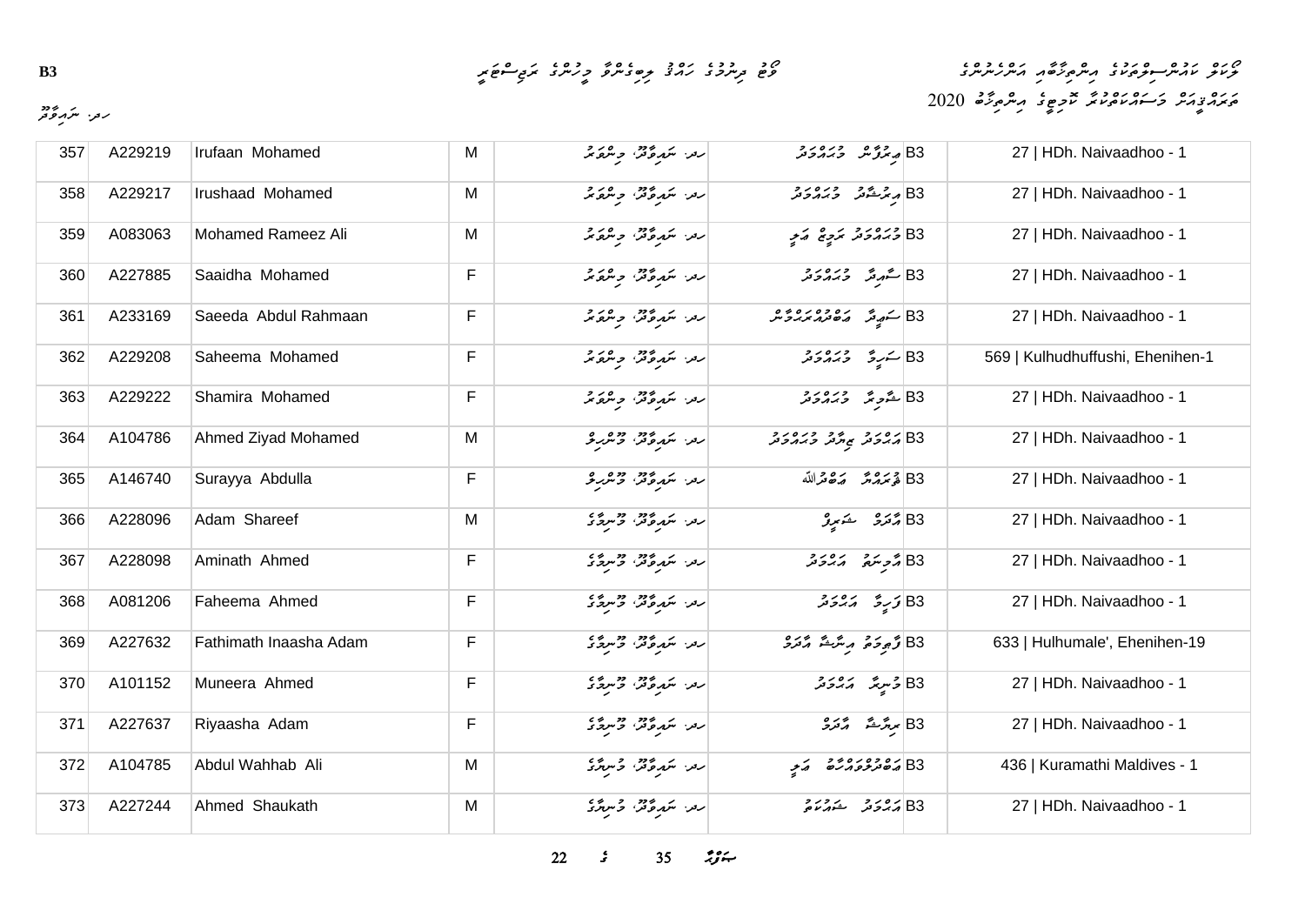*sCw7q7s5w7m< o<n9nOoAw7o< sCq;mAwBoEw7q<m; wBm;vB* م من المسجد المسجد المسجد المسجد المسجد العام 2020<br>مجم*د المسجد المسجد المستجد المسجد المسجد المسجد المسجد المسجد المسجد المسجد المسجد المسجد المسجد المسجد المسجد* 

| 374 | A229095 | Aishath Adam       | F           | رىر. سَرِرۇشْ ئەسرگەنگە                        | B3  مُ <i>هِ بِحَمْۃِ مُ</i> مَرَّدُ         | 27   HDh. Naivaadhoo - 1                  |
|-----|---------|--------------------|-------------|------------------------------------------------|----------------------------------------------|-------------------------------------------|
| 375 | A089744 | Ali Shakir Hussain | M           | رىر. سَمَدِ قَرْرُ، وَسِرْدُوْ                 | B3 كەي ھەم بولى بار سەر بىر                  | 27   HDh. Naivaadhoo - 1                  |
| 376 | A347048 | Mohammed Sammaah   | M           | رىر. سَمَدِ قَرْرُ، وَسِرْدُوْ                 | $2222$ $-2222$ $-222$                        | 27   HDh. Naivaadhoo - 1                  |
| 377 | A227246 | Sabeena Shakir     | $\mathsf F$ | رى شرەقتى ئەسلى                                | B3 س <i>تمھین</i> مشرمتر                     | 27   HDh. Naivaadhoo - 1                  |
| 378 | A227635 | Aishath Nizama     | F           | رو. سمدگاه و برسر در ۲۶۵۰ و                    | B3 مەم ئىقمى سىقى ئى                         | 27   HDh. Naivaadhoo - 1                  |
| 379 | A064837 | Ali Mahir Hussain  | M           | رو. سکدگاه و هرسری ساور و ه                    | B3 كەي دۇرىر برىتىرىر                        | 27   HDh. Naivaadhoo - 1                  |
| 380 | A064528 | Aminath Ali        | F           | رو. سمدگاه و برسر در ۲۶۵۰ و                    | B3 مُجِسَعَۃ مَعٍ                            | 27   HDh. Naivaadhoo - 1                  |
| 381 | A227642 | Fathimath Nizama   | F           | رو. سمدگاهی و برسری سودروه                     | B3 تَ <i>مُجوحَمَّة</i> سِيَّةَ مَّ          | 27   HDh. Naivaadhoo - 1                  |
| 382 | A227585 | Haneefa Nizama     | F           | رتد شمیره بود.<br>رتد شمیره تن و برسری کامپوری | B3 كەسپۇ س <i>بۇ</i> گ                       | 27   HDh. Naivaadhoo - 1                  |
| 383 | A227646 | Hassan Ziyad       | M           | رى سەۋە دىرىرى جەمدىن                          | B3  پرستہ میں ہوتھ                           | 425   One & Only Reethi Rah, Maldives - 1 |
| 384 | A227622 | Hawwa Ahmed        | F           | رى سەۋە دىرىرى جەمدىن                          | B3 يَرْوَحُ - يَرْوَمُرْ                     | 27   HDh. Naivaadhoo - 1                  |
| 385 | A101799 | Mohamed Nizam      | M           | راد. سکدگاه و هر سر در ۲۵ و د                  | B3  <i>وبەم</i> 32 س <i>بۇ</i> 3             | 666   Kagi Maldives Spa Island -1         |
| 386 | A024980 | Abdulla Naeem      | M           | رى شەرەپىي دىمەردە ،                           | B3 مَەھتراللە سَمەِ 3                        | 27   HDh. Naivaadhoo - 1                  |
| 387 | A227465 | Ahmed Shakeeb      | M           | رى شەھ بۇ ئەسلام ئ                             | B3 <i>مَدْدَوْرْ</i> سْمَوِرْة               | 728   Angsana Resort & Spa Maldives-1     |
| 388 | A227462 | Ibrahim Shakeeb    | M           | رى شرەڭ ئەسلامى                                | B3 م <i>ەھترى</i> ئىس ھەم                    | 633   Hulhumale', Ehenihen-19             |
| 389 | A227454 | Latheefa Hussain   | F           | رى شەھ بۇ ئەسلام ئ                             | B3 تخ <i>موٍوٌ بُمُسَمرِيْنَ</i>             | 27   HDh. Naivaadhoo - 1                  |
| 390 | A227469 | Rauda Naeem        | F           | رىر. سَرِروَّتْرُ، دَيَرَسْدَدُدُ              | B3 <i>بَدَمْ مَّدَّ سَمِي</i> <sup>و</sup> َ | 27   HDh. Naivaadhoo - 1                  |

 $23$  *s*  $35$  *n***<sub>y</sub>** *n***<sub>y</sub>**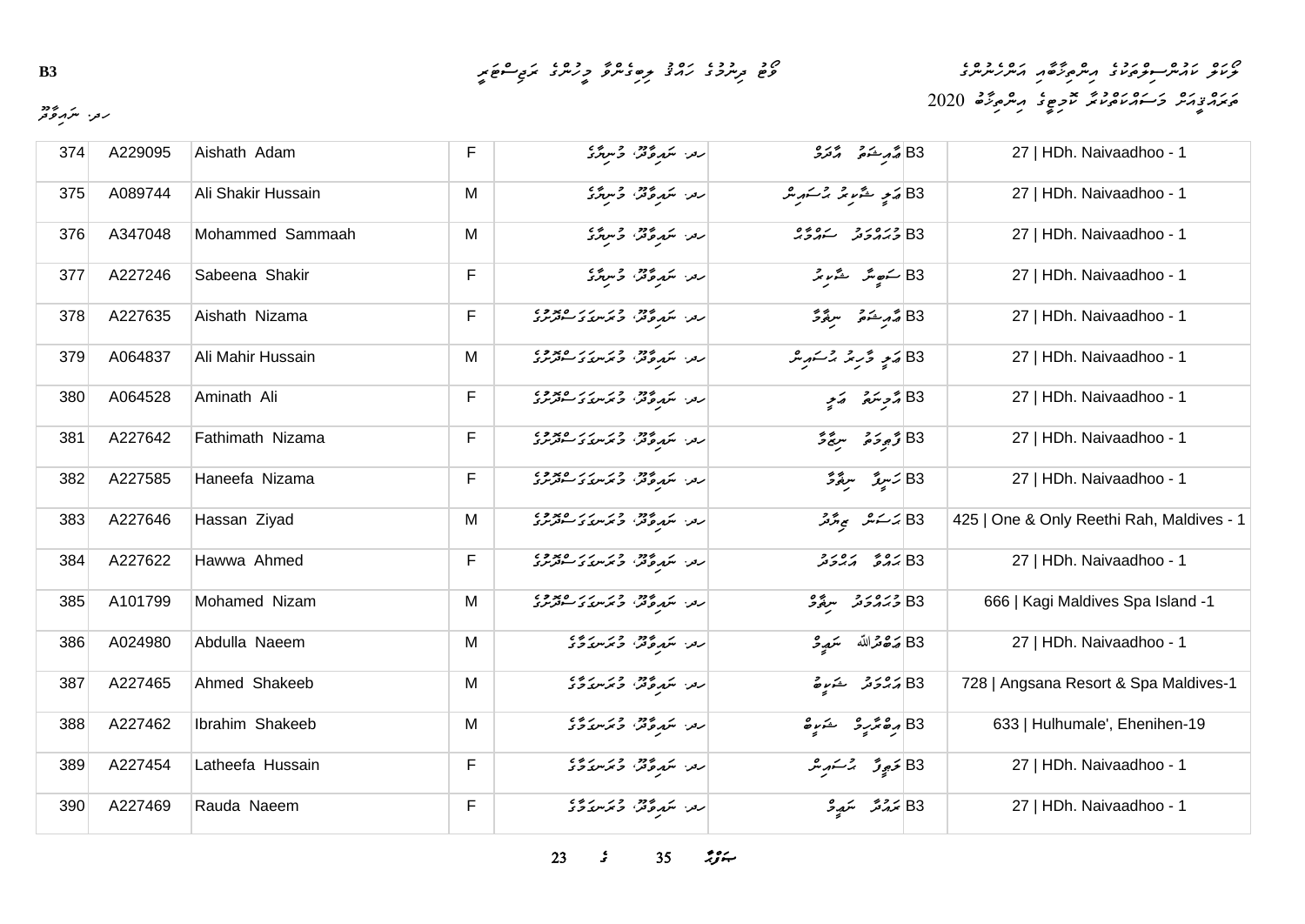*sCw7q7s5w7m< o<n9nOoAw7o< sCq;mAwBoEw7q<m; wBm;vB* م من المرة المرة المرة المرجع المرجع في المركبة 2020<br>مجم*د المريض المربوط المربع المرجع في المراجع المركبة* 

| 391 | A227556 | Ahnaf Waheed             | M           | رىر. سَرْرِ وَ فَلَ وَ صَرْمِرِ           | B3  كارترنتركي - قاريركمبر                   | 478   Hdh. Atoll Male' - 2     |
|-----|---------|--------------------------|-------------|-------------------------------------------|----------------------------------------------|--------------------------------|
| 392 | A010539 | Ali Waheed Hussain       | M           | رىر. سَرْرِ وَ فَلَ وَ صَرْمِرِ           | B3 كەيچە كەرپەتر برگەر بىر                   | 27   HDh. Naivaadhoo - 1       |
| 393 | A229242 | Ahmed Sabah              | M           | رىر شەرقىق ۋە ئەر بورگ                    | $222 - 222$ B3                               | 656   OBLU Select At Sangeli-1 |
| 394 | A227915 | Aishath Saroona          | $\mathsf F$ | رىر شەرقىق ۋە ئەرەپتى                     | B3 مەمرىسى <i>مۇ</i> سى <i>مىتى</i> تىر      | 27   HDh. Naivaadhoo - 1       |
| 395 | A227919 | Ibrahim Solah            | M           | رىر. سَمَدِ وَقَرْ، وَسَنَمْ مِرْهِ وَّ   | B3 مەھم <i>گىي</i> ئىسكىمىتىكى بىر           | 674   ROBINSON Club Noonu-1    |
| 396 | A229243 | Imraan Mohamed           | M           | رىر. سَمَدِ وَلَا وَ قَسْمَةٍ مِرْهِ وَ ۖ | B3 مەۋىگەر ق <i>ەتمەدى</i> ر                 | 757   Coco Palm Dhunikolhu-1   |
| 397 | A010481 | Mohamed Hussain          | M           | رىر. سَمَدِ وَلَا وَ قَسْمَةٍ مِرْهِ وَ ۖ | B3 <i>32023 جي شهر بن</i>                    | 27   HDh. Naivaadhoo - 1       |
| 398 | A146769 | Adam Waheed Hussain      | M           | رى سەر ئەدە ئەسىرى                        | B3 جٌترَدُ   حَرِيرٌ   بَرْسَهِ بْرٌ         | 633   Hulhumale', Ehenihen-19  |
| 399 | A146607 | Ahmed Waheed Hussain     | M           | رىر. سرم قرق ئى مى مى كى                  | B3 <i>בک</i> وکر تر پر پر شهر مگر            | 27   HDh. Naivaadhoo - 1       |
| 400 | A227411 | Aishath Waheeda Hussain  | $\mathsf F$ | رىر. سَرْمُ وَنْ وَ سُنْمُ مِرْدَ         | B3 مەم ئىكتەم ئەر <i>مەر بار ئىكتە</i> ر بىر | 633   Hulhumale', Ehenihen-19  |
| 401 | A227408 | Aminath Waheeda Hussain  | F           | رىر. سَرِمَ وَ وَ صَحْبِ وَ حَسَنَ مِرَى  | B3  مَّرْمِسَمْ كَرَبِيَّرْ بِرْسَهِيمْ      | 27   HDh. Naivaadhoo - 1       |
| 402 | A227426 | Hassan Waheed Hussain    | M           | رىر. سَرِمَ وَ وَ صَحْبِ وَ حَسَنَ مِرَى  | B3  يَرْسَسْ وَرِيْرٌ بِرْسَبِرِسْ           | 27   HDh. Naivaadhoo - 1       |
| 403 | A111837 | Ibrahim Waheed Hussain   | M           | رى شەر ئەدە بەر ئ                         | B3 مەھەر ئەر ئەسىر ئەسەمبەش                  | 633   Hulhumale', Ehenihen-19  |
| 404 | A227431 | Ismail Waheed            | M           | رىر. سەرگەن كەسىمى برى                    | B3 م <i>رے ڈمی</i> بھی محمد تر               | 478   Hdh. Atoll Male' - 2     |
| 405 | A121167 | Mariyam Rasheeda Hussain | F           | رىر. سَرَمْ وَنْشْ وْسْتَمْوَمْرِدْ       | B3 <i>و برمرو برَحومرَ برُسَورِ ش</i>        | 27   HDh. Naivaadhoo - 1       |
| 406 | A106436 | Rugiyya Qasim            | F           | رىر. سَرَمٍ وَكُرْ، وَكُنْ مَرْبِرِي      | B3 برت <sub>و</sub> پر پر تؤس <i>ر</i> ی     | 27   HDh. Naivaadhoo - 1       |
| 407 | A048064 | Jaadulla Ali             | M           | رىر. سَرەڭ قەرھىگ                         | B3 قَدَّقْرَاللَّهُ     قَدَمٍّـ             | 27   HDh. Naivaadhoo - 1       |

 $24$  *s* 35  $294$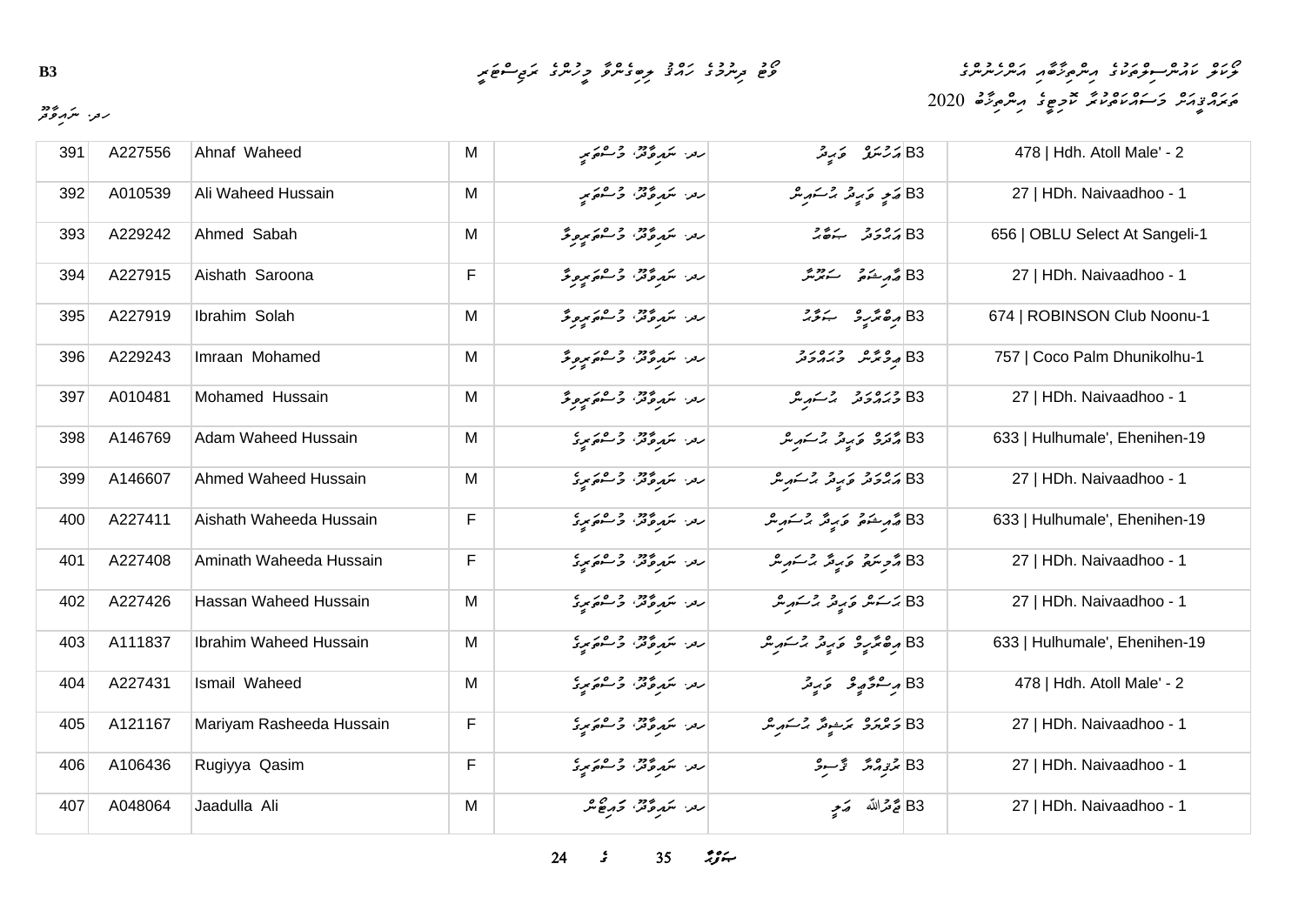*sCw7q7s5w7m< o<n9nOoAw7o< sCq;mAwBoEw7q<m; wBm;vB* م من المرة المرة المرة المرجع المرجع في المركبة 2020<br>مجم*د المريض المربوط المربع المرجع في المراجع المركبة* 

| 408 | A000327 | Ahmed Shareef          | M           | رىن سەرەقىر، شىج                              | B3   پر برگ در سکامبرلر                           | 425   One & Only Reethi Rah, Maldives - 1 |
|-----|---------|------------------------|-------------|-----------------------------------------------|---------------------------------------------------|-------------------------------------------|
| 409 | A228019 | Ali Reehan             | M           | رىر. سَمَدِ وَفَرْ، سَرَج                     | B3  رَمِ بِرِيَّ مَرْ                             | 633   Hulhumale', Ehenihen-19             |
| 410 | A228760 | Mohamed Nihaanu        | M           | رىر. سَمَدِ قَرْرُ، سَرَج                     | B3  <i>3223 كمبرند مبرند</i>                      | 633   Hulhumale', Ehenihen-19             |
| 411 | A157616 | Sofiyya Ali            | $\mathsf F$ | رىن سىرەتىر، شى                               | B3 ب <i>ەزەڭ مەي</i>                              | 633   Hulhumale', Ehenihen-19             |
| 412 | A229289 | Ahmed Muaviz           | M           | رىن سَمَدِ قَرْآ سَمَدٌ                       | B3 كەبرى قىر ئەھمەت بىر                           | 397   Sirru Fen Fushi - 1                 |
| 413 | A227995 | Fathimath Muna Mohamed | $\mathsf F$ | رىر. سَمَدِ قَرْشُ، سَمَدٌ                    | B3 تُجوحه وسُرَ وبرورو                            | 478   Hdh. Atoll Male' - 2                |
| 414 | A009997 | Mohamed Shafeeq Adam   | M           | رىر. سَمَدِ قَرْآءُ سَمَدٌ                    | B3 <i>وُبُهُ وَبُرُ</i> مُسَوِّرٍ مُحَمَّدٍ       | 27   HDh. Naivaadhoo - 1                  |
| 415 | A229286 | Zahidha Hassan         | F           | رىر. سَمَدِ وَفَرْ، سَمَدٌ                    | B3 بج بریٹر کے شکس                                | 27   HDh. Naivaadhoo - 1                  |
| 416 | A227679 | Ali Affan              | M           | رىر. سَمَدِ دَّدْيْ. سَرْبَرْي سُمُوتَرْ      | B3 <i>مَيْ مَهْ دُوَّ</i> تَر                     | 478   Hdh. Atoll Male' - 2                |
| 417 | A154818 | Ali Yoosuf             | M           | رىر. سَمَدِ دَّدْرُ، سَرَيْرَ بِ-حَمَدِ مَثَّ | B3 <i>جَرْحِي پُرْٽُرُ</i>                        | 478   Hdh. Atoll Male' - 2                |
| 418 | A227676 | Aminath Shamma Habeeb  | $\mathsf F$ | رىر. سەرگەش، سەيرى سەرگە                      | B3 أَمُّ <i>جِسَعْهُ</i> شَ <i>مْرةٌ</i> كَمُوْهُ | 633   Hulhumale', Ehenihen-19             |
| 419 | A121810 | Ismail Habeeb          | M           | رىر. سَمَدِ دَّدْيْ. سَرْبَرْي سُمُوتَرْ      | B3 مِـــْمَوَّمِهِ مِّـَ مَصِرَّةٍ مِ             | 633   Hulhumale', Ehenihen-19             |
| 420 | A228502 | Shareefa Ahmed         | F           | رىر. سَمَدِ وَكَرْ، سَرَ پُرْ بِ سُورِ گَرْ   | B3 ڪمپر <i>ڙ پرچ</i> ونر                          | 478   Hdh. Atoll Male' - 2                |
| 421 | A146746 | Ali Akram              | M           | رىر سەرگەش سەسىرە ئ                           | B3 <i>مَعِ مَنْعَ</i> رَ                          | 27   HDh. Naivaadhoo - 1                  |
| 422 | A343100 | Saziyya Abdulla        | F           | رىر. سەرەتىر، سەسىرە بەش                      | B3 كو <i>مبوهر<del>گر</del> كەڭ قى</i> راللە      | 27   HDh. Naivaadhoo - 1                  |
| 423 | A358806 | Shamsiyya Abdulla      | $\mathsf F$ | رىر. سَرەڭگە، سَرَسوە بەڭ                     | B3 خة <i>ق-م<sup>م</sup>م قم محمد</i> الله        | 27   HDh. Naivaadhoo - 1                  |
| 424 | A229021 | Ahmed Suroor           | M           | رىر. سَرەڭگە، سَرَسورِ ئ                      | B3 كەبرو بىر يەر يەر يەر                          | 698   Vilamendhoo Island Resort and Spa-  |

 $25$  *s*  $35$  *n***<sub>3</sub>** *n*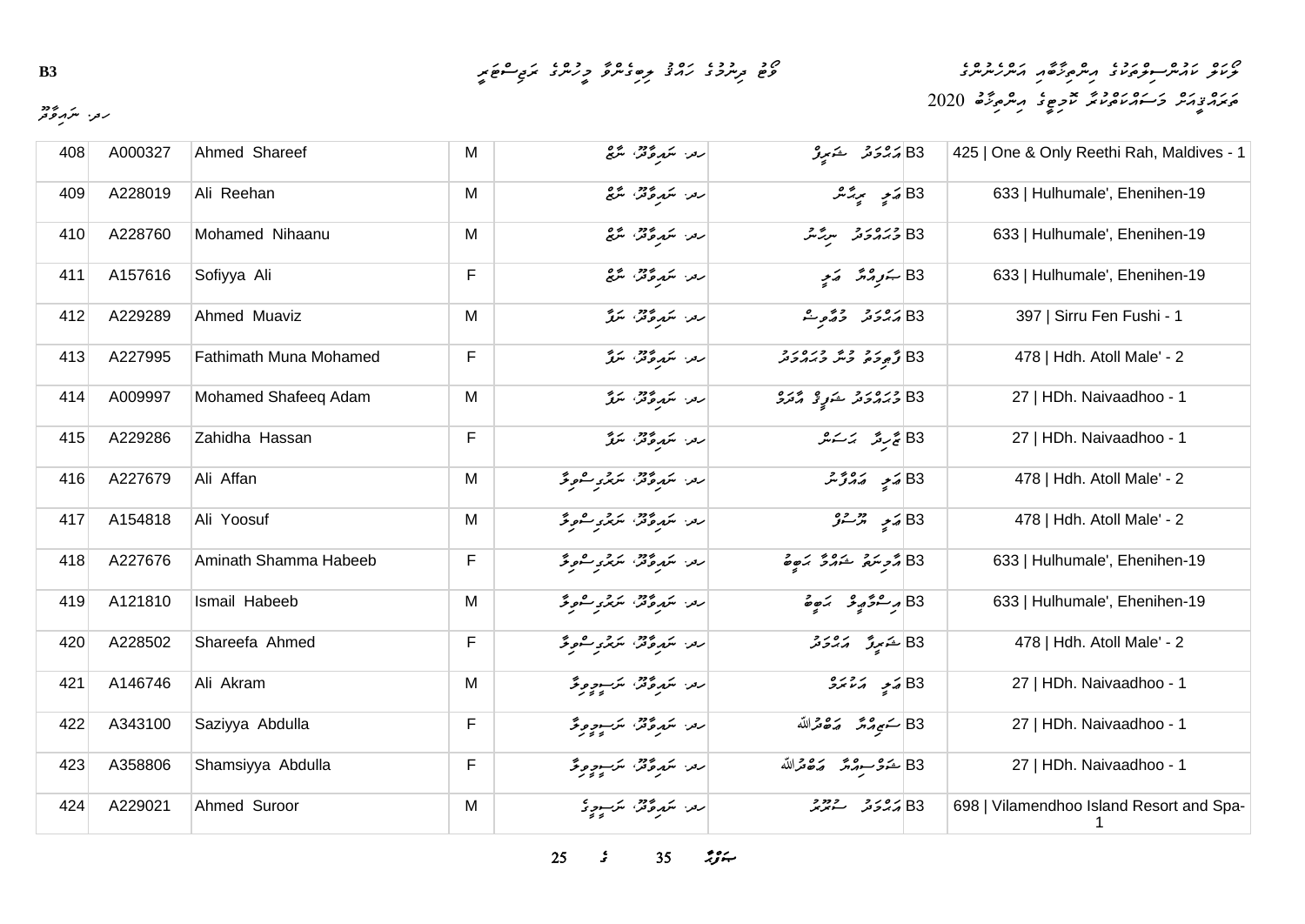*sCw7q7s5w7m< o<n9nOoAw7o< sCq;mAwBoEw7q<m; wBm;vB* م من المسجد المسجد المسجد المسجد المسجد العام 2020<br>مجم*د المسجد المسجد المستجد المسجد المسجد المسجد المسجد المسجد المسجد المسجد المسجد المسجد المسجد المسجد المسجد* 

| 425 | A114924 | Aminath Faiza                | F            | رىر. سەرگەش، سەسپەرگ                    | B3 أَمَّ حِسَمَةٌ فَرَمْ مَحَ                          | 237   AA. Rasdhoo - 2            |
|-----|---------|------------------------------|--------------|-----------------------------------------|--------------------------------------------------------|----------------------------------|
| 426 | A229011 | Fathimath Hussain            | F            | رىر. سَمْدِعْ تْشْ سَرَسِيْرِ ئْ        | B3 رَّجِوحَةُ بِمُ سَهْرِ مَ <i>رْ</i>                 | 27   HDh. Naivaadhoo - 1         |
| 427 | A081342 | <b>Ibrahim Waheed Yoosuf</b> | M            | رىن سەرگەش، سەسىرى                      | B3 مەھەرگە ئەر ئەسىر مەسىر                             | 27   HDh. Naivaadhoo - 1         |
| 428 | A111345 | Mohamed Musthafa             | M            | رىر. سَمْدِعْ تْشْ سَرْسِيْرِ ئْ        | B3 ديره د د د ورو                                      | 633   Hulhumale', Ehenihen-19    |
| 429 | A115357 | Nasira Ibrahim               | $\mathsf F$  | رى سەرگەش سەسىرى                        | B3 سَّرْسِوسَّر مِرْھ مَّرْرِ 3                        | 27   HDh. Naivaadhoo - 1         |
| 430 | A128316 | Aishath Nashydha             | $\mathsf F$  | رىر. سَرْمَ وَفَرْ، سِرْحَ مِرْمَرْدَ   | B3 م <i>ەڭ بە</i> شكە ھەرسىيەتگە                       | 478   Hdh. Atoll Male' - 2       |
| 431 | A227171 | Amira Ibrahim                | $\mathsf{F}$ | رو. سرمرگانش سرکار بود ،                | B3 مَرْحِبَّرَ مِنْ مَرْرِدْ                           | 27   HDh. Naivaadhoo - 1         |
| 432 | A403506 | Fathimath Nasha              | $\mathsf{F}$ | رىر. سَرْمَ وَفَرْ، سِرْمَ مِرْمَرْد    | B3 <i>وَّجِ دَمَّ</i> سَرَحَّہُ                        | 633   Hulhumale', Ehenihen-19    |
| 433 | A227172 | Ibrahim Nashid               | M            | رى سەرگەن سقەبەر                        | B3 م <i>وھ مگرد</i> و گرشونز                           | 569   Kulhudhuffushi, Ehenihen-1 |
| 434 | A128318 | Mohamed Nasid Ahmed Naseem   | M            |                                         | B3 ورەرو گرىبوتر 42 كرىم كرىبوق رىل شەھ ئىر سرىم بىروپ | 633   Hulhumale', Ehenihen-19    |
| 435 | A227165 | Naseema Ibrahim              | $\mathsf F$  | رىر. سَرْمَ وَفَرْ، سِرْحَ مِرْمَرْدَ   | B3 ىترىپو <i>گە مەھترى</i> رى                          | 27   HDh. Naivaadhoo - 1         |
| 436 | A227163 | Zuhra Ibrahim                | $\mathsf F$  | رىر شرەقتى سقەمەرى                      | B3 ىن ئىر ئىر م <i>ەنگەر ۋ</i>                         | 27   HDh. Naivaadhoo - 1         |
| 437 | A080334 | Abdulla Khaleel              | M            | رىر. سَرەقق شەر سور ئى                  | B3 رَصْحَرْاللّه  تَرْمِوْ كَمْ                        | 633   Hulhumale', Ehenihen-19    |
| 438 | A227957 | <b>Mohamed Naail Ali</b>     | M            | رىر. سَرەڭ ئۇسمەھ ئە                    | B3 وُيَرَەرْ تَرَ مَرَ وَ يَرْمِ                       | 633   Hulhumale', Ehenihen-19    |
| 439 | A227961 | Nuha Ali                     | $\mathsf F$  | رىر. سَمَدِةَ تَمْرُ، بْزَسْرِي وِ تَرَ | B3 يُرتَدُّ هَ مِ                                      | 478   Hdh. Atoll Male' - 2       |
| 440 | A083434 | Adam Abbas                   | M            | رىر. سَمَدِةَ تَمْرُ بِيْرْشْ           | $2522$ $275$ $B3$                                      | 656   OBLU Select At Sangeli-1   |
| 441 | A227629 | Aminath Rayya                | F            | رىر. سَمَدِ ھُرُوْ. بِيْ بِيْ           | B3 أَمُّ حِرْمَةٌ مَمَّدَ مَنْ                         | 478   Hdh. Atoll Male' - 2       |

 $26$  *s* 35  $294$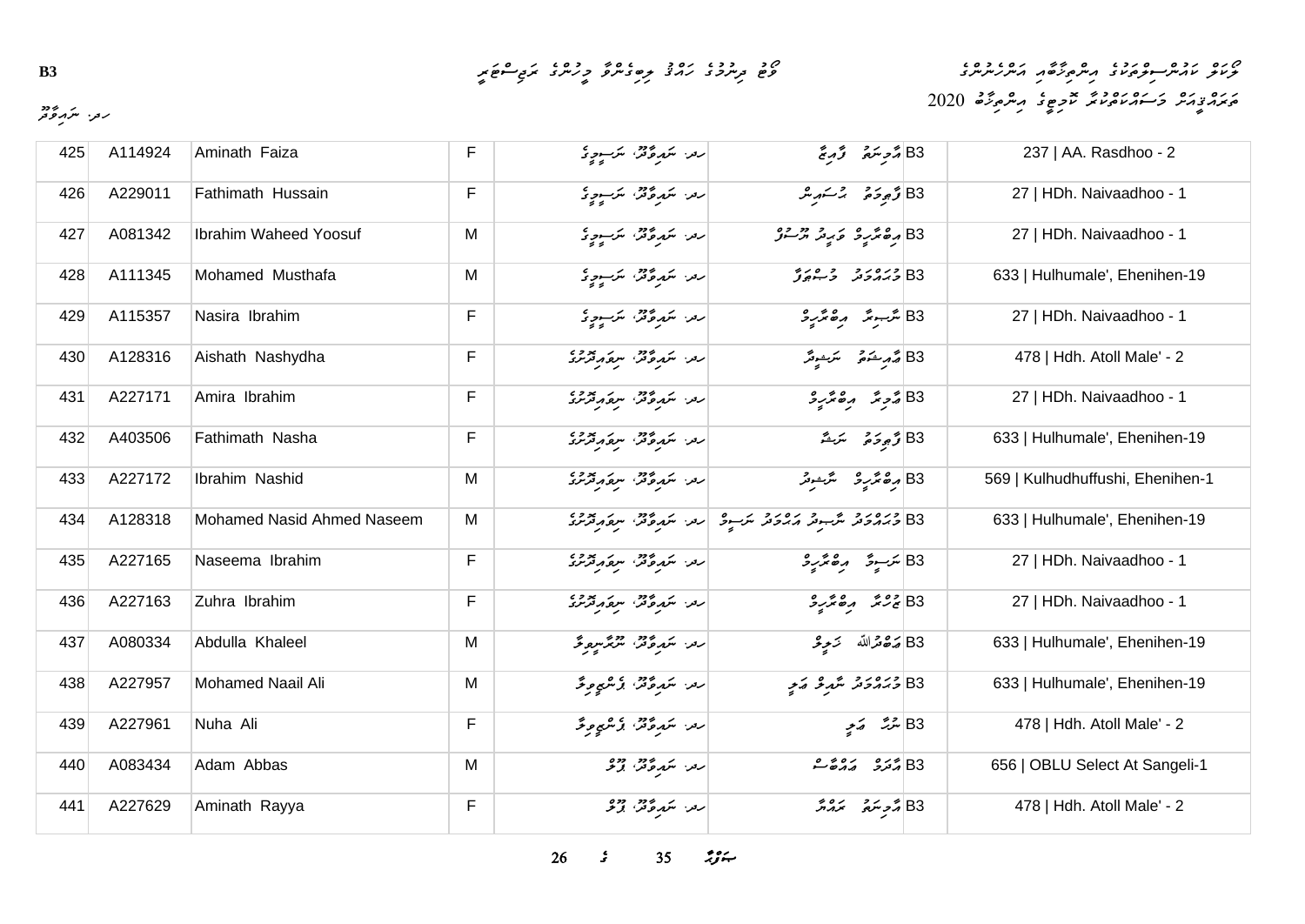*sCw7q7s5w7m< o<n9nOoAw7o< sCq;mAwBoEw7q<m; wBm;vB* م من المرة المرة المرة المرجع المرجع في المركبة 2020<br>مجم*د المريض المربوط المربع المرجع في المراجع المركبة* 

| 442 | A358845 | Raffa Adam          | F | رىر. سَمَدِ ھُ <sup>ود</sup> ُ مَجْرَ حَمَدُ الْمَسَمَّدُ الْمَسَمَّدُ الْمَسَمَّدُ الْمَسَمَّدُ الْمَسَمَّدُ ا | B3 يَرْ <i>مَرُوَّ مُ</i> تَرَ <i>دُّ</i>            | 478   Hdh. Atoll Male' - 2    |
|-----|---------|---------------------|---|-----------------------------------------------------------------------------------------------------------------|------------------------------------------------------|-------------------------------|
| 443 | A227813 | Ramziyya Ali        | F | رىن سَمَدِ ھَتَرُ کَرُمْتَ                                                                                      | B3 <i>بَرْدُّي مُ</i> هُرَّ مَهْرٍ                   | 478   Hdh. Atoll Male' - 2    |
| 444 | A228031 | Randha Adam         | F | رىر سەرھەر بوھ                                                                                                  | B3 يَرْسْرَشَ مَرَّمَرْدُ                            | 478   Hdh. Atoll Male' - 2    |
| 445 | A151731 | Abdul Gadir Mohamed | M | رىر شمەن بۇ ئەھەر ئەھمىسى                                                                                       | B3 رە دەپرىر بەر دىرە دە                             | 633   Hulhumale', Ehenihen-19 |
| 446 | A151061 | Ahmed Siraj         | M | رىر شمەن بول دوەم ئىش                                                                                           | B3 <i>مَدْوَمْ</i> سِعَّةٍ                           | 633   Hulhumale', Ehenihen-19 |
| 447 | A228823 | Fareela Abdul Gadir | F | رىر شمەن بۇ ئەھ ئەم ئوستەش                                                                                      | B3 كۆموت ھەھەر ئۇ توپر                               | 633   Hulhumale', Ehenihen-19 |
| 448 | A154037 | Fathmath Mohamed    | F | رىر شمەن بۇ ئەھەر ئوشكىر                                                                                        | B3 وُجِعَة حَمَدَ مَعَ                               | 633   Hulhumale', Ehenihen-19 |
| 449 | A104409 | Mohamed Siraj       | M | رىر شمەن بۇ مەم 1979 كىشەش                                                                                      | B3  <i>وبروبرو</i> سو <i>بڑھ</i>                     | 633   Hulhumale', Ehenihen-19 |
| 450 | A228765 | Adnan Ahmed         | M | رى رەپ ئېر                                                                                                      | B3 كەنترىترىش كەنزىقر                                | 27   HDh. Naivaadhoo - 1      |
| 451 | A129007 | Aminath Adnan       | F | رى رەپ كەن بارە                                                                                                 | B3 مُتَّحِسَمَةُ مَسْتَرْسَّرْسَ                     | 27   HDh. Naivaadhoo - 1      |
| 452 | A228786 | Hushama Adnan       | F | رى ئەرگەنى ئەدە ئ                                                                                               | B3 رَّحْدَّوَ <sub>م</sub> َعْرَمْر <sub>َ</sub> مْر | 27   HDh. Naivaadhoo - 1      |
| 453 | A228777 | Khadeeja Adnan      | F | رى رەپ كەن                                                                                                      | B3 كَرْسِيَّةً مَسْ مُرْشَرْسْر                      | 27   HDh. Naivaadhoo - 1      |
| 454 | A228783 | Maisa Adnan         | F | رى ئەرگەنى ئەدە ئ                                                                                               | B3 دَّەب <sup>س</sup> ە كەنترىترىر                   | 27   HDh. Naivaadhoo - 1      |
| 455 | A228782 | Noorannahaaru Adnan | F | رى رەپ ئەرەكتى كىم دەپ                                                                                          | B3 <i>میں مرمین کر میں میں میں می</i>                | 27   HDh. Naivaadhoo - 1      |
| 456 | A228769 | Waheeda Aboobakuru  | F | رو، شھروگھر، شہر مرو و                                                                                          | B3 كۆپەتمە مەھەمدىمە                                 | 27   HDh. Naivaadhoo - 1      |
| 457 | A137919 | Abidha Ali          | F | رىر. سَمَدِ دَّتْرُ، سَمَّ دِ دَ دَ د                                                                           | B3 مُپەنگە كەم <u>و</u>                              | 633   Hulhumale', Ehenihen-19 |
| 458 | A157178 | Ahmed Aslam         | M | رىر. سَرِمْ دَرْ مَرْجُومِ تَرَكَّى                                                                             | B3 كەبرى كەن كەنگە ئىشلار 3                          | 418   Bandos Maldives - 1     |

*27 sC 35 nNw?mS*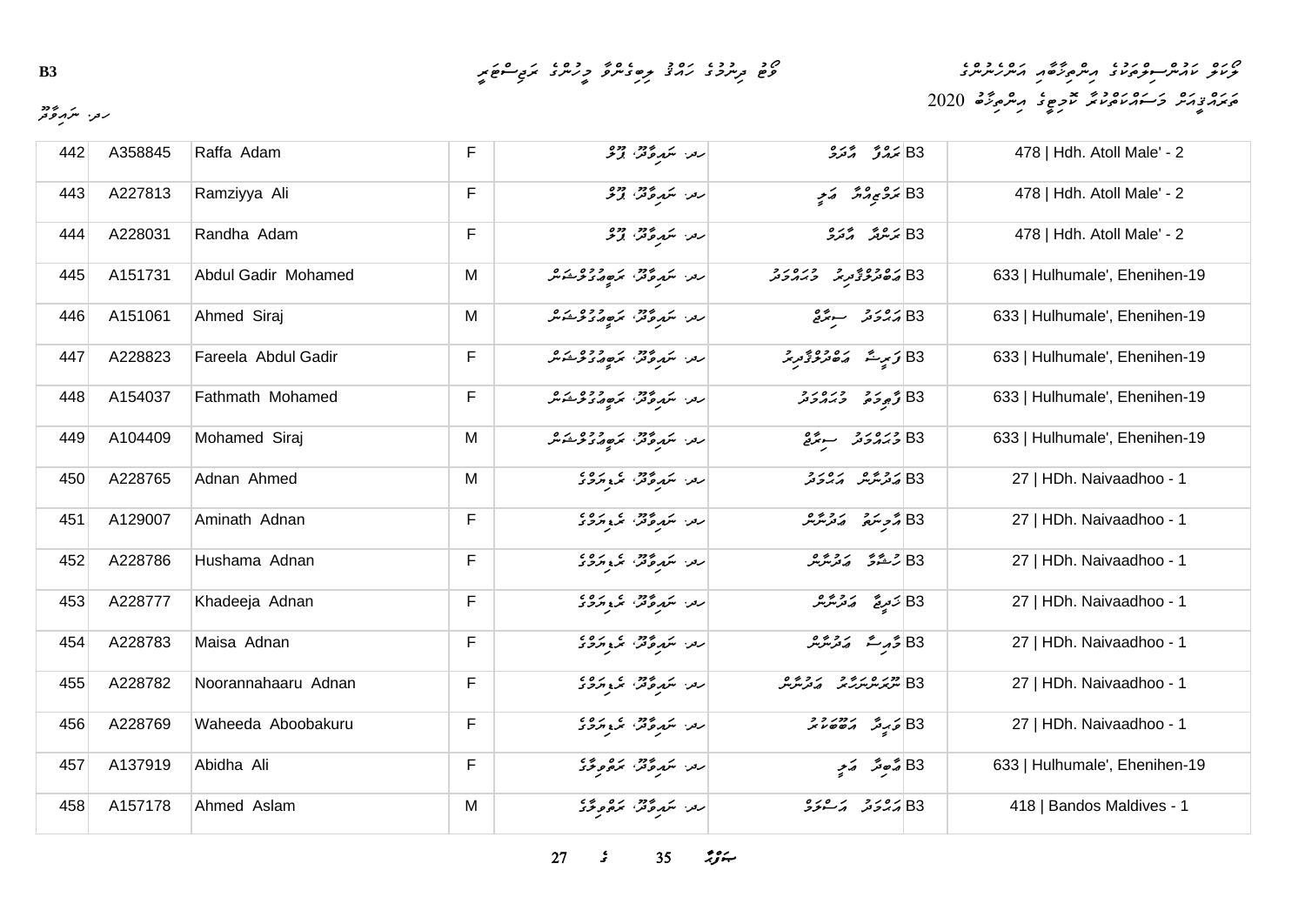*sCw7q7s5w7m< o<n9nOoAw7o< sCq;mAwBoEw7q<m; wBm;vB* م من المرة المرة المرة المرجع المرجع في المركبة 2020<br>مجم*د المريض المربوط المربع المرجع في المراجع المركبة* 

| 224<br>بردر سرمزودر |  |
|---------------------|--|
|---------------------|--|

| 459 | A137921 | Aminath Hussain         | $\mathsf F$ | رىر. سَرەڭ ئۇھ ئەممى         | B3 مَّ حِسَمَةٌ حَمْ سَنَ سَرِ مَثَّر   | 633   Hulhumale', Ehenihen-19               |
|-----|---------|-------------------------|-------------|------------------------------|-----------------------------------------|---------------------------------------------|
| 460 | A227802 | Safeenath Ali           | F           | رىر. سَرەڭ ئۇر ئەھمەتچە      | B3 س <i>َوِيتَهُ مَ</i> حِ              | 27   HDh. Naivaadhoo - 1                    |
| 461 | A023886 | Ali Rameez              | M           | رى شرەقرى بەدە               | B3 <i>ھَيِ بَرَجِ</i> ۾                 | 432   Waldorf Astoria Maldives Ithaafushi - |
| 462 | A227547 | Fathmath Ramza Ali      | F           | رى شەرقىق برە د              | B3 <i>وَّجِوَدَةُ بَرَدْجُ مَ</i> َرِ   | 633   Hulhumale', Ehenihen-19               |
| 463 | A146654 | Mariyam Saeeda          | $\mathsf F$ | رى شەرقىق برە د              | B3 ى <i>ز بردۇ سەپەن</i> گە             | 633   Hulhumale', Ehenihen-19               |
| 464 | A132364 | Abdulla Shareef Ali     | M           | رى سەر ئەدەر بەھ بەھ ئ       | B3 كەھەتراللە خىمپو <i>گە كە</i> مچ     | 27   HDh. Naivaadhoo - 1                    |
| 465 | A227325 | Ahmed Shareef           | M           | رى شھرەتى، شەھرە             | B3 <i>مَہُدُوَنَہ</i> سَ <i>مَبِروْ</i> | 436   Kuramathi Maldives - 1                |
| 466 | A227284 | Aishath Mohamed         | F           | رى سەر دەر رەپرە ،           | B3 مەم ئىق ئەم ئەر ئىس                  | 27   HDh. Naivaadhoo - 1                    |
| 467 | A227300 | Fathimath Ibrahim       | F           | رى سەر دەر رەپرە ،           | B3 رَّجِ دَمَّ مِنْ مَحْرِ دِ           | 633   Hulhumale', Ehenihen-19               |
| 468 | A128242 | Fazna Shareef           | F           | رى شمەن 25°، ئەسمەدە ئ       | B3 تَرَيْح مَّتْ سَمَ مِرْثَرِ          | 569   Kulhudhuffushi, Ehenihen-1            |
| 469 | A227318 | Fazra Ali               | F           | رو. سهروگر، برس              | B3 تۇيج ئە ھەم يە                       | 27   HDh. Naivaadhoo - 1                    |
| 470 | A141241 | Ibrahim Shareef         | M           | رى سەر دەر رەپرە ،           | B3 ب <i>رھ مُرْرِدْ</i> ڪمبرڙ           | 633   Hulhumale', Ehenihen-19               |
| 471 | A227332 | Mohamed Shareef         | M           | رو. سمدۇن برەيدە ،           | B3 <i>وُبَرُوْدُوْ</i> سُنَمِيْرُ       | 751   Hideaway Beach Resort and Spa-1       |
| 472 | A121497 | Sahma Ali               | F           | رى سەر دەس بەھلەر            | B3  سَرُنَّۃ کی یو                      | 569   Kulhudhuffushi, Ehenihen-1            |
| 473 | A061920 | Mohamed Shareef Ibrahim | M           | رىن سەرەتىر، بور             | B3 <i>وبرودو خبرو م</i> ەھرىرو          | 633   Hulhumale', Ehenihen-19               |
| 474 | A146944 | Ahmed Ziyad             | M           | رىر. سَمَدِعَ تَسْ سِرتَرْ ک | B3 <i>ג 25 يو پر پو</i> تر              | 478   Hdh. Atoll Male' - 2                  |
| 475 | A227656 | Aishath Rizna           | F           | رىر. سَرەڭ برۇگ              | B3 م <i>ۇم شۇم بىر چى</i> گر            | 478   Hdh. Atoll Male' - 2                  |

**28** *s* **35** *n***<sub>s</sub> <b>***n*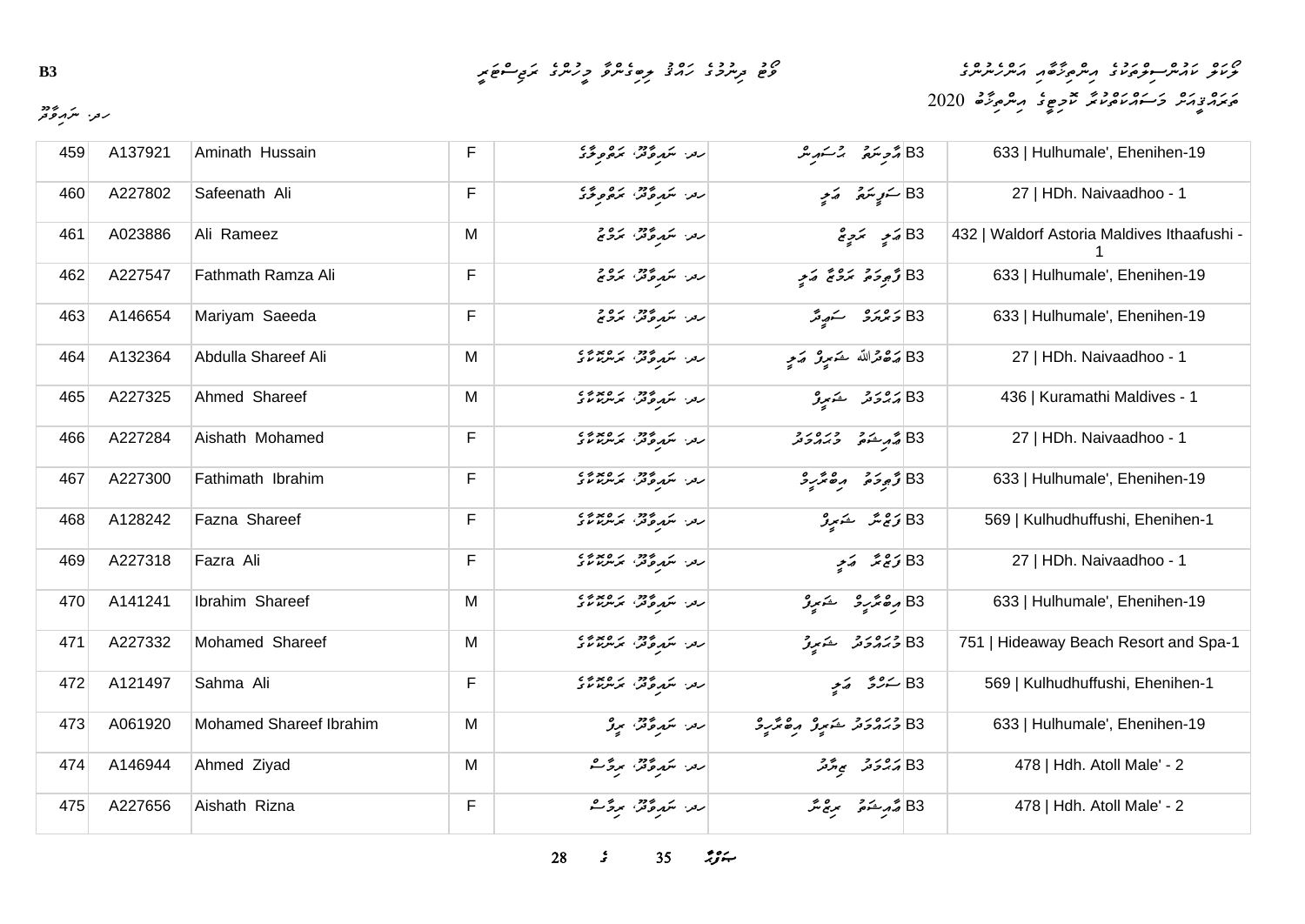*sCw7q7s5w7m< o<n9nOoAw7o< sCq;mAwBoEw7q<m; wBm;vB* م من المرة المرة المرة المرجع المرجع في المركبة 2020<br>مجم*د المريض المربوط المربع المرجع في المراجع المركبة* 

| 476 | A358842 | Aminath Firusha           | $\mathsf F$ | رىر. سَمَدِ عَرَّقْ، سِرْحَاتْ   | B3 مُرْحِسَمَ وِيُرْتُمْ                 | 478   Hdh. Atoll Male' - 2    |
|-----|---------|---------------------------|-------------|----------------------------------|------------------------------------------|-------------------------------|
| 477 | A228210 | Fathimath Huwaisha        | F           | رىر. سَمْدِعْ مِنْ سِرْحَاتْ     | B3 تَ <i>وْجِعَةْ</i> حَقَدِيقَّةُ       | 456   India / Trivandrum - 1  |
| 478 | A012680 | Hussain Habeeb Aboobakuru | M           | رىر. سَمَدِعْ تَشْ سِرْحَاتْ     |                                          | 478   Hdh. Atoll Male' - 2    |
| 479 | A228606 | Sama Shareef              | $\mathsf F$ | رىن شەرەتىق بوغ يە               | B3 كەنتى سىمب <i>ىرى</i>                 | 27   HDh. Naivaadhoo - 1      |
| 480 | A228603 | Shifa Shareef             | F           | رىن سەرەتىق بوغ يې               | B3  خبرگر کشمیرگر                        | 27   HDh. Naivaadhoo - 1      |
| 481 | A138627 | Shiman Shareef            | M           | رىن سەرەتىق بوغ يې               | B3 جوگر ش <i>مپو</i> گر                  | 478   Hdh. Atoll Male' - 2    |
| 482 | A229158 | Ali Nasir                 | M           | رىر. سَمْدِعَ تْمْنْ سْرَحْسِيدْ | B3  رَمِ سَرَجَر                         | 27   HDh. Naivaadhoo - 1      |
| 483 | A155083 | Abdul Sattar Ali          | M           | رىر. سَمَدِ وَتَرْ، سَمِيَ سِمْ  | B3 كەھەر مەمەدە كەم                      | 27   HDh. Naivaadhoo - 1      |
| 484 | A081205 | Fareesha Abdul Sattar     | F           | رى شمەۋىش سىم بر                 | B3 زېږ شه په <i>۱۵۶۵ کو</i> د د          | 27   HDh. Naivaadhoo - 1      |
| 485 | A160197 | Fariyal Abdul Sattar      | F           | رى سەرگەن بىرى                   | B3 زېږمبر مقصد مصدره بره پو              | 27   HDh. Naivaadhoo - 1      |
| 486 | A112861 | Fathimath Hussain         | $\mathsf F$ | رىن شمەرگەدە نىمى بىر            | B3 <i>وَّجِوَدَةْ</i> بِرْسَهِرِيْتَرَ   | 27   HDh. Naivaadhoo - 1      |
| 487 | A101150 | Khadeeja Abdul Sattar     | F           | رىر. سَمَدِ وَتَرْ، سَمِيَ سِمْ  | B3 ئەرقى ھەقىرە سەمبىر مە                | 27   HDh. Naivaadhoo - 1      |
| 488 | A166553 | Sabeeha Abdul Sattar      | F           | رىر. سَمَدِ وَتَرْ، سَمِيَ سِمْ  |                                          | 633   Hulhumale', Ehenihen-19 |
| 489 | A155740 | Sameeha Abdul Sattar      | $\mathsf F$ | رىن سەرگەن بىرىمىيە              | B3 كوپر مەھىرە مەدەپر                    | 633   Hulhumale', Ehenihen-19 |
| 490 | A080488 | Ahmed Mohamed             | M           | رىر. سَرەڭ ئىش سەھرەڭ            | B3 ג'ליג בג'ליביק                        | 478   Hdh. Atoll Male' - 2    |
| 491 | A105059 | Ali Shareef Mohamed       | M           | رىر. سَرەڭ ئىش سەھرەڭ            | B3   كامي الحكم بالمركز و كامر دار در 13 | 27   HDh. Naivaadhoo - 1      |
| 492 | A074480 | Fathimath Hussain         | F           | رىر. سَرەڭ ئىش ھەرەڭ             | B3 تۇپوخۇ گەسىمبەش                       | 27   HDh. Naivaadhoo - 1      |

*r@n=o<m7 .@5*

**29** *s* 35  $29$  *s*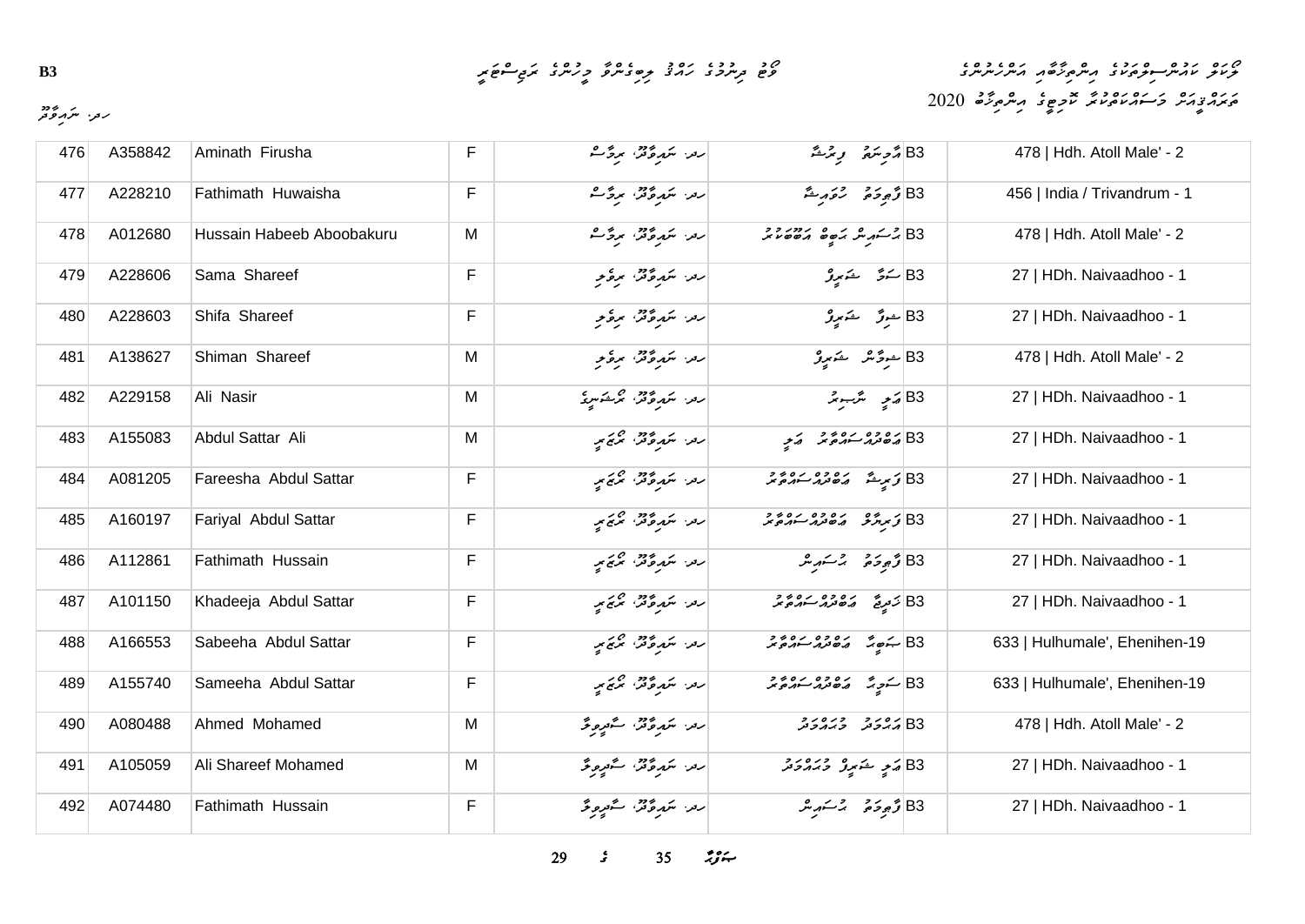*sCw7q7s5w7m< o<n9nOoAw7o< sCq;mAwBoEw7q<m; wBm;vB 2020*<br>*په پوهر وسوډيرونو لومو د موجو د مرمونه* 2020

| 493 | A150197 | Fathuhunnisa Mohamed     | F           | رىر. سَرەڭ ئىس ئەرەڭ       | B3 زەدەس ئەرەرد                                 | 27   HDh. Naivaadhoo - 1       |
|-----|---------|--------------------------|-------------|----------------------------|-------------------------------------------------|--------------------------------|
| 494 | A053662 | Shaheen Mohamed          | M           | رىر. سَرەڭ ئىس سەھرەڭ      | B3 ڪرپ <i>ھي ويو وي</i> و                       | 27   HDh. Naivaadhoo - 1       |
| 495 | A229247 | Ahmed Misbah             | M           | رىر. سَرەڭ ئەستىج          | $222 - 222$                                     | 27   HDh. Naivaadhoo - 1       |
| 496 | A227934 | Ali Shifau               | M           | رىر. سَمَدِ ھُرُ، سُمَّتَى | B3 <i>مَعٍ</i> حَوَ <i>دٌ</i>                   | 478   Hdh. Atoll Male' - 2     |
| 497 | A229250 | Ismail Shifaz            | M           | رىر. سَمَدِ ھُرُ، سُمَّتَى | B3  <sub>مر</sub> شو <i>ڈ <sub>مو</sub>ڈ</i> یم | 478   Hdh. Atoll Male' - 2     |
| 498 | A096382 | Mohamed Shareef          | M           | رىر. سَمَدِ ھُرُ، سُمَّتَى | B3  <i>وُبَہُ وَبَرْ</i> شَمِيرٌ                | 716   BANYAN TREE VABBINFARU-1 |
| 499 | A128178 | Shaznee Mohamed          | $\mathsf F$ | رىر. سَمَدِ ھُرُ، سُمَّتَى | B3  خەنج س ئ <i>ۇنى مەدىر</i>                   | 566   Villimale' Ehenihen - 1  |
| 500 | A128179 | Shazra Mohamed           | F           | رىر. سَمَدِ ھُرُ، سُمَّتَى | B3 خەم يەرەر دىر                                | 566   Villimale' Ehenihen - 1  |
| 501 | A229251 | Sifza Shareef            | F           | رىر. سَمَدِ ھُيْ، سُنَج    | B3 سورمج خوبور                                  | 566   Villimale' Ehenihen - 1  |
| 502 | A227822 | Mariyam Waheedha Mohamed | F           | رىر. سَمَدِ قَرْبُ سَنَرَّ | B3 <i>ويمهر و مربر وب</i> روبر                  | 27   HDh. Naivaadhoo - 1       |
| 503 | A229246 | Maumoon Shujau           | M           | رىر. سَمَدِ بَرْسٌ سَنَرٌ  | B3 كەنز ھەر سىندە ئەن                           | 633   Hulhumale', Ehenihen-19  |
| 504 | A061306 | Mohamed Rasheed Ibrahim  | M           | رى شەرەتى سەئ              | B3 <i>وبرو دو برخونگر م</i> ی <i>مرب</i> و      | 27   HDh. Naivaadhoo - 1       |
| 505 | A227926 | Suha Rasheed             | $\mathsf F$ | رىن سەرەتىن سىرگە          | B3 كەنز - ئىزىش <sub>و</sub> ش                  | 27   HDh. Naivaadhoo - 1       |
| 506 | A124596 | Fazeena Mohamed          | $\mathsf F$ | رىر. سَرىر ئۆتۈر سومرىژى   | B3 توىپ ئىر ئ <i>ەندە</i> تر                    | 633   Hulhumale', Ehenihen-19  |
| 507 | A111166 | Aneesa Hassan            | F           | رىر. سەرگەنگە، سوسكىلرى ئى | B3 كەسرىسى كەسكەنلى                             | 27   HDh. Naivaadhoo - 1       |
| 508 | A099228 | Azeeza Hussain           | F           | رىر. سەرەتىق، سوسەسىرە ئ   | B3 <i>ھَي جُه بُرُسَمب</i> ِسُ                  | 27   HDh. Naivaadhoo - 1       |
| 509 | A114928 | Fahmeena Hassan          | F           | رىر. سەرەتى، سوسەسىرە ئ    | B3 ت <i>وجو بنگ برسک</i> ر                      | 27   HDh. Naivaadhoo - 1       |

**30** *s* 35 *if***<sub>s</sub>** 

ر<sub>قر</sub>. مر<sub>کم</sub>ود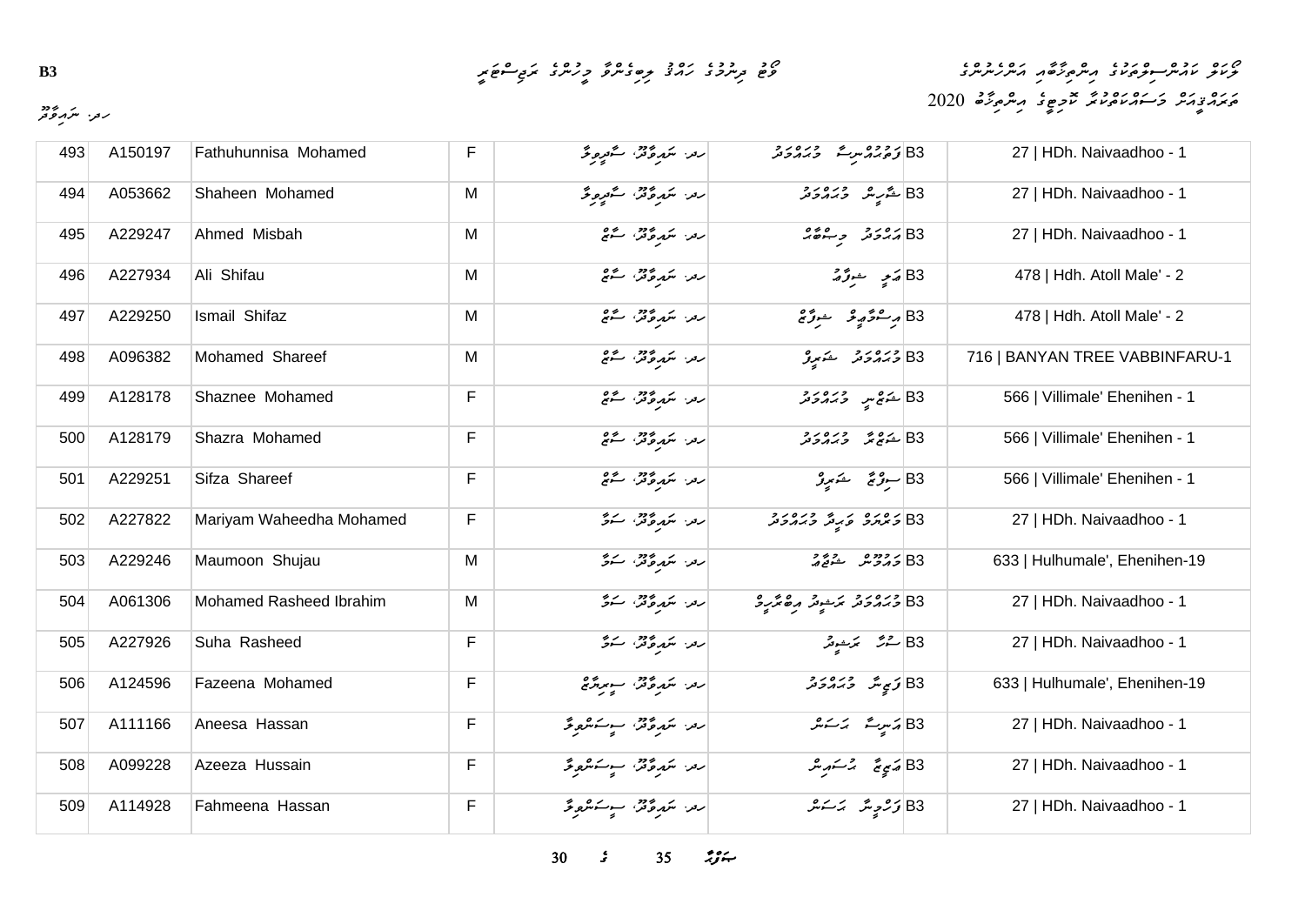*sCw7q7s5w7m< o<n9nOoAw7o< sCq;mAwBoEw7q<m; wBm;vB* م من المسجد المسجد المسجد المسجد المسجد العام 2020<br>مجم*د المسجد المسجد المستجد المسجد المسجد المسجد المسجد المسجد المسجد المسجد المسجد المسجد المسجد المسجد المسجد* 

| 510 | A227698 | Hassan Rizvee               | M            | رىر. سَرەڭ ئەسىسسىسى ئە               | B3  برستىقى بىرىشى <i>م</i> ىيە                                                       | 633   Hulhumale', Ehenihen-19 |
|-----|---------|-----------------------------|--------------|---------------------------------------|---------------------------------------------------------------------------------------|-------------------------------|
| 511 | A228654 | Husna Hassan                | F            | رىر. سەرگەنى، سوسەسھونۇ               | B3 إيرائيس برسكان بين                                                                 | 27   HDh. Naivaadhoo - 1      |
| 512 | A228662 | Mohamed Ramzee              | M            | رىر. سەرەتىر، سوسەسمىرىگە             | B3 <i>دېممر دې</i> تروپي                                                              | 27   HDh. Naivaadhoo - 1      |
| 513 | A079334 | Hussain Shareef             | M            | رو. سرم قرق، سوسكس                    | B3 يُرْسَمْ مِيْتَ مِيْتَ مِيْتَرِ مِنْ الْمَسْتَمْتِيْتِرْ مِنْ مِيْتَ مِيْتِرْ مِنْ | 633   Hulhumale', Ehenihen-19 |
| 514 | A158266 | Abdul Faththah Abdul Ghanee | M            | رىد. سەرگەش سەرسى                     | B3 ره ده ده ده ده ده در سر                                                            | 478   Hdh. Atoll Male' - 2    |
| 515 | A023362 | Abdul Gani Abdul Rahman     | M            | رىد. سَمْدِعْ قْرْ، سَنْدَسْرَ بِيْرَ | 83 גם כפג ת הספר הספר                                                                 | 27   HDh. Naivaadhoo - 1      |
| 516 | A228928 | Ameena Adam                 | $\mathsf F$  | رو. سَمْدِعْ قُرْ، سَنَ سَرْسَ        | B3 <i>مَحِسَّر مُ</i> تَرَدُّ                                                         | 27   HDh. Naivaadhoo - 1      |
| 517 | A228930 | Fathuhiyaa Abdul Ganee      | $\mathsf F$  | رو. سَمْدِعْ قُرْ، سَنَ سَرْسَ        | B3 <i>ۆۋبەد ئە مەھەر ۋە بىر</i>                                                       | 27   HDh. Naivaadhoo - 1      |
| 518 | A227862 | Mansooha Abdul Ganee        | $\mathsf F$  | رى شرەڭ ئىر شەھ د                     | B3 كەشرىيە ئەرەپرىتىرىس                                                               | 27   HDh. Naivaadhoo - 1      |
| 519 | A130715 | Mausooma Abdul Ganee        | $\mathsf F$  | رىر. سەرگەش سەرگىرى                   | B3 كەرمىسى مەھەر كەر بىر                                                              | 22   HA. Baarah - 1           |
| 520 | A228754 | Mohamed Fathih              | M            | رى سەرگەش سەرئىسى                     | B3 <i>جەيمۇ جىر ئۇم</i> ب                                                             | 27   HDh. Naivaadhoo - 1      |
| 521 | A227864 | Muhusina Abdul Ghanee       | $\mathsf{F}$ | رو. سَمْدِعْ قُرْ، سَنَ سَرْسَ        | B3 دُيْرَ بِيهُ مَصْرُوْرُ سِ                                                         | 27   HDh. Naivaadhoo - 1      |
| 522 | A228932 | Sahiyya Abdul Ganee         | $\mathsf F$  | رو. سَمْدِعْ فَرْ) سُرْسَرَجْ         | B3 س <i>تېروگر مەھىرى قىرى</i> تىر                                                    | 27   HDh. Naivaadhoo - 1      |
| 523 | A024987 | Ali Shareef                 | M            | رو. سَمَرِ وَفَرْ، شَہْرُ             | B3 <i>مَرْمٍ</i> ڪَ <i>مِرِڙ</i> ُ                                                    | 97   R. Un'goofaaru - 1       |
| 524 | A124156 | Nazeema Ibrahim             | F            | رىن سَمَدِ ھُ <sup>ور</sup> شَدَّى    | B3 سَمِودٌ مِـ صَمَّرِ دُ                                                             | 27   HDh. Naivaadhoo - 1      |
| 525 | A035595 | Abdul Gafoor Yoosuf         | M            | رو. سَمَدِوَّتْرُ، سِبْرٌجْ           | B3 په ۱۳۶۶ وروو ده وه                                                                 | 27   HDh. Naivaadhoo - 1      |
| 526 | A227592 | Ahmed Najah                 | M            | رىر. سَمَدِ عَرَبْهُ مَسَوَرٌ جَ      | B3  <i>مَرْدُوَ</i> مَرْحَمَدُ مَرَبَّقَ بُرُ                                         | 437   W Maldives - 1          |

 $31$  *s*  $35$  *n***<sub>y</sub><sub>** $\rightarrow$ **</sub>**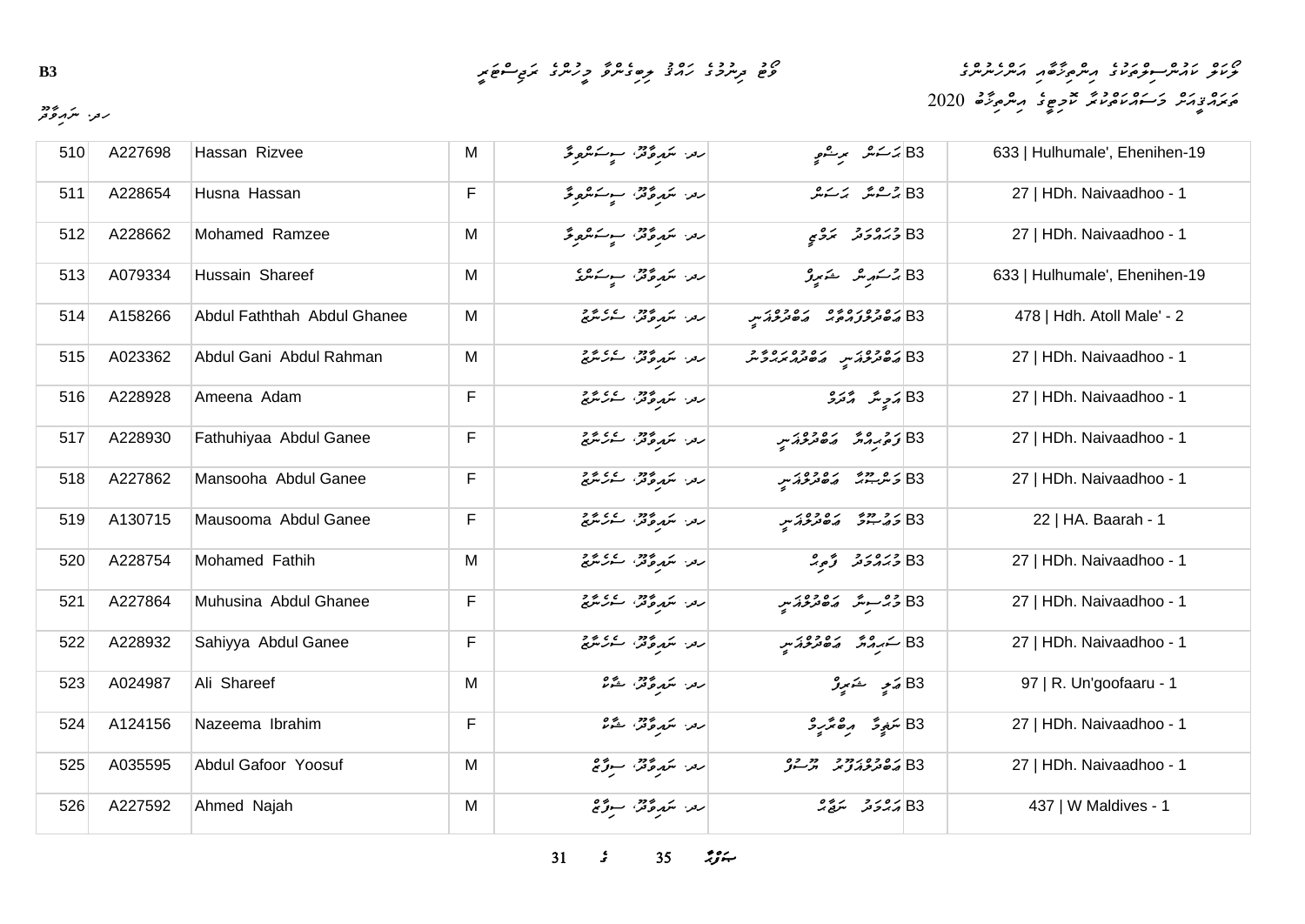*sCw7q7s5w7m< o<n9nOoAw7o< sCq;mAwBoEw7q<m; wBm;vB* م من المرة المرة المرة المرجع المرجع في المركبة 2020<br>مجم*د المريض المربوط المربع المرجع في المراجع المركبة* 

| 224<br>بردر سرمرو در |  |
|----------------------|--|
|----------------------|--|

| 527 | A227711 | Aminath Shiraanee           | $\mathsf F$ | رىر. سَمَدِهْ مَشْ، سورٌ ج                      | B3 مُرْحِ سَرَمُ مَنْ سُوسُرِيرِ             | 27   HDh. Naivaadhoo - 1                  |
|-----|---------|-----------------------------|-------------|-------------------------------------------------|----------------------------------------------|-------------------------------------------|
| 528 | A227702 | Mohamed Nabeeh              | M           | رىر. سَمَدِ قُرْرُ، سِيَوْمَحْ                  | B3  <i>وتەۋەقى سَەپ</i>                      | 425   One & Only Reethi Rah, Maldives - 1 |
| 529 | A228566 | Arifa Ali                   | $\mathsf F$ | رى سەرگەش سەدىن                                 | B3 صَّمِرَةٌ صَمِّحٍ                         | 27   HDh. Naivaadhoo - 1                  |
| 530 | A227764 | Fakhira Ali                 | $\mathsf F$ | رو. سکروگر استران                               | B3 وَّزِيمٌ - صَعٍ                           | 27   HDh. Naivaadhoo - 1                  |
| 531 | A227763 | Jauza Ali                   | F           | رى شەھ تە قارى                                  | B3 <i>في 3 م</i> َم محم                      | 27   HDh. Naivaadhoo - 1                  |
| 532 | A227692 | Mohamed Riza                | M           | رو. سمدۇنر، سەر ،                               | B3 <i>ويروونو</i> برتگ                       | 27   HDh. Naivaadhoo - 1                  |
| 533 | A048778 | <b>Ahmed Faiz Mohamed</b>   | M           | رىر. سَمَدِعْ قُرْ، سَنَرْسَرُ                  | B3 , جرى و محمد محمد مرد و در د              | 633   Hulhumale', Ehenihen-19             |
| 534 | A228330 | Shiruhaana Ahmed            | F           | رىر. سَمَدِ قَرْشْ، سىرتىش                      | B3 ج <i>وبرنگر مردو</i> نر                   | 27   HDh. Naivaadhoo - 1                  |
| 535 | A228757 | Siba Faiz                   | $\mathsf F$ | رىر. سَمَدِ قَرْبُہ سَنَرْسَ                    | $\mathcal{E}$ $\sim$ $\mathcal{E}$ $\sim$ B3 | 27   HDh. Naivaadhoo - 1                  |
| 536 | A151284 | Aishath Ahmed               | $\mathsf F$ | رىر سر ئودو سى ئورى                             | B3 مەمبەتتە ئەرەر يەر                        | 478   Hdh. Atoll Male' - 2                |
| 537 | A069147 | Fathimath Hussain           | $\mathsf F$ | رىر سرم ئى ئىش ئىرىم                            | B3 <i>وَّجِوَدَةْ</i> بِمُسَمَ <i>دِينْ</i>  | 633   Hulhumale', Ehenihen-19             |
| 538 | A227916 | Mariyam Rasheedha           | $\mathsf F$ | رىر. سَرەققر، سَەسْرْدَە ھ                      | B3 ك <i>ر بمركز كم مك</i> رسون <i>گر</i>     | 633   Hulhumale', Ehenihen-19             |
| 539 | A081000 | <b>Idrees Naeem Mohamed</b> | M           | رو. سهروتو، روه وه                              | B3 <sub>م</sub> یٹر پرے شرک ویکروفر          | 418   Bandos Maldives - 1                 |
| 540 | A229260 | Abdul Latheef Mohamed       | M           | ری شم <sub>ه ح</sub> ود دره به د                | B3 مەھەر مەمدەر دىرەر د                      | 566   Villimale' Ehenihen - 1             |
| 541 | A132126 | Mariyam Suvaydha            | F           | رى سَمَدِ ھُ <sup>ود</sup> سوھ <sup>ى</sup> ئىر | B3 كەممەر 2 مىق ئىر                          | 27   HDh. Naivaadhoo - 1                  |
| 542 | A229045 | Adhila Ahmed                | $\mathsf F$ | رى سەرقىق دۇ                                    | B3 جەمبۇ <i>مەدە</i> تر                      | 27   HDh. Naivaadhoo - 1                  |
| 543 | A229024 | Ahmed Shafeeq               | M           | رىن سَمەرەتىر، مەتى                             | B3 <i>مَہُ جو آر جو ت</i> و                  | 27   HDh. Naivaadhoo - 1                  |

**32** *s* **35** *z***<sub>***f***</sub>**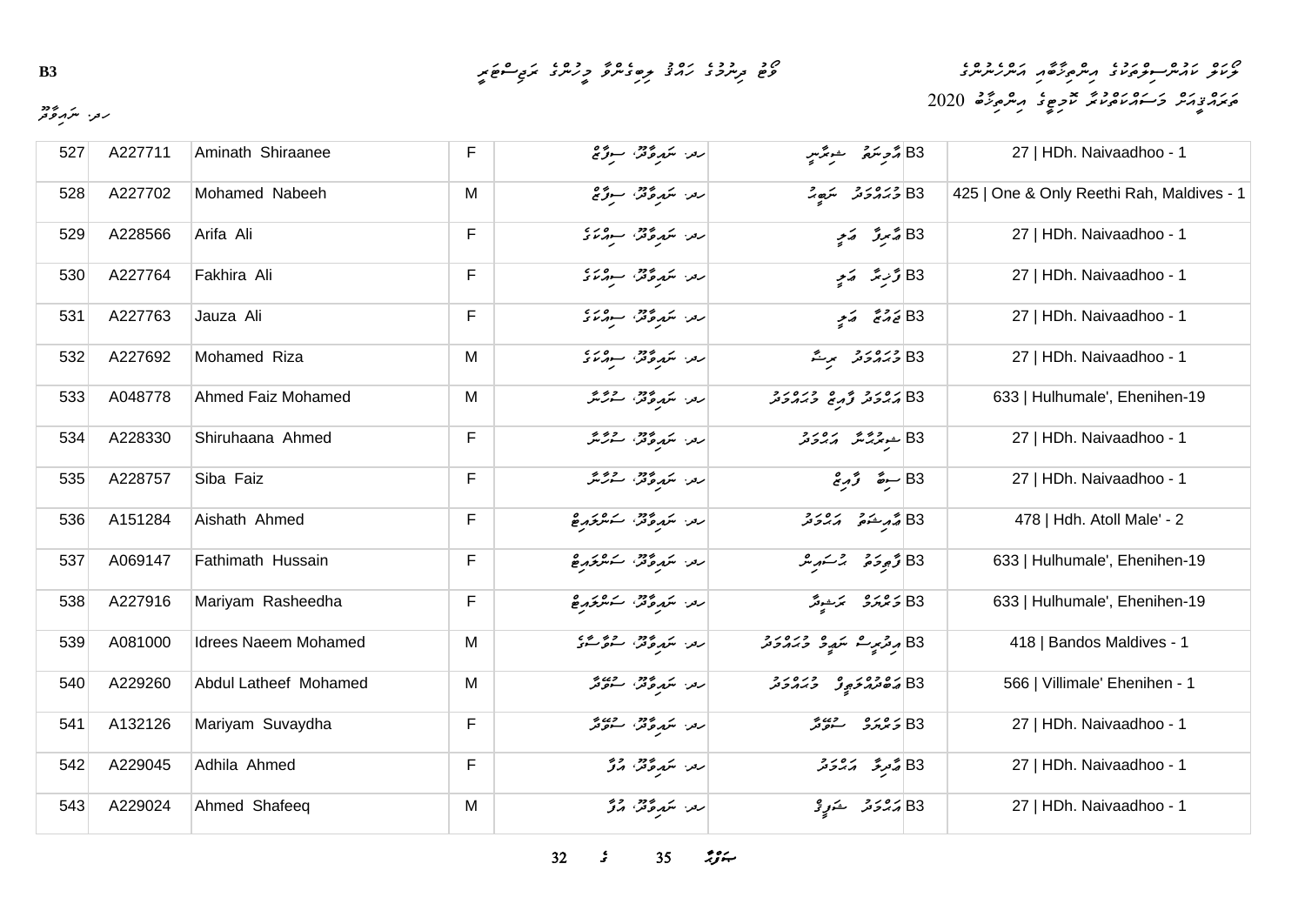*sCw7q7s5w7m< o<n9nOoAw7o< sCq;mAwBoEw7q<m; wBm;vB 2020*<br>*په ټومن د سوم پوره پورې پر سوم د سره پره و*لا

| 544 | A229030 | Aishath Moosa          | F | رىن سَمَدِ قَرْقَ أَمْرٌ         | B3 مُرِيشَمُ حَرَّثُمُ ال                                      | 27   HDh. Naivaadhoo - 1                 |
|-----|---------|------------------------|---|----------------------------------|----------------------------------------------------------------|------------------------------------------|
| 545 | A229034 | Ameena Abdulla Shareef | F | رىن سَمَدِ قَرْبُ مِرْتَى ۖ      | B3 مَرَحِ مَّرَ مَ <b>ـُ</b> هُ مِّدَاللَّهُ ۖ مُـُوَمِّرِيْرُ | 27   HDh. Naivaadhoo - 1                 |
| 546 | A115359 | Athifa Ahmed           | F | رو، سمدوقر، وو                   | B3 مَّ جورَّ مَ يُرْحَمَّ                                      | 27   HDh. Naivaadhoo - 1                 |
| 547 | A229043 | Hussain Athif          | M | رى سەرقىق دۇ                     | B3 پر <i>شہر شہور</i> ک                                        | 27   HDh. Naivaadhoo - 1                 |
| 548 | A077444 | Abdul Hameed Ali       | M | رى شەرەتى مەترىر                 | B3 كەھەر <i>ى بەرقەھى</i> ر بەر                                | 478   Hdh. Atoll Male' - 2               |
| 549 | A150574 | Aminath Yumna          | F | رى شەرقىق مەترىر                 |                                                                | 27   HDh. Naivaadhoo - 1                 |
| 550 | A228137 | Mohamed Hameed         | M | رىن شەرگەنى ئەترىز               | B3  <i>3223 كەچ</i> ىر                                         | 633   Hulhumale', Ehenihen-19            |
| 551 | A227062 | Mariyam Waheeda        | F | رىر. سَمَدِ قَرْرُ، مەھەرى       | B3 <i>وَ بُرْمَرْدْ وَ بِ</i> رِمَّ <i>ر</i>                   | 633   Hulhumale', Ehenihen-19            |
| 552 | A104137 | Najma Qasim            | F | رى شرەڭ مەھىر                    | B3 يَرْدُعُ جَمَّ تَحْ- يُرْ                                   | 633   Hulhumale', Ehenihen-19            |
| 553 | A027926 | Ahmed Naseem           | M | رىر. سَمَدِ وَتَرْ، کَرَّمَنِرَى | B3 <i>ړُرُوَنَ ترَبِ</i> وُ                                    | 478   Hdh. Atoll Male' - 2               |
| 554 | A027317 | Ali Mohamed            | M | رىر سَمَدِ وَتَرْ کَرَّمْدِ دَ   | B3 كەير بەردەر<br>183 كەير ب                                   | 4   HA. Hoarafushi - 1                   |
| 555 | A036972 | Fathimath Hussain      | F | رىر. سَمَدِ وَتَرْ، وَتَرِي      | B3 رَّجِوحَةُ بِمُسَمَّدِيْثَر                                 | 27   HDh. Naivaadhoo - 1                 |
| 556 | A076761 | Shirumeena Ali         | F | رى شەرەتىش ھەرى                  | B3 جومر <sub>گو</sub> مگر ک <sup>ی</sup> ج                     | 27   HDh. Naivaadhoo - 1                 |
| 557 | A227490 | Fathimath Ali          | F | رىر شمەنگەش كەنگەندىكى           | B3 وَّجِوحَةً صَعٍ                                             | 27   HDh. Naivaadhoo - 1                 |
| 558 | A060552 | Hussain Jaleel         | M | رى سرگە ئەدەر بەر ئە             | B3 يُرْسَمب <sup>و</sup> ھَجِوْ                                | 426   Anantara Resort and Spa Maldives - |
| 559 | A227483 | Khadeeja Mohamed       | F | رو. سرمرگان و شره برد ،          | B3  دَمِيعٌ         دُيَرُ دُوَمَرٌ                            | 27   HDh. Naivaadhoo - 1                 |
| 560 | A098163 | Ahmed Ramzee Hassan    | M | رىر. سَرەڭگْرْ، ھِيسكىل          | B3   پروژو برو <sub>ی</sub> برسه م                             | 677   GANGEHI ISLAND RESORT-1            |

**33** *s* **35** *n***<sub>y</sub> <b>***n*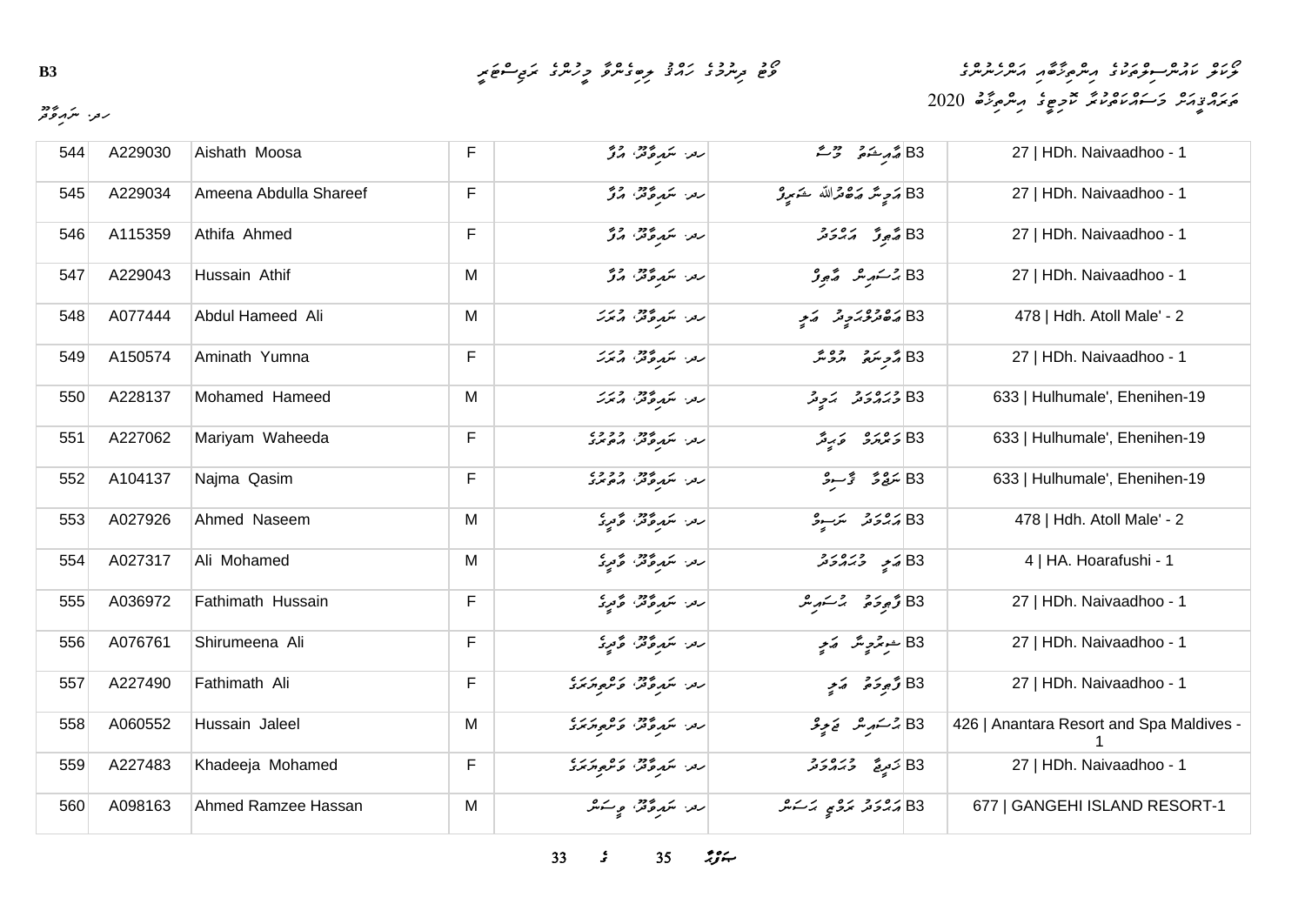*sCw7q7s5w7m< o<n9nOoAw7o< sCq;mAwBoEw7q<m; wBm;vB* م من المرة المرة المرة المرجع المرجع في المركبة 2020<br>مجم*د المريض المربوط المربع المرجع في المراجع المركبة* 

| 561 | A228670 | Mohamed Naif        | M           | رىر. سَرەڭ ئۇسىسى                      | B3  3223 مگرو                           | 662   Amilla Fushi-1              |
|-----|---------|---------------------|-------------|----------------------------------------|-----------------------------------------|-----------------------------------|
| 562 | A227831 | Naifa Ahmed         | F           | رىر. سَمَدِةٌ تَيْرُ، وِسَسَرْ         |                                         | 27   HDh. Naivaadhoo - 1          |
| 563 | A227524 | Ahmed Shareef       | M           | رىر. سَمَدِ قُرْرُ، قَامِرْ قَالَجْ عَ | B3 <i>مَہُدُوَمَن حَمَيونَ</i>          | 712   Meeru Island Resort & Spa-1 |
| 564 | A159176 | Fathmath Saeeda     | F           | رىر شمەرتىق قەدىخ                      | B3 <i>وَّجوحَ</i> هُ سَم <i>وٍنَّرُ</i> | 27   HDh. Naivaadhoo - 1          |
| 565 | A227508 | Ibrahim Shareef     | M           | رو. سَمَدِ وَدْ. وَ مِرْوَمٍ           | B3 م <i>ەھترى</i> دى ھەمرى              | 716   BANYAN TREE VABBINFARU-1    |
| 566 | A227874 | Wajeeha Shareef     | F           | رىر. سَمَدِ وََ" وَ"دِ وَ حَ           | B3 كۆمچە ئەسىمبەر 3.                    | 27   HDh. Naivaadhoo - 1          |
| 567 | A229123 | Abdulla Waseem      | M           | رىن سَمَدِ قَرْبُ ۔ حِبٌ               |                                         | 436   Kuramathi Maldives - 1      |
| 568 | A080999 | Ahmed Shakir        | M           | رىن سَمَدِ ھُ <sup>52</sup> ، ھِ سُمَّ | B3 كەبروتىر مەھمىيەتىر                  | 436   Kuramathi Maldives - 1      |
| 569 | A229100 | Kulsooma Ahmed      | $\mathsf F$ | رىن سَمَدِ قَرْآءِ وَ سُمَّ            | B3 يۇستۇ مەردىر                         | 436   Kuramathi Maldives - 1      |
| 570 | A227882 | Waseefa Ahmed       | F           | رىن سەرەتىر، مەت                       | B3 كۈسپ <i>ۇ مەدەت</i> ر                | 436   Kuramathi Maldives - 1      |
| 571 | A026039 | Ali Rasheed Mohamed | M           | رى شەرقىق قۇ                           | B3  مَرِ بِرَحْمِهِ دَبَرَ دَرَدٍ       | 27   HDh. Naivaadhoo - 1          |
| 572 | A227661 | Sama Rasheed        | F           | رىن سَمَدِ قَرْقَ وَوَّ                | B3 سَمَرٌ - مَرْسُوِمْرُ                | 27   HDh. Naivaadhoo - 1          |
| 573 | A228247 | Samaah Rasheed      | M           | رى شەرەتر، ئۇ                          | B3 س <i>ترمي - مترسوم</i> ر             | 478   Hdh. Atoll Male' - 2        |
| 574 | A228009 | Samaha Rasheed      | F           | رى شەرەتر، ئۇ                          | B3 س <i>تۇنجا - م</i> ەسىر              | 27   HDh. Naivaadhoo - 1          |
| 575 | A229153 | Ahmed Mujthaba      | M           |                                        | B3 ג׳גל לבודי                           | 27   HDh. Naivaadhoo - 1          |
| 576 | A229141 | Mamdhooha Ibrahim   | F           | رىن سَمَدِ وَقَرْ، جِ تَحْرُ           | B3 <i>وَوَمَرْبُہ مِرَّجَ بِ</i> وَ     | 27   HDh. Naivaadhoo - 1          |
| 577 | A155742 | Mohamed Musthafa    | M           | رىن سَمَرِ وَفَرْ،   و ِ وَ            | B3 دېرمونو وب                           | 27   HDh. Naivaadhoo - 1          |

**34** *s* 35 *z s*<del>c</del></del>